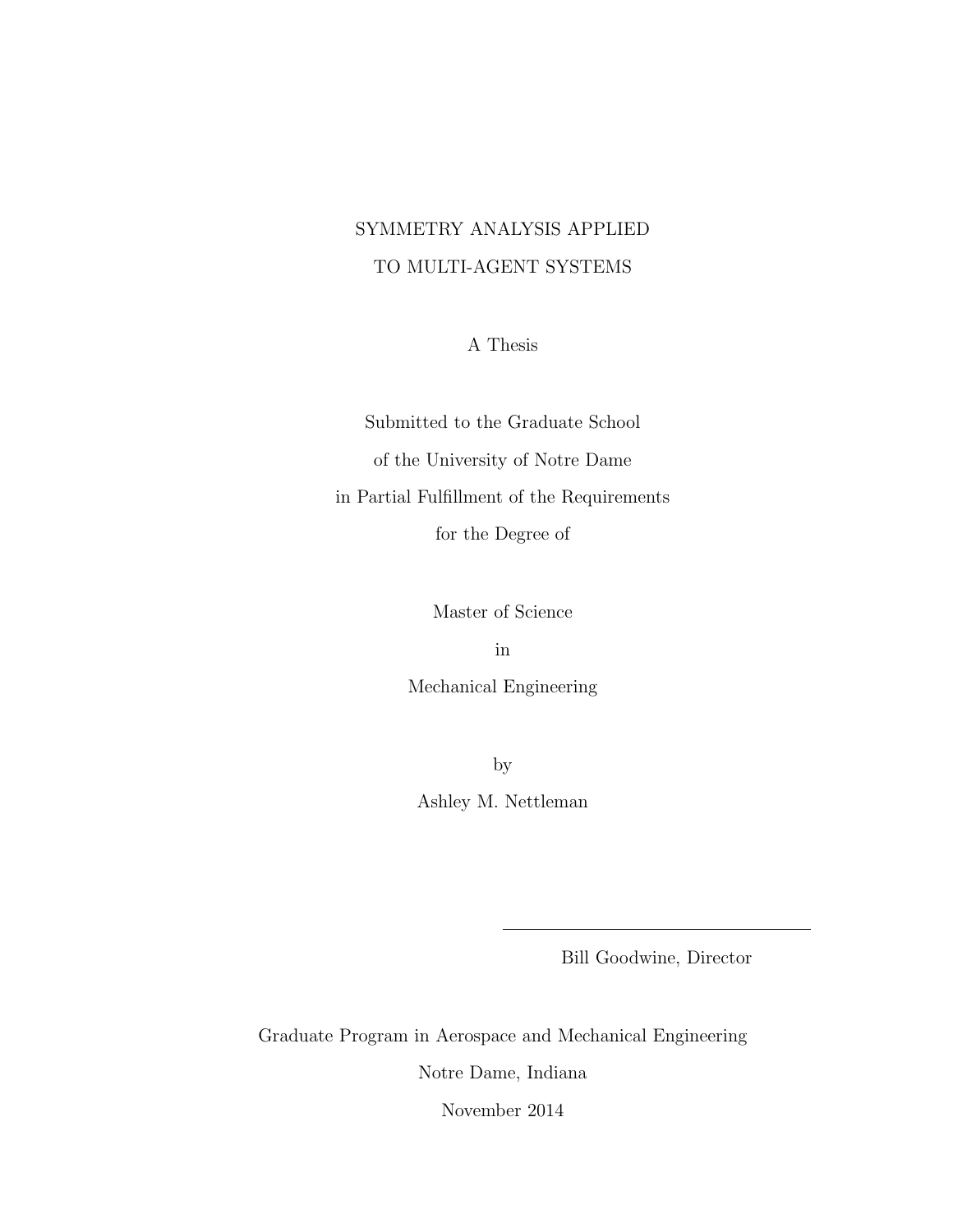$\copyright$  Copyright by Ashley Nettleman 2014 All Rights Reserved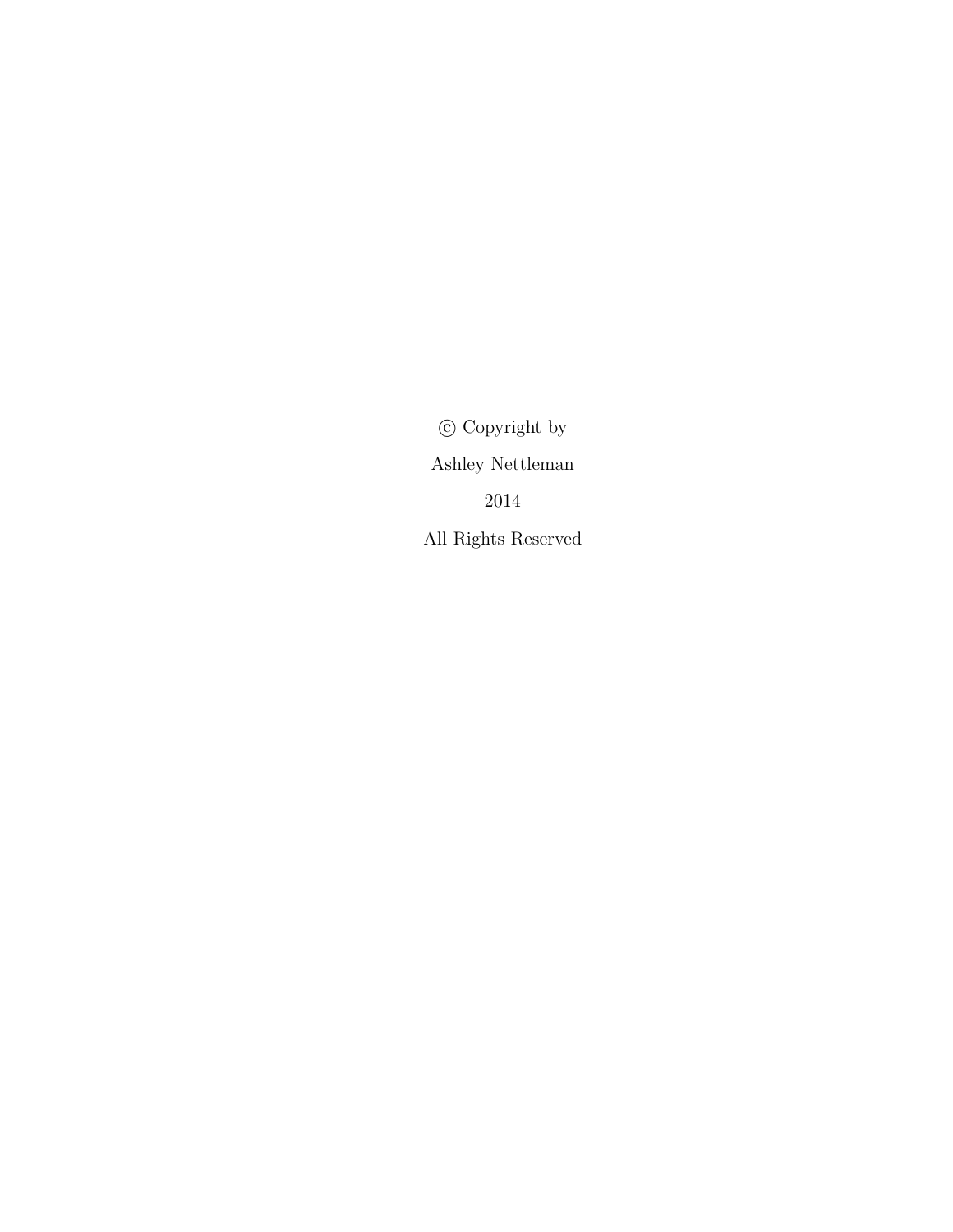# SYMMETRY ANALYSIS APPLIED TO MULTI-AGENT SYSTEMS

Abstract

by

Ashley M. Nettleman

The multi-agent system of interest is a planar formation control problem, where each agent references a pre-specified number of agents. Since the formation control law does not specify the location and orientation of the formation in planar space, continuous symmetries arise. Through a previously established methodology, it is possible to calculate the continuous symmetries for a system of second order differential equations. The symmetries were found for a specific neighbor graph and were extended to the general case. The symmetries associated with planar motion were used to define coordinate transformations that reduced the system of interest to one in which the origin is the set of all possible formations. It is now possible to perform stability analysis of the formation by studying the stability properties of the origin of the reduced system. This will be beneficial for showing extended stability properties, like boundedness.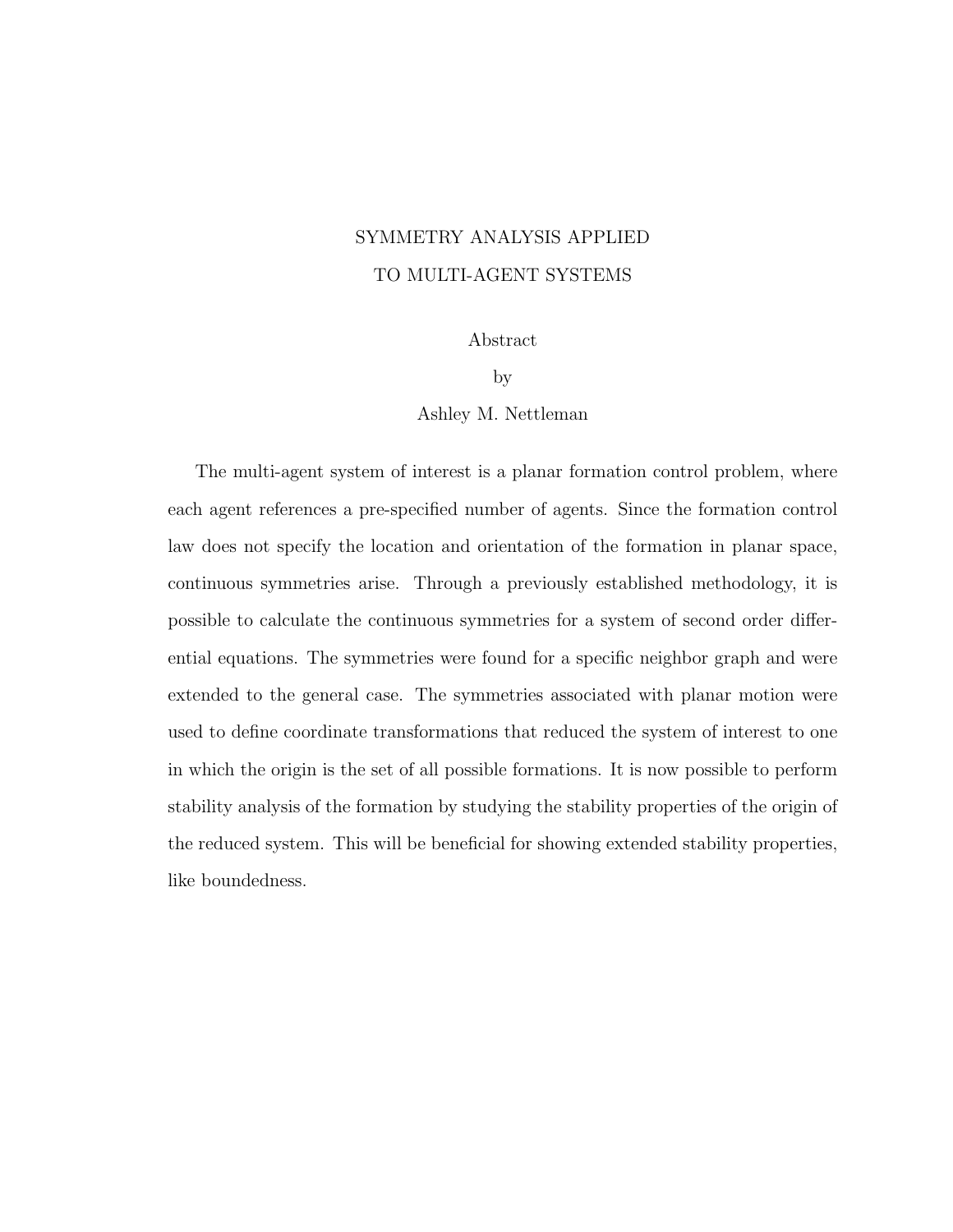This thesis is dedicated to my loving husband, Joseph Nettleman, who has encouraged and supported me during my graduate studies. Thank you for putting up with my procrastination, long work hours late into the night, and listening to me ramble on about my research all while working towards your medical degree.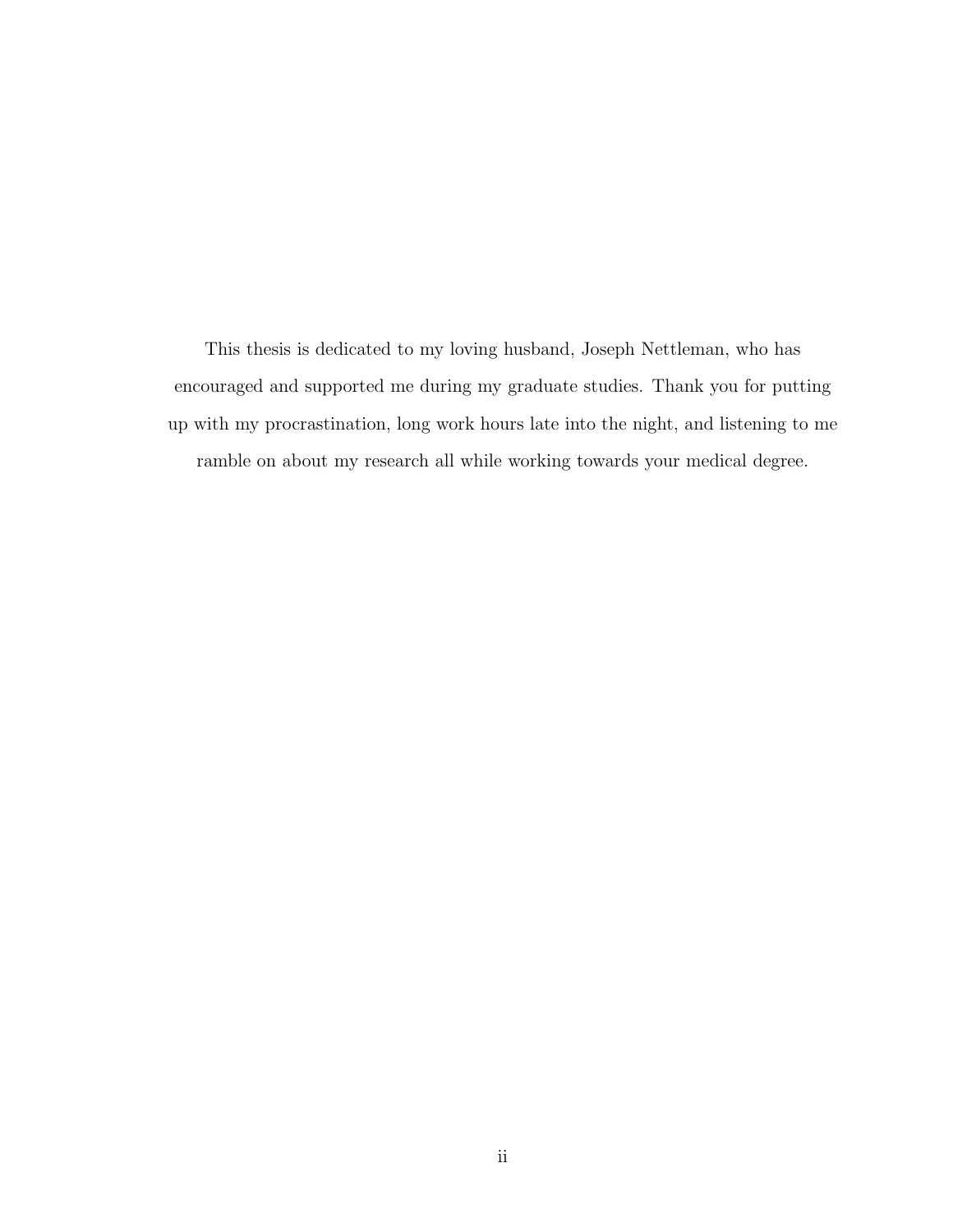## CONTENTS

|                |                                                                                           | $\mathbf{V}$ |
|----------------|-------------------------------------------------------------------------------------------|--------------|
|                |                                                                                           | vi           |
| <b>SYMBOLS</b> |                                                                                           | vii          |
|                |                                                                                           | $\mathbf{1}$ |
|                | CHAPTER 2: BACKGROUND THEORY ON NETWORKS AND SYMME-<br>TRIES.                             | 3            |
| 2.1            | System of interest and network terminology                                                | 3            |
| 2.2            | Definition of a symmetry $\dots \dots \dots \dots \dots \dots \dots \dots \dots \dots$    | 6            |
| 2.3            | Prolongation of the generator for use with differential equations $\ldots$                | 9            |
| 2.4            | Using a general form to find the symmetries for a system $\dots \dots$                    | 10           |
|                | CHAPTER 3: FINDING THE SYMMETRIES                                                         | 13           |
| 3.1            | General theory for a system of second order differential equations                        | 13           |
| 3.2            |                                                                                           | 14           |
| 3.3            | The symmetries for the system of interest $\ldots \ldots \ldots \ldots \ldots$            | 17           |
| 3.4            |                                                                                           | 20           |
| 3.5            | Special case for three agents $\dots \dots \dots \dots \dots \dots \dots \dots \dots$     | 23           |
|                | CHAPTER 4: USING THE SYMMETRIES FOR REDUCTION                                             | 24           |
| 4.1            |                                                                                           | 24           |
| 4.2            | Two-agent example $\ldots \ldots \ldots \ldots \ldots \ldots \ldots \ldots \ldots \ldots$ | 25           |
|                | 4.2.1<br>Translation in x-direction symmetry $\ldots \ldots \ldots \ldots$                | 26           |
|                | Translation in $y$ -direction symmetry<br>4.2.2                                           | 27           |
|                | A comment on the coordinate transformations thus far $\dots$ .<br>4.2.3                   | 29           |
|                | 4.2.4                                                                                     | 30           |
| 4.3            |                                                                                           | 32           |
| 4.4            |                                                                                           | 40           |
|                |                                                                                           | 44           |
| 5.1            | Stability analysis for the original system                                                | 44           |
| 5.2            | Lyapunov stability for the reduced two-agent system $\ldots \ldots \ldots$                | 45           |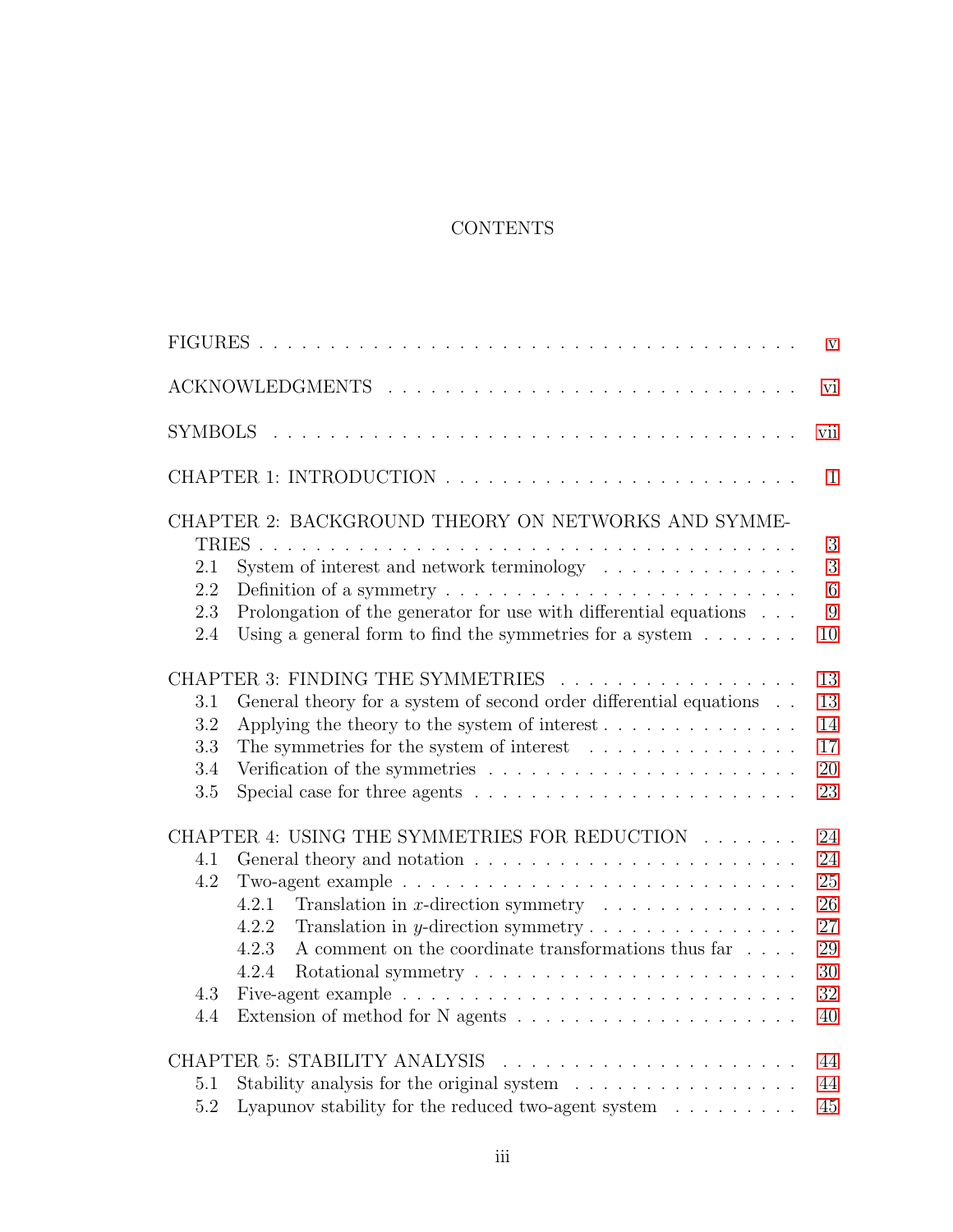| CHAPTER 6: CONCLUSIONS AND FUTURE WORK 47              |  |
|--------------------------------------------------------|--|
| APPENDIX A: MATHEMATICA PROGRAM USED TO SOLVE THE SYM- |  |
|                                                        |  |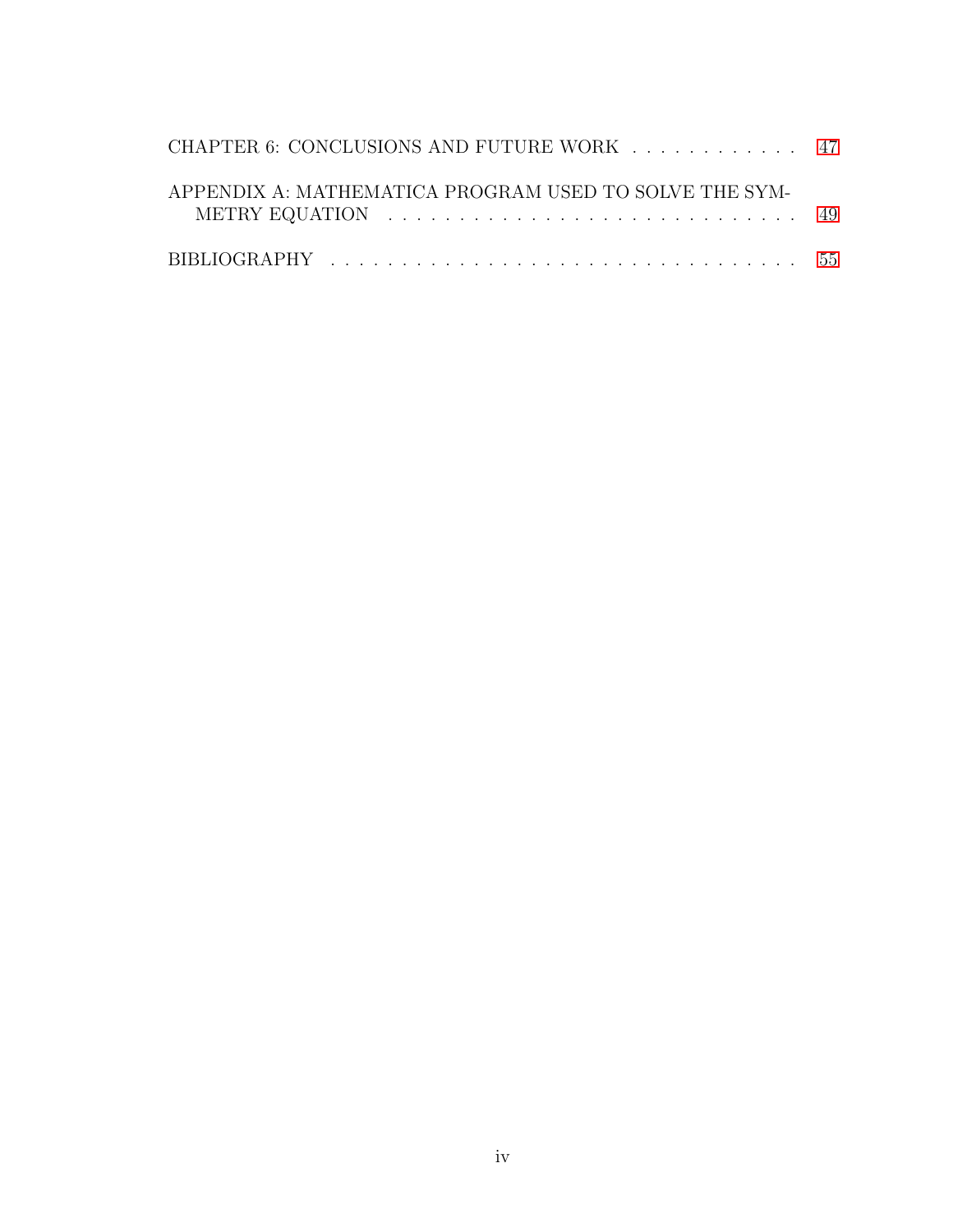## FIGURES

<span id="page-6-0"></span>

| 2.1 | Examples of a (a) connected undirected network, (b) weakly connected<br>directed network, and $(c)$ , $(d)$ two strongly connected directed graphs | 5            |
|-----|----------------------------------------------------------------------------------------------------------------------------------------------------|--------------|
|     | 2.2 Examples of a (a) disconnected undirected network and (b) connected                                                                            | $\mathbf{5}$ |
|     | 2.3 The two possible configurations for a rigid and foldable neighbor graph                                                                        | 6            |
| 2.4 | Two examples of neighbor graphs that are rigid and not foldable                                                                                    | 7            |
|     | 4.1 Neighbor graphs for the two five agent cases 33                                                                                                |              |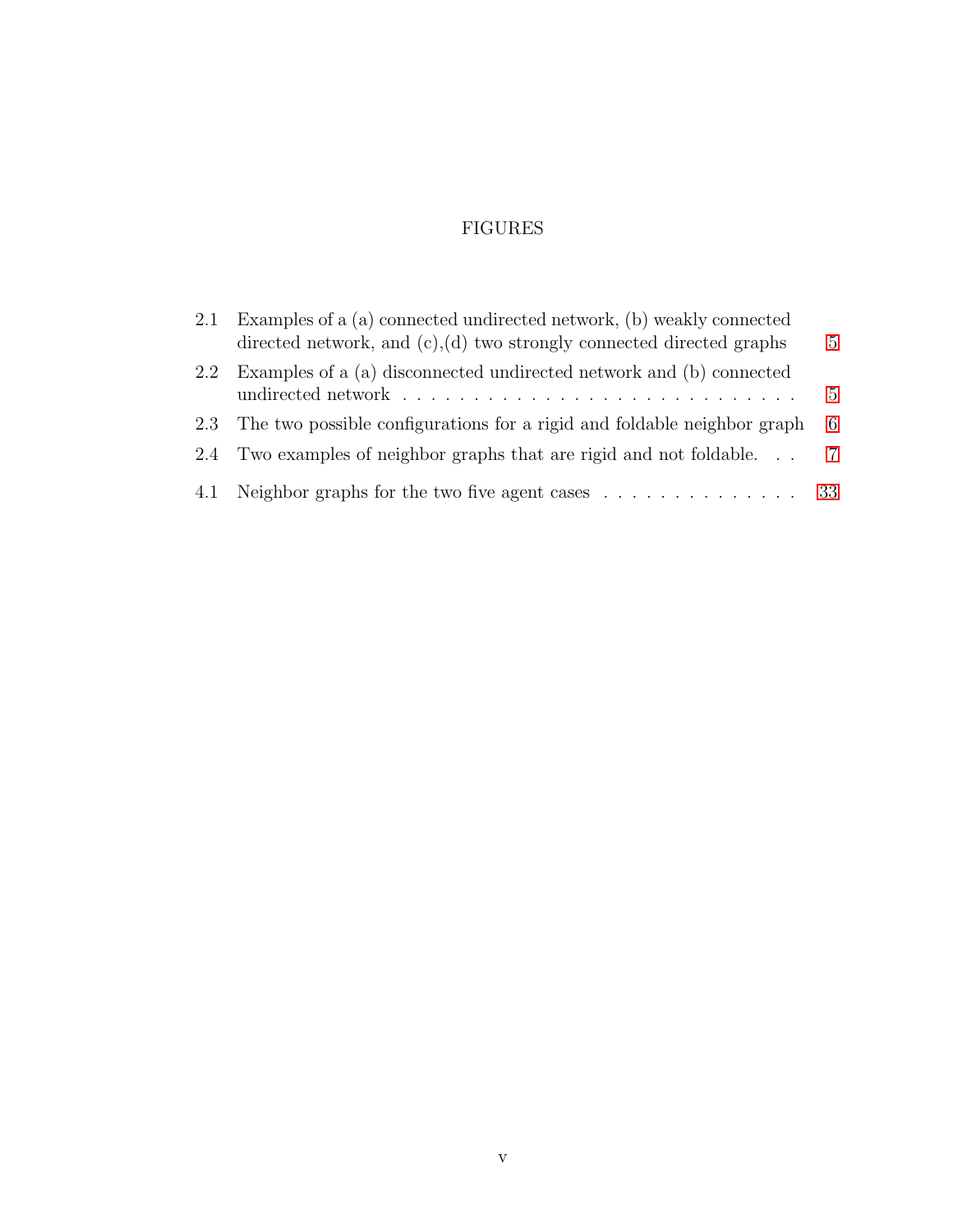## ACKNOWLEDGMENTS

<span id="page-7-0"></span>I would like to acknowledge the support of my mother, Lori Kulczycki, and my mother-in-law, Kathy Nettleman, for their support and invaluable assistance in editing my thesis. It still amazes me the errors they were able to find, even though they understood very little about my research.

I would also like to acknowledge my father, Jerome Kulczycki, and my father-inlaw, Bob Nettleman, for their continued enthusiastic support of my career path.

The editorial skills of Galen Scott are also acknowledged.

The support of the US National Science Foundation under the CPS Large Grant No. CNS-1035655 is gratefully acknowledged.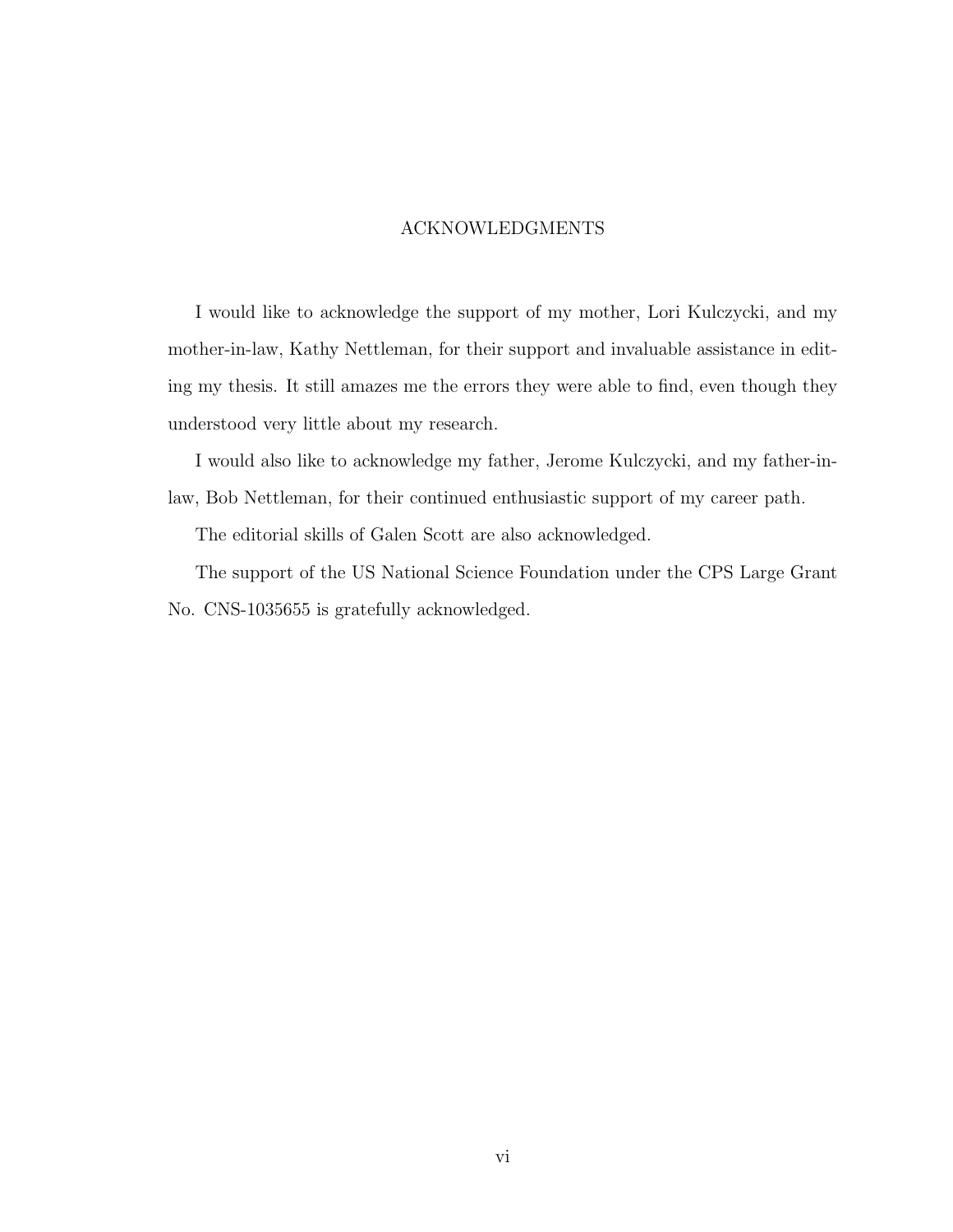## SYMBOLS

- <span id="page-8-0"></span>A partial differential equation form of the differential equation
- a index, typically for the symmetry condition equations
- B matrix term in the symmetry result
- b index for summation
- C matrix term in the symmetry result
- c index for summation
- D matrix term in the symmetry result for three agents or the derivative function in Mathematica code
- $d_{ij}$  error in the distance between agents i and j
- $\widehat{d}_{ij}\;$  desired distance between agents  $i$  and  $j$
- $d_j^i$ error in the distance between agent specified by  $q<sup>i</sup>$  and the agent an index distance of  $j$  away
- $\hat{d}^i_i$ desired distance between agent specified by  $i$  and the agent an index distance of  $j$  away
- $d_1$  error in distance between the two agents in the two agent case
- d total derivative
- $f$  a function
- $q^i$ <sup>i</sup> position based terms in the control law for the differential equation corresponding to  $q^i$
- $H^i$  differential equation corresponding to  $q^i$  set equal to zero,  $H^i = \ddot{q}^i - \omega^i = 0$
- H refers to the whole set of  $H^i$  terms or a general case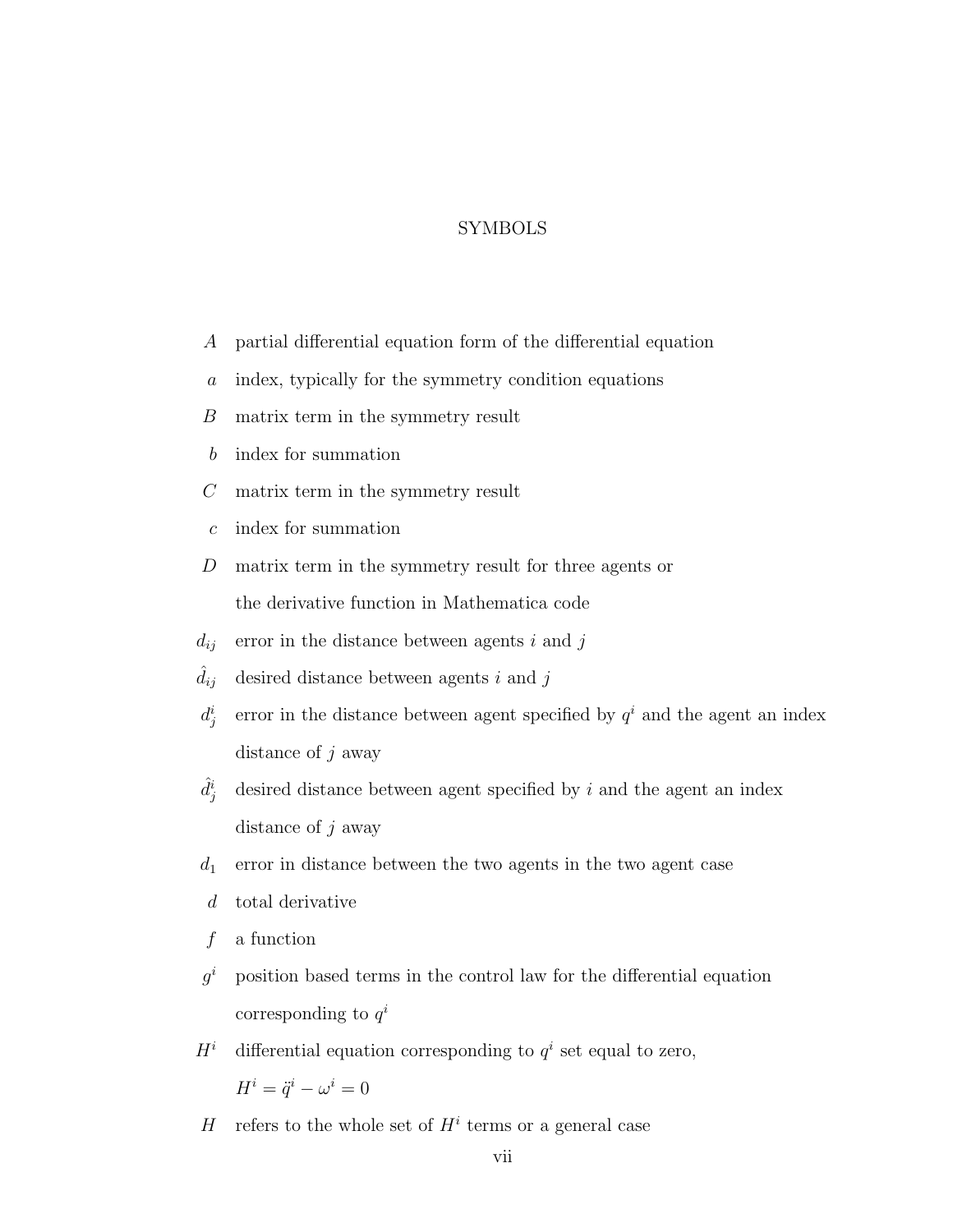- $i$  index
- $j$  index typically used for a neighboring agent or the index distance for a neighbor
- k index typically used for the corresponding x or y term such that  $(q^i, q^k)$ are the dynamics for an agent
- l index for neighboring agent coordinates
- m index for neighboring agent coordinates or the number of constraints on a formation
- N number of agents for the system of interest
- $\mathcal{N}_i$  the neighborhood for an agent i
- $\tilde{\mathcal{N}}_i$ i the neighborhood for the agent specified by  $q^i$ 
	- n order of a differential equation
- $\mathcal O$  order of magnitude
- $p^i$ quadrature defined to reduce the order of the system
- $q_i^i$ dynamics for the system, where  $i$  indices the agent and  $j$  is used to indicate the step in the coordinate reduction
- $q^i$ dynamics for the system, where  $i$  indices the agent
- q dependent variable
- $\bar{q}$  column vector of the  $q^i$  terms in the symmetry result
- $r^i$ coordinate transformation variable corresponding to  $Xr^i = 0$
- r coordinate transformation variable corresponding to  $Xr = 0$
- $s^i$ coordinate transformation variable corresponding to  $Xs^i = 1$
- s coordinate transformation variable corresponding to  $X_s = 1$
- t independent variable, typically time
- $V_i$  Lyapunov function corresponding to agent i
- V Summation of the individual Lyapunov functions,  $V_i$
- $X_j^i$ linear operator form for the jth coordinate reduction on the ith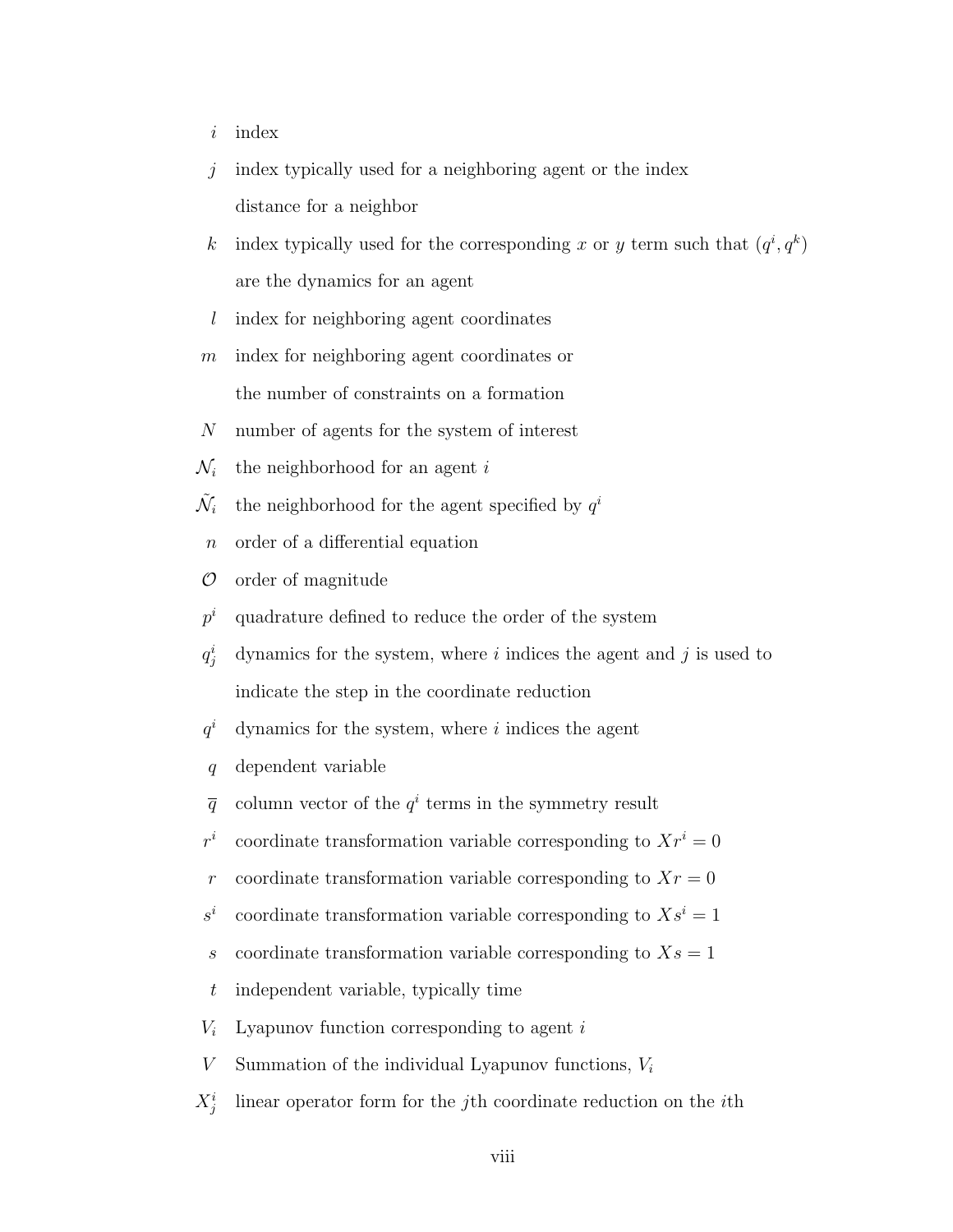individual symmetry

- $X^i$ linear operator form for the ith individual symmetry
- X linear operator form for the symmetry and typically the general form with free variables
- $x_i$  the position on the x-axis for agent i
- x the position on the x-axis
- $\tilde{x}$  the position on the x-axis after a point transformation
- $y^{(n)}$ the *n*th derivative of  $y$  with respect to time
	- $y_i$  the position on the y-axis for agent i
	- $y$  the position on the y-axis
	- $\tilde{y}$  the position on the y-axis after a point transformation
- $\alpha^0$ function depending only on time that is used in finding the  $\xi$  term
	- $\alpha^0$ constant that is used in finding the  $\xi$  term
- $\alpha^i$ (t) function of time that has a correspondence with  $q<sup>i</sup>$  that is used in finding the  $\xi$  term
	- $\alpha^i$ constant that has a correspondence with  $q^i$  that is used in finding the ξ term
	- $\alpha$  index
- $\beta^i$ function of time that has a correspondence with the *i*th equation that is used in the  $\eta$  term
	- $\beta_j^i$ constant that has a correspondence with the *i*th equation and the  $q<sup>j</sup>$  term that is used in the  $\eta$  term
- $\overline{\beta(t)}$  column vector of the  $\beta^{i}(t)$  terms in the symmetry result
	- $\overline{\Gamma}$  matrix term in the symmetry result
- $\gamma^i_j$ (t) function of time that corresponds to the *i*th equation and the  $q<sup>j</sup>$  term
	- $\gamma^i_j$ constant that corresponds to the *i*th equation and the  $q<sup>j</sup>$  term
	- $\delta_{ab}$  Kronecker delta function that is equal to one when  $a = b$  and is equal to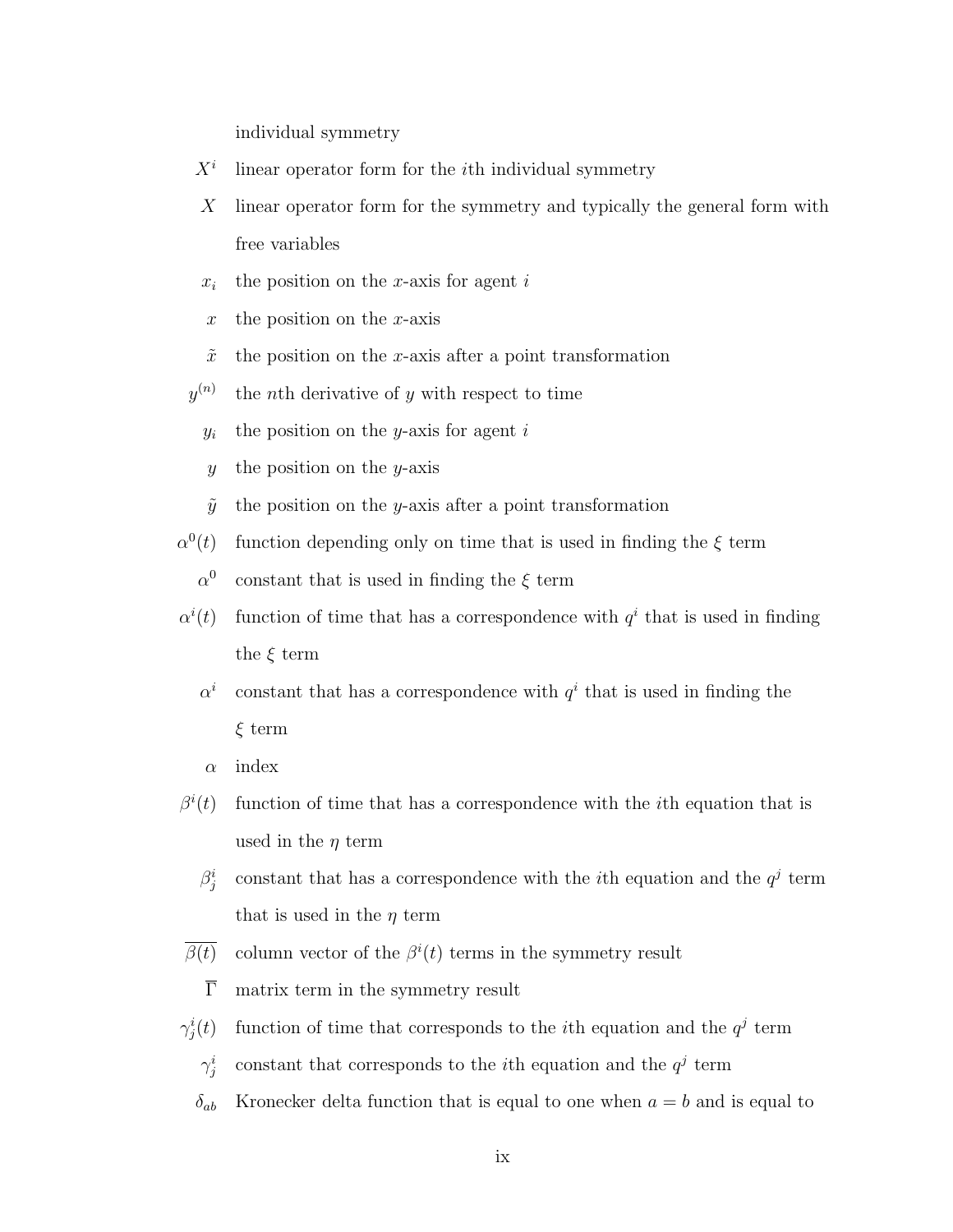zero otherwise

- ∂ partial derivative
- $\varepsilon$  variation parameter in the point transformation corresponding to a symmetry
- $\eta^i_k$ spatial coefficient term corresponding to the  $q^i$  term in the k<sup>th</sup> symmetry
- $\eta^i$ spatial coefficient term corresponding to the  $q^i$  term
- $\eta$  spatial coefficient term in the general symmetry
- $\bar{\eta}$  column vector of the  $\eta^i$  terms in the symmetry result

 $\lambda_{max}$  maximum eigenvalue

- $\lambda$  a typically nonconstant factor or a trajectory of the solution
- $\xi$  time coefficient term in the general symmetry
- $\phi^{\alpha}$ the complete set of solutions to  $y^{(n)} = \omega$
- $\phi_i^{-1}$ i the inverse of the ith coordinate transformation
- $\phi_i$  the *i*th coordinate transformation
- $\Omega^i$ <sup>*i*</sup> a function of the solutions  $\phi^{\alpha}$
- $\omega^i$ control law corresponding to  $q^i$  such that  $H^i = \ddot{q}^i - \omega^i = 0$
- $\omega$  general form for the control law
- $\infty$  infinity
- $\int_0^\infty$ integral from zero to infinity
	- $i$ , partial derivative with respect to  $q^{i}$
	- $q$  partial derivative with respect to q
	- $t$ , partial derivative with respect to t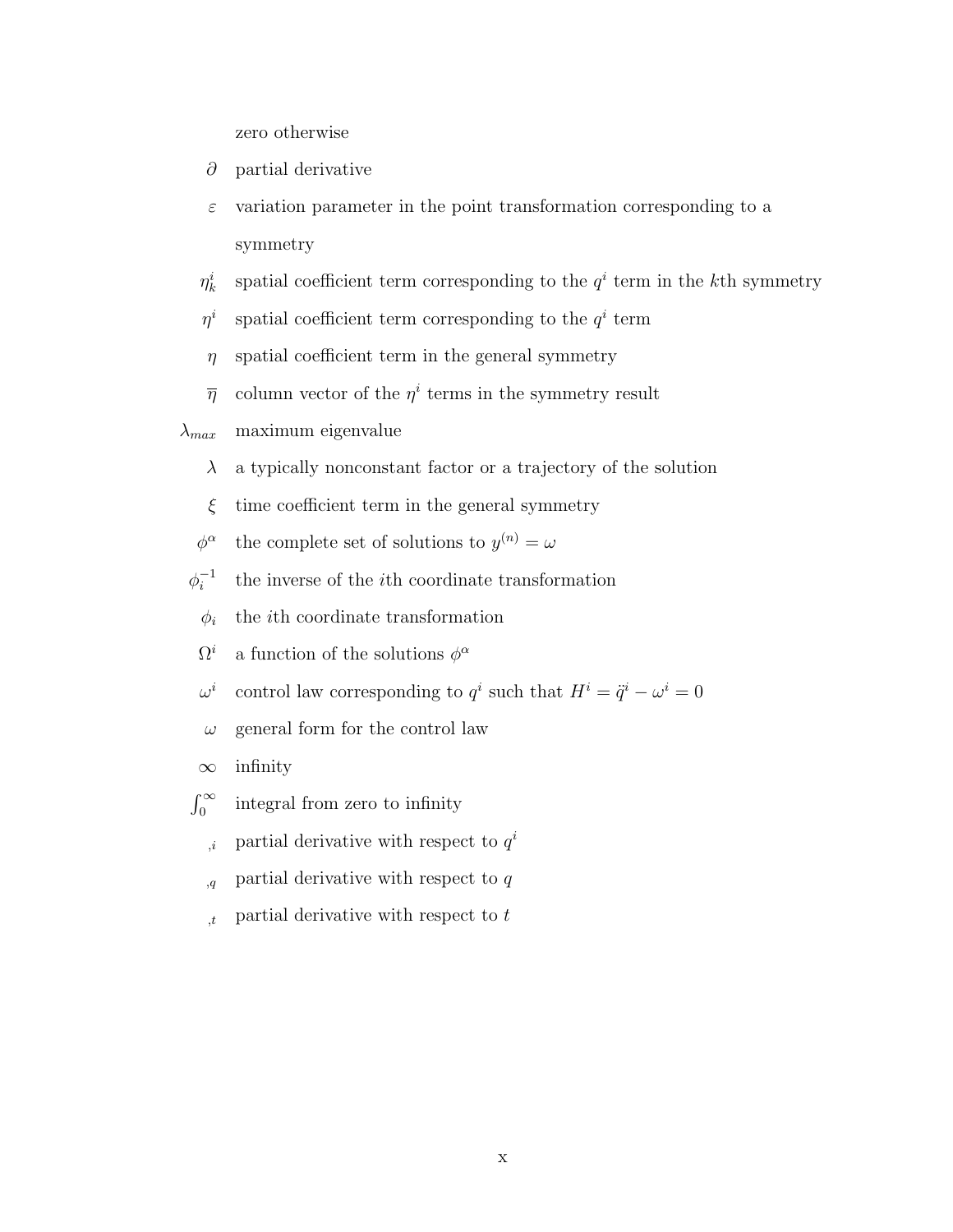## CHAPTER 1

## INTRODUCTION

<span id="page-12-0"></span>The study of multi-agent systems has typically been fraught with the difficulty of dealing with the resulting complex system. Add in varying interconnections between the agents, and the analysis of such a system quickly becomes difficult. However, usually these systems have several symmetric properties, since they tend to have very similar, if not identical agents. Therefore, it is of interest to be able to extract the symmetric information and work instead with a reduced system.

Unfortunately, using the symmetries to reduce the system becomes complicated by the fact that there are several types of symmetries. Typically the first type of symmetry that comes to mind is the discrete reflection, or mirror, symmetry. Objects with this symmetry generally have an obvious centerline where the features on one side of the centerline are just a reflection, or mirror, of the other side. There also exist continuous symmetries, where by varying a parameter it is possible to go from one solution to another. Of particular interest are the continuous symmetries that return the original solution when the varying parameter is equal to zero and the transformation defined by the parameter is continuous. Some examples of these continuous symmetries include translation and rotation. These are the symmetries that will be explored in attempts to reduce the complexity of the dynamics of a multi-agent system.

Multi-agent systems have been studied by many others [\[2,](#page-66-1) [3,](#page-66-2) [14,](#page-67-0) [16,](#page-67-1) [17,](#page-67-2) [19\]](#page-67-3). Of particular interest is being able to guarantee that the system of agents, or robots, is able to make it to a final destination or formation. It is also desirable that the agents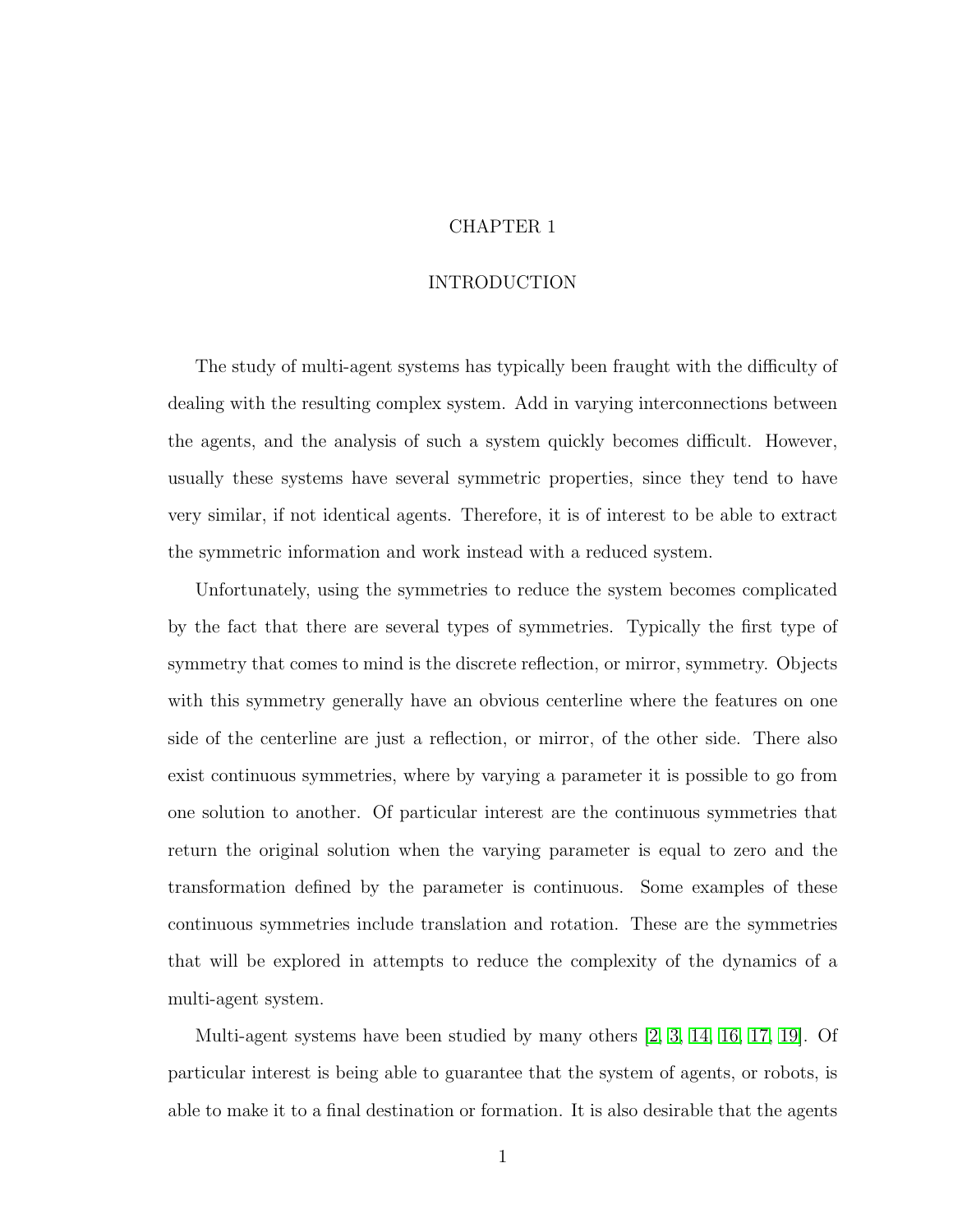are able to perform as intended with minimal external control input, as this can allow for reduced required computing power. With this in mind, some researchers [\[11,](#page-66-3) [13\]](#page-67-4) were able to design control laws that created imaginary agents that acted as guides to help avoid obstacles. Discrete symmetries have also been studied [\[5–](#page-66-4)[7,](#page-66-5) [9\]](#page-66-6) in an effort to reduce the complexity of the system and further study the stability of the formation, or the ability of the agents to achieve the desired formation.

Unfortunately, there is a common potential pitfall with some of the prior work. Typically LaSalle's Invariance Principle has been used to show that the system is stable; however, it requires that a compact invariant set be defined [\[10\]](#page-66-7). A compact set requires that the area in which one is working be closed and bounded. The majority of the time, this is not an issue; however, with the scale of the systems becoming larger and the range of motion becoming unbounded, this is quickly becoming an important aspect to investigate. Therefore, it is of interest to be able to reduce and redefine the system, such that the control laws have the origin as the set of all possible formations for the system of agents. This allows for the use of Lyapunov's Theorem, which does not require a compact set to be defined. Additionally, numerous extensions have been derived to be able to show boundedness, or the ability of the system to remain stable with disturbances. Since disturbances exist in the real world, it is of added benefit to be able to use these extensions to show boundedness when the system is not ideal.

The organization of this work is such that the process for reducing the system of interest is broken down into steps. In Chapter 2, some basic definitions and preliminaries of networks of agents and symmetries are introduced along with the system of interest. The method to find the symmetries for a system of second order differential equations is presented in Chapter 3, along with the results for the system of interest. These symmetries are then used to reduce the system of interest in Chapter 4, and stability analysis is shown for the reduced dynamics found for the two agent case in Chapter 5.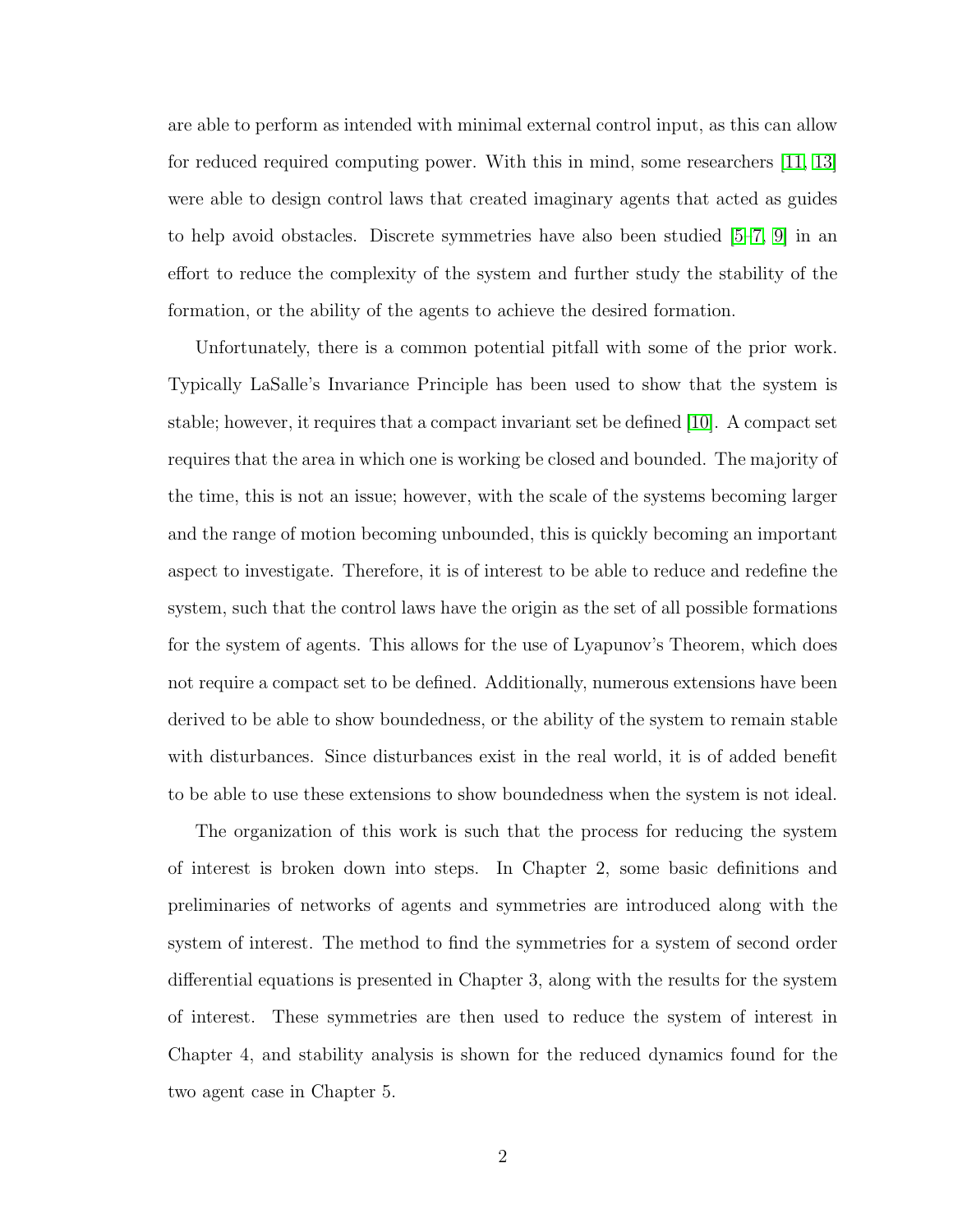## CHAPTER 2

## <span id="page-14-0"></span>BACKGROUND THEORY ON NETWORKS AND SYMMETRIES

#### <span id="page-14-1"></span>2.1 System of interest and network terminology

The system of interest is an interconnected system of agents with a control law driving the system to a formation. These agents can be robots, vehicles, a representation of a cyber-physical system, or any system in which the dynamics can be written as

$$
\ddot{x}_i = -\dot{x}_i - \sum_{j \in \mathcal{N}_i} (x_i - x_j) d_{ij}
$$

$$
\ddot{y}_i = -\dot{y}_i - \sum_{j \in \mathcal{N}_i} (y_i - y_j) d_{ij},
$$

with

$$
d_{ij} = (x_i - x_j)^2 + (y_i - y_j)^2 - \hat{d}_{ij},
$$

where  $\mathcal{N}_i$  is the set the indices corresponding to the agents that agent i references,  $\hat{d}_{ij}$  is the square of the desired distance between agents i and j, and i ranges from one to  $N$ , which is the number of agents in the system.

For ease of analysis, the equations will be written in terms of one coordinate  $q$ , where

$$
x_i = q^{2i-1}
$$
 and  $y_i = q^{2i}$  for  $i \in \{1, ..., N\}$ .

The change from subscripts to superscripts is done to match the notation used in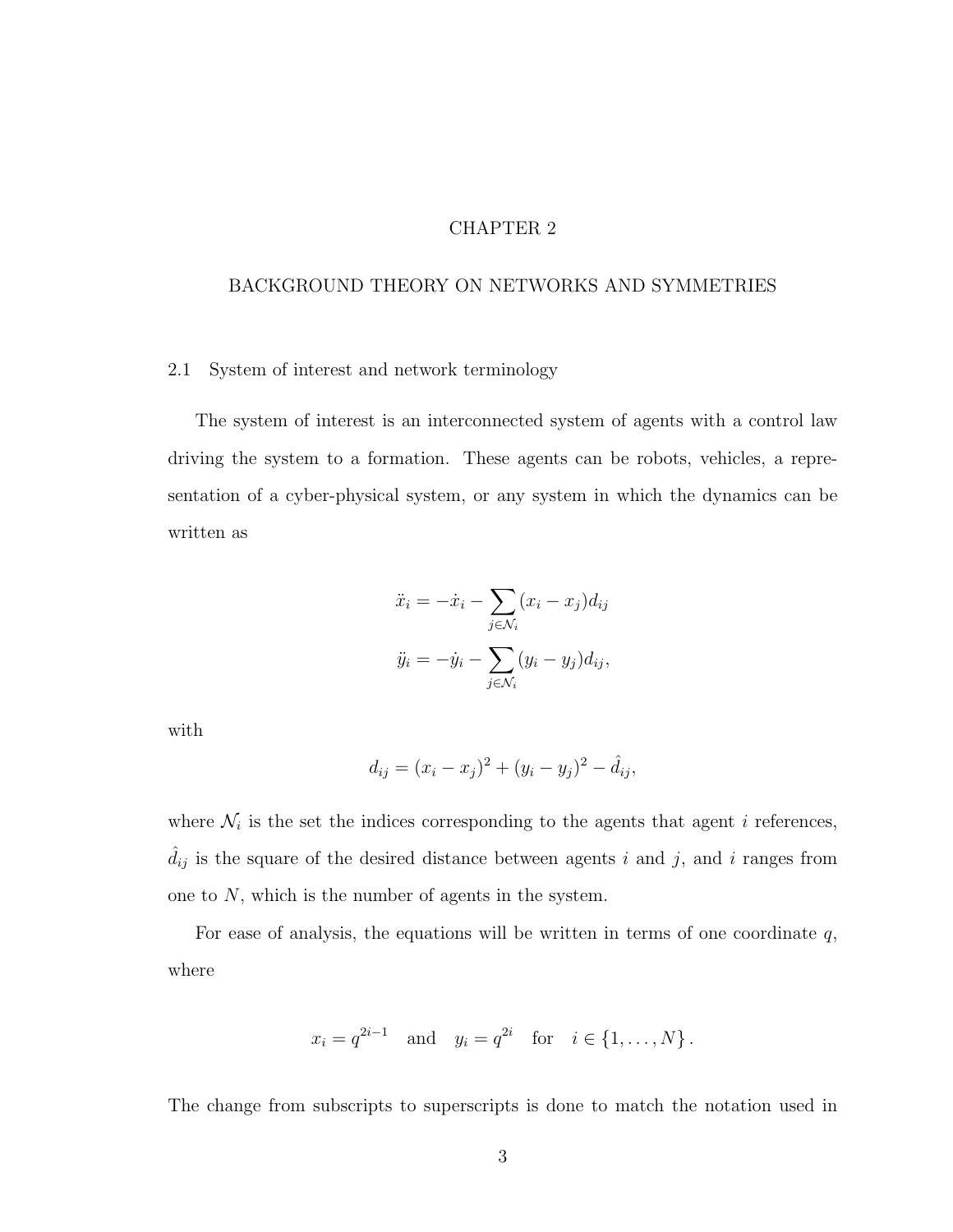[\[18\]](#page-67-5). The system of interest is then

$$
\ddot{q}^i = \omega^i = -\dot{q}^i - \sum_{j \in \tilde{\mathcal{N}}_i} d^i_j (q^i - q^l)
$$
  

$$
d^i_j = (q^i - q^l)^2 + (q^k - q^m)^2 - \hat{d}^i_j,
$$

where  $i \in \{1, ..., 2N\}$ ,  $k = i - (-1)^i$ ,  $l = i + 2j \pmod{2N}$ ,  $m = k + 2j \pmod{2N}$ , N is the number of agents,  $\tilde{\mathcal{N}}_i$  is the set of neighbors with which agent i communicates, and  $\hat{d}^i_j$  is the desired distance between agent i and its neighbor that is j away.

The set of neighbors that an agent references, or communicates with, can be represented as a network. This network will be referred to as the neighbor graph for the system. The nodes of the neighbor graph are the agents, and an edge exists if two agents communicate with each other. These edges can be directed or undirected, depending on the type of communication between the agents. If the communication is defined as being one-directional, then the edges will be directed. Otherwise, the edges will be undirected. Depending on whether the network is directed or undirected, [\[12\]](#page-66-8) defines two different standards of connectivity. For an undirected network, the network is connected if it is possible to travel from any node to another by traveling along the edges. Figure [2.1a](#page-16-0) shows an example of a connected undirected network. On the other hand, a directed network can be either strongly connected, weakly connected, or disconnected. A strongly connected network is one in which it is possible to travel from any node to any other by traveling in the direction of the edges. If this is not possible, but if the directions on the edges are removed and the resulting undirected network is connected, then the directed network is weakly connected. Figure [2.1b](#page-16-0) shows a weakly connected directed network, while Figures [2.1c](#page-16-0) and [2.1d](#page-16-0) are both strongly connected directed graphs. An example of a disconnected undirected network is shown in Figure [2.2a,](#page-16-1) along with a connected undirected network with the same number of nodes in Figure [2.2b.](#page-16-1)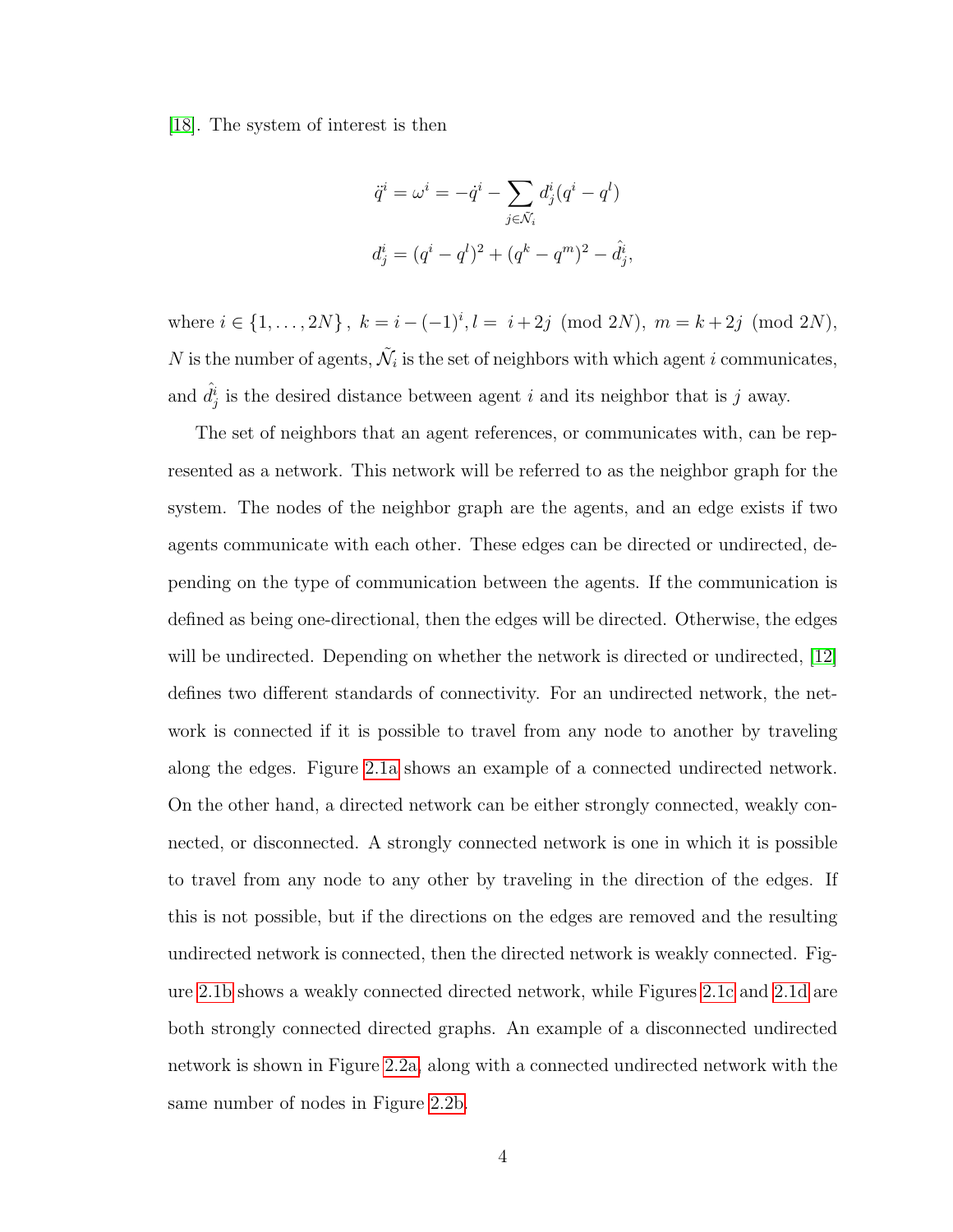<span id="page-16-0"></span>

Figure 2.1. Examples of a (a) connected undirected network, (b) weakly connected directed network, and (c),(d) two strongly connected directed graphs

<span id="page-16-1"></span>

Figure 2.2. Examples of a (a) disconnected undirected network and (b) connected undirected network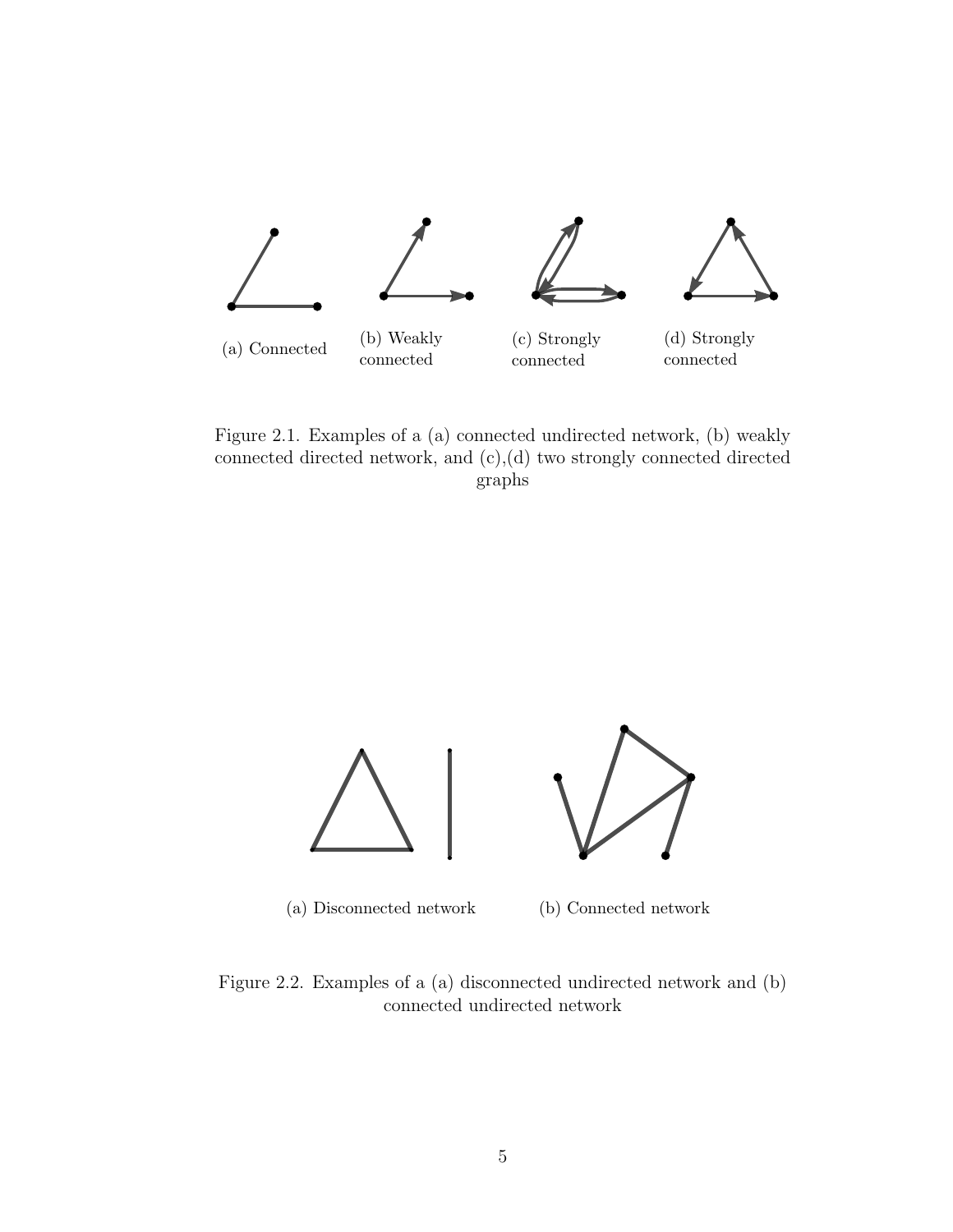<span id="page-17-1"></span>

Figure 2.3. The two possible configurations for a rigid and foldable neighbor graph

For formation theory, [\[14\]](#page-67-0) defines two additional network concepts: rigidity and foldability. A formation's neighbor graph is rigid if there exists at least  $2N-3$  edges. Even if a neighbor graph is rigid, multiple formations may still be possible through a discrete transformation. When this is possible, the neighbor graph is foldable. In order to define a formation that is rigid and not foldable, each agent must have edges connecting it to three other agents. Figure [2.2b](#page-16-1) is an example of a five-agent neighbor graph that is not rigid. The two different possible configurations for a rigid foldable neighbor graph are shown in Figure [2.3.](#page-17-1) Note that neighbor graphs do not necessarily have to appear the same as the formation; however, for illustrative purposes, the neighbor graph is shown to have edge lengths corresponding to the desired distances between agents. Examples of rigid and not foldable neighbor graphs are shown in Figure [2.4.](#page-18-0)

### <span id="page-17-0"></span>2.2 Definition of a symmetry

In order to factor out the symmetries present in a system, one must first be able to find and represent the symmetries. It is possible to represent continuous Lie symmetries by an infinitesimal point transformation in terms of at least one parameter. For example, the rotational symmetry in the plane can be represented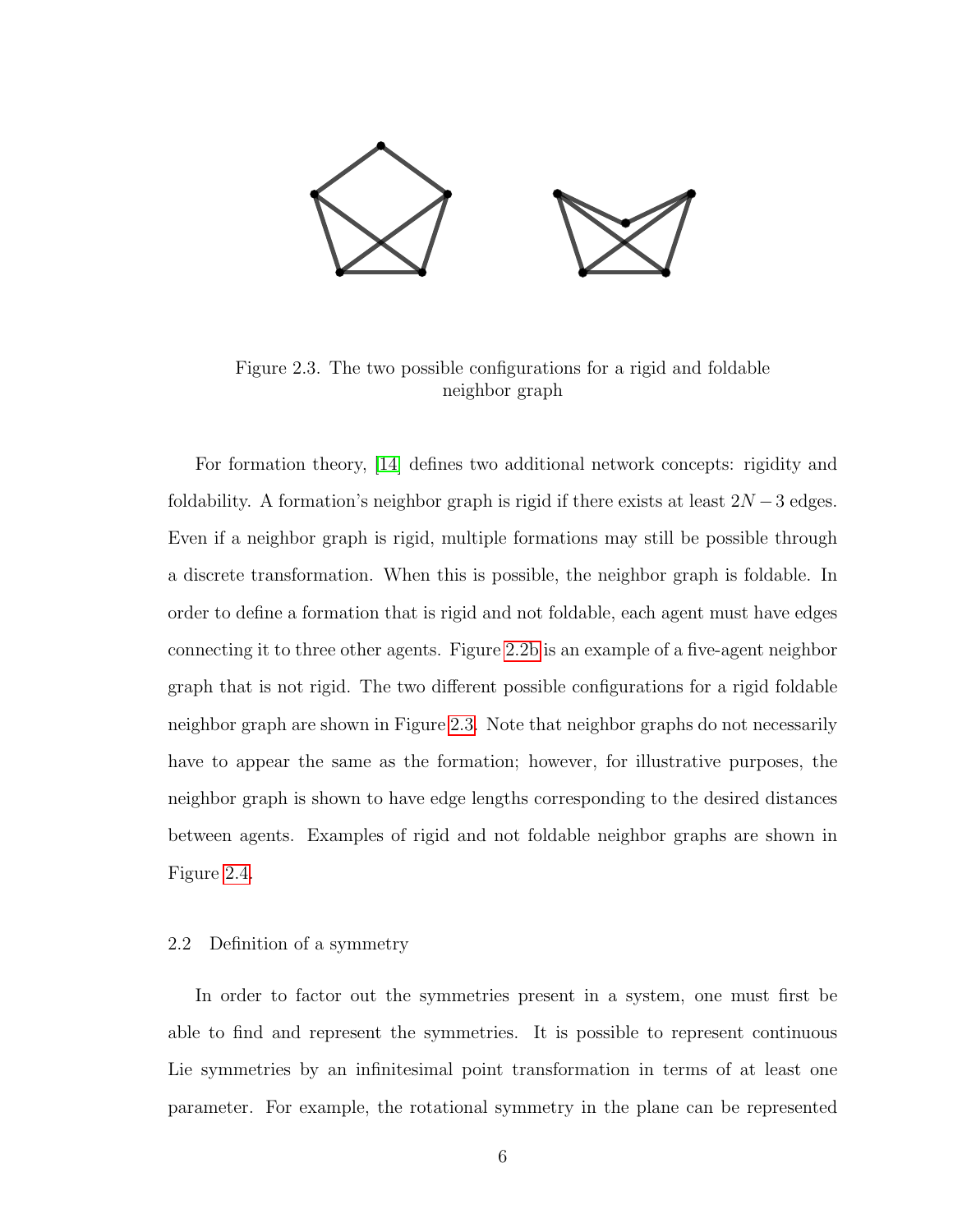<span id="page-18-0"></span>

Figure 2.4. Two examples of neighbor graphs that are rigid and not foldable.

by the point transformation

$$
\tilde{x}(x, y; \varepsilon) = x \cos \varepsilon - y \sin \varepsilon
$$
  

$$
\tilde{y}(x, y; \varepsilon) = x \sin \varepsilon + y \cos \varepsilon,
$$

where  $\varepsilon$  can be thought of as the angle of rotation. A function,  $f(x, y) = 0$  has a rotational symmetry if  $f(x, y) = f(\tilde{x}, \tilde{y}) = 0$  for the point transformation defined above. In other words, the point transformation is able to take one solution of  $f(x, y) = 0$  to another solution of  $f(x, y) = 0$ .

It is also possible to represent the symmetry as a linear operator, called a generator and denoted by  $X$ . The generator can be found from the point transformation, or a general form can be assumed to find all of the symmetries of a system. The generator can be defined by terms in the Taylor series expansion of the point transformation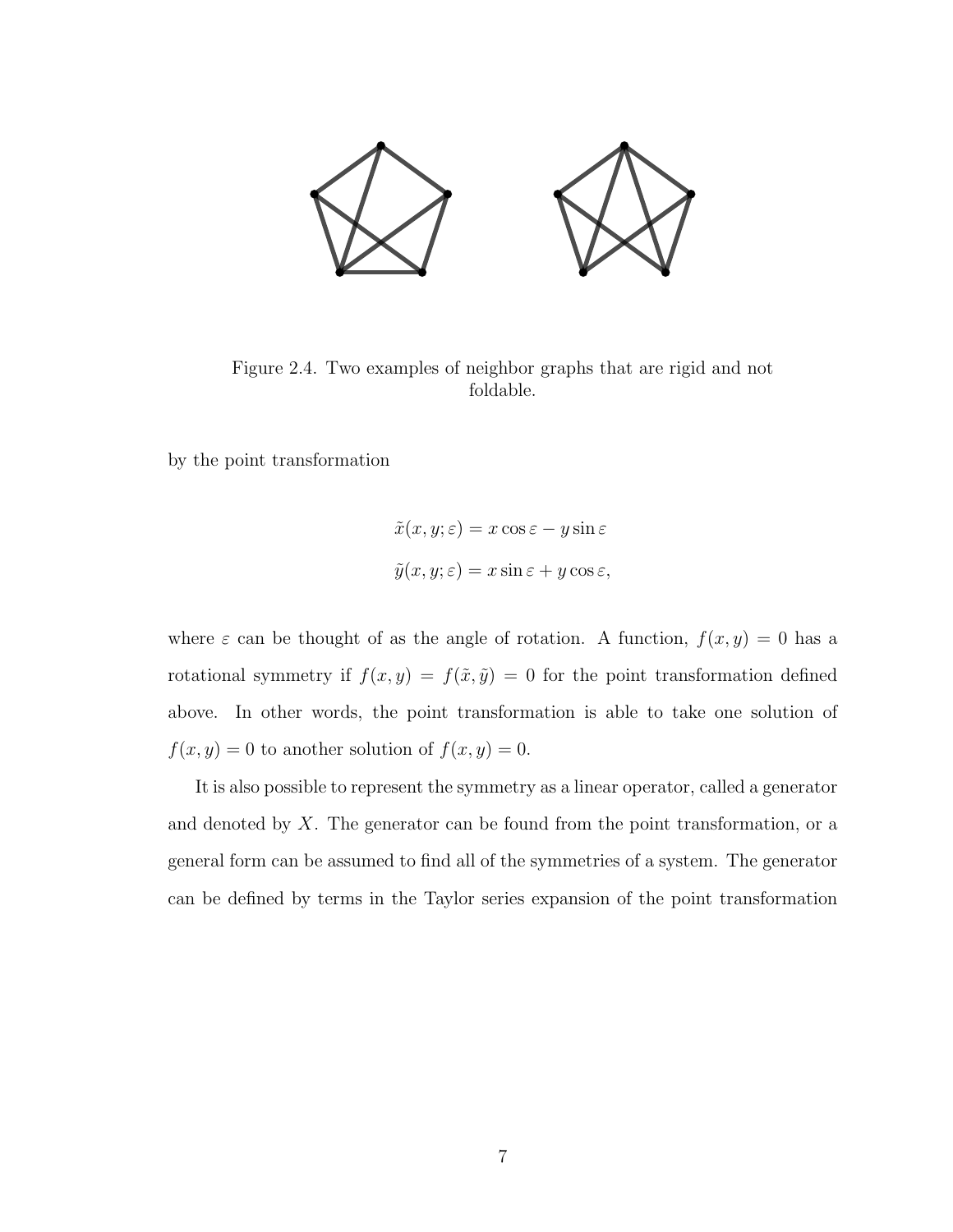#### about  $\varepsilon = 0$ . Consider

$$
\tilde{x}(x, y; \varepsilon) = \tilde{x}(x, y; 0) + \left. \frac{\partial \tilde{x}}{\partial \varepsilon} \right|_{\varepsilon=0} (\varepsilon - 0) + \cdots
$$

$$
= x + \varepsilon \eta_1(x, y) + \cdots
$$

$$
= x + \varepsilon X x + \cdots
$$

$$
\tilde{y}(x, y; \varepsilon) = \tilde{y}(x, y; 0) + \left. \frac{\partial \tilde{y}}{\partial \varepsilon} \right|_{\varepsilon=0} (\varepsilon - 0) + \cdots
$$

$$
= y + \varepsilon \eta_2(x, y) + \cdots
$$

$$
= y + \varepsilon X y + \cdots,
$$

which gives

$$
X = \eta_1(x, y)\frac{\partial}{\partial x} + \eta_2(x, y)\frac{\partial}{\partial y}.
$$

Note that is also possible to have a transformation in the independent variable. When this is the case, the general expression for the symmetry is

$$
X = \xi(t, x, y)\frac{\partial}{\partial t} + \eta_1(t, x, y)\frac{\partial}{\partial x} + \eta_2(t, x, y)\frac{\partial}{\partial y}.
$$

The check for whether a function,  $f(x, y) = 0$ , has the symmetry defined by a generator X is simply  $Xf = 0$ , which is satisfied if the action of the symmetry leaves the function invariant. For example, the rotational symmetry has the generator

$$
X = -y\frac{\partial}{\partial x} + x\frac{\partial}{\partial y},
$$

which when acting on the function  $f(x, y) = x^2 + y^2 - 4 = 0$ , leaves the function invariant. In other words,

$$
Xf = \left(-y\frac{\partial}{\partial x} + x\frac{\partial}{\partial y}\right)(x^2 + y^2 - 4) = -y(2x) + x(2y) = 0.
$$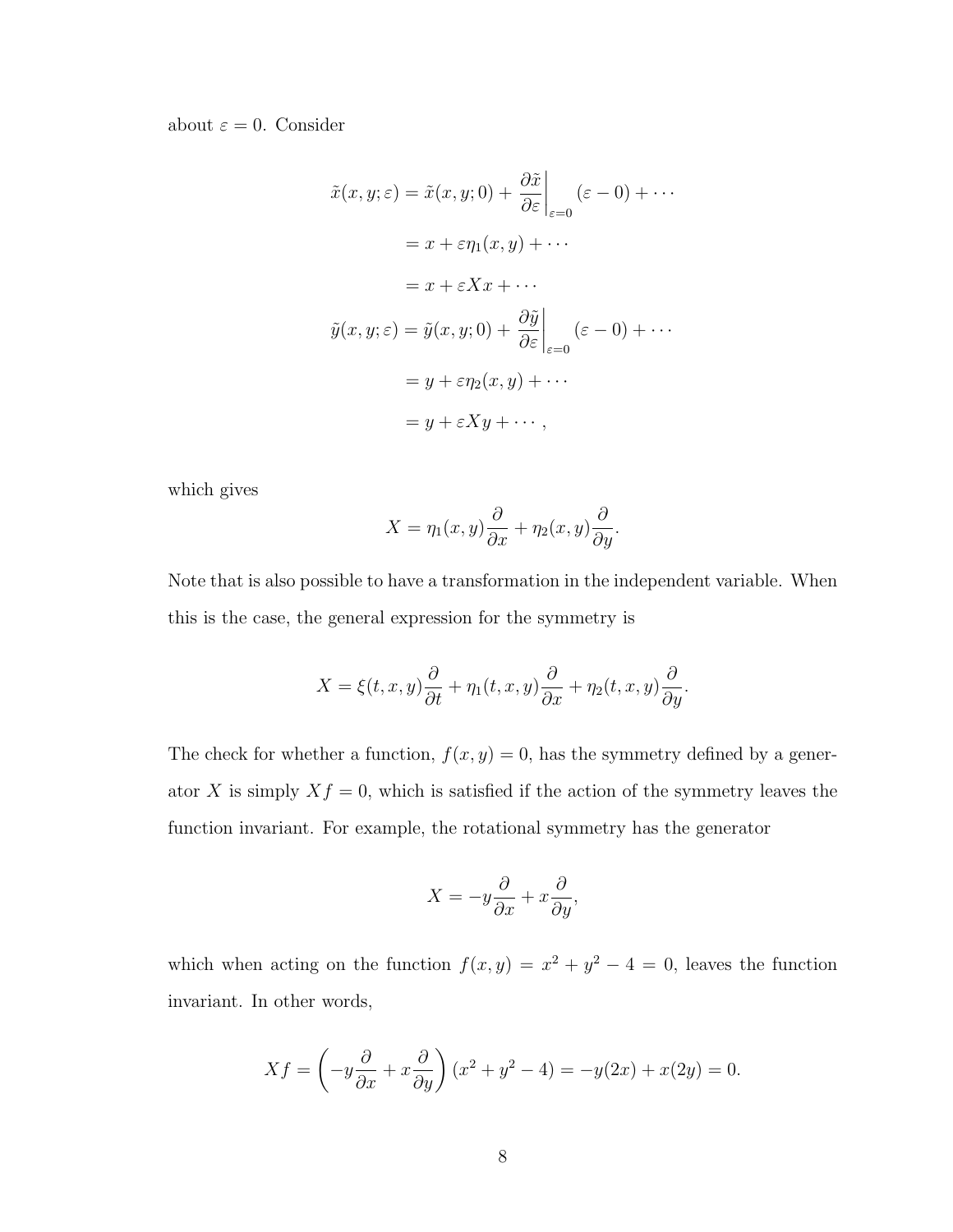#### <span id="page-20-0"></span>2.3 Prolongation of the generator for use with differential equations

In order to apply the generator to differential equations, one must first prolong the generator to include derivative terms. This is done by taking the Taylor series expansion of the transformations for the derivatives. For an independent variable t, the Taylor series expansion for the  $x$  derivative is

$$
\frac{d\tilde{x}}{d\tilde{t}}(t, x, y; \varepsilon) = \frac{d\tilde{x}}{d\tilde{t}}(t, x, y; 0) + \frac{\partial}{\partial \varepsilon} \left(\frac{d\tilde{x}}{d\tilde{t}}\right)\Big|_{\varepsilon=0} (\varepsilon - 0) + \cdots
$$

$$
= \frac{dx}{dt} + \varepsilon \eta_1'(t, x, y, dx/dt, dy/dt) + \cdots
$$

$$
= \frac{dx}{dt} + \varepsilon X \frac{dx}{dt} + \cdots,
$$

where

$$
\eta_1'(t, x, y, dx/dt, dy/dt) = \frac{\partial}{\partial \varepsilon} \left( \frac{d\tilde{x}}{d\tilde{t}} \right) \Big|_{\varepsilon=0}
$$
  
\n
$$
= \frac{\partial}{\partial \varepsilon} (d\tilde{x} d\tilde{t}^{-1}) \Big|_{\varepsilon=0}
$$
  
\n
$$
= \left( \frac{\partial}{\partial \varepsilon} (d\tilde{x}) d\tilde{t}^{-1} + (-1) d\tilde{x} \frac{\partial}{\partial \varepsilon} (d\tilde{t}) d\tilde{t}^{-2} \right) \Big|_{\varepsilon=0}
$$
  
\n
$$
= \left( d \left( \frac{\partial \tilde{x}}{\partial \varepsilon} \right) d\tilde{t}^{-1} - d \left( \frac{\partial \tilde{t}}{\partial \varepsilon} \right) d\tilde{x} d\tilde{t}^{-2} \right) \Big|_{\varepsilon=0}
$$
  
\n
$$
= \left( \frac{d}{d\tilde{t}} (\eta_1) - \frac{d}{d\tilde{t}} (\xi) \frac{d\tilde{x}}{d\tilde{t}} \right) \Big|_{\varepsilon=0}
$$
  
\n
$$
= \frac{d\eta_1}{dt} - \frac{d\xi}{dt} \frac{dx}{dt}.
$$

Since there is a transformation in the independent variable,  $\eta'_1$  does not necessarily equal  $d\eta_1/dt$ . However,  $\eta'_1$  is equal to  $d\eta_1/dt$  when  $\xi$  is equal to a constant or zero. The expression for the prolongation of the generator is then

$$
X = \xi \frac{\partial}{\partial t} + \eta_1 \frac{\partial}{\partial x} + \eta_2 \frac{\partial}{\partial y} + \eta_1' \frac{\partial}{\partial \dot{x}} + \eta_2' \frac{\partial}{\partial \dot{y}} + \eta_1'' \frac{\partial}{\partial \ddot{x}} + \eta_2'' \frac{\partial}{\partial \ddot{y}} + \cdots,
$$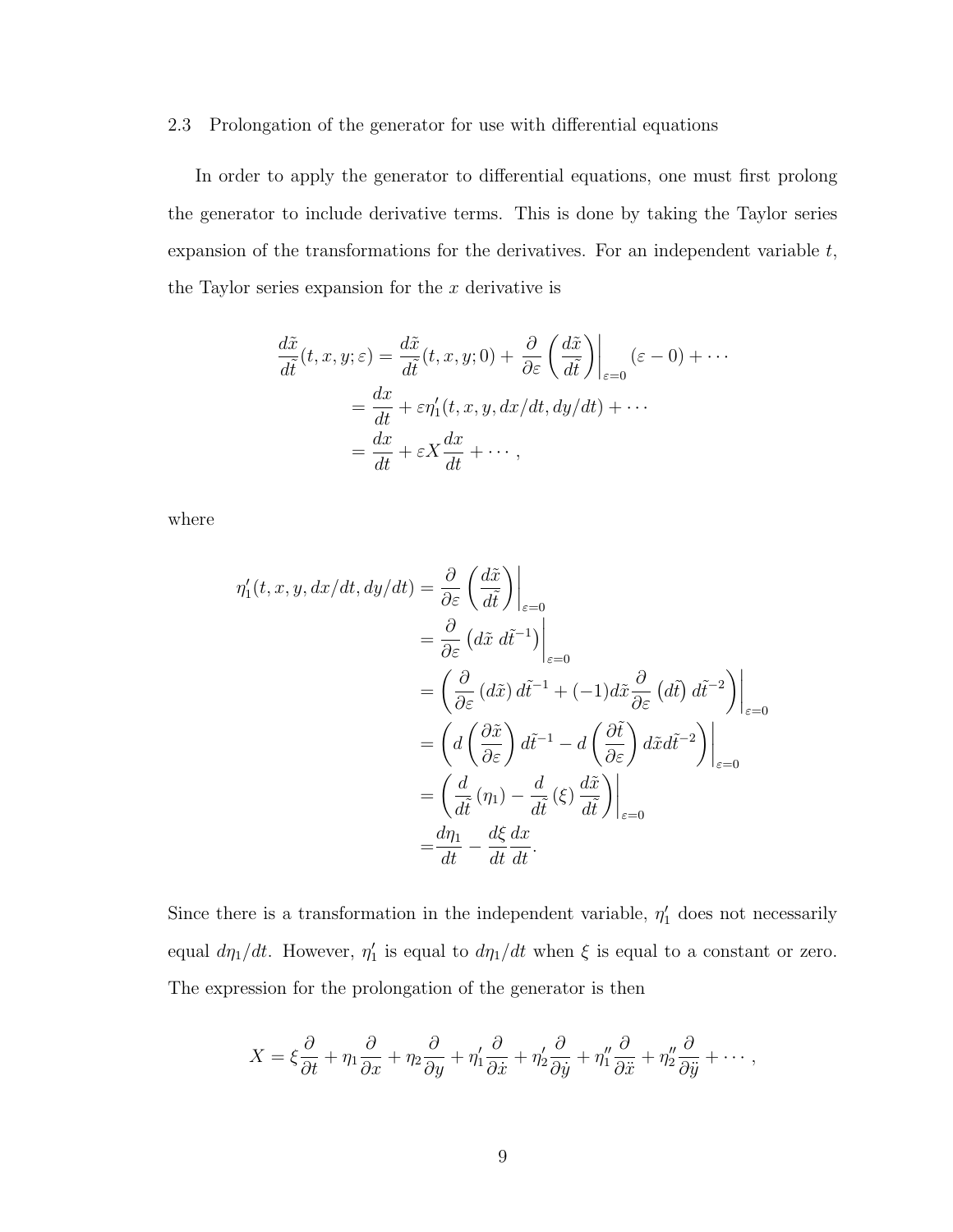where  $\dot{x} = \frac{dx}{dt}, \dot{y} = \frac{dy}{dt}$  and

$$
\eta_1' = \frac{d\eta_1}{dt} - \dot{x}\frac{d\xi}{dt} \qquad \eta_1^{(i)} = \frac{d\eta_1^{(i-1)}}{dt} - \frac{d^i x}{dt^i}\frac{d\xi}{dt}
$$

$$
\eta_2' = \frac{d\eta_2}{dt} - \dot{y}\frac{d\xi}{dt} \qquad \eta_2^{(i)} = \frac{d\eta_2^{(i-1)}}{dt} - \frac{d^i y}{dt^i}\frac{d\xi}{dt}.
$$

Note that if  $\xi$  is equal to a constant, which corresponds to the independent variable being transformed by a constant shift,  $\eta_j^{(i)} = \frac{d^i \eta_j}{dt^i}$  $\frac{d^n \eta_j}{dt^n}$ . In other words, the only time when  $\eta^{(i)}_i$  $j^{(i)}$  is equal to the *i*th derivative of  $\eta_j$  is when the independent variable is subjected to at most a constant shift. For further details on the prolongation of the symmetry, see [\[18\]](#page-67-5).

The prolongation of the rotational symmetry is

$$
X = -y\frac{\partial}{\partial x} + x\frac{\partial}{\partial y} - \dot{y}\frac{\partial}{\partial \dot{x}} + \dot{x}\frac{\partial}{\partial \dot{y}} - \ddot{y}\frac{\partial}{\partial \ddot{x}} + \ddot{x}\frac{\partial}{\partial \ddot{y}},
$$

where the independent variable is  $t$ .

A differential equation,  $H = 0$ , has a symmetry defined by a generator X if  $XH = 0$ . Note that for systems of differential equations,  $H^1 = 0, H^2 = 0$ , it is possible that  $XH^1 = H^2$ , which equals zero since  $H^2$  equals zero by definition. Since  $H = 0$  and  $XH = 0$ , the generator X maps solutions of  $H = 0$  into another solution of  $H = 0$ .

#### <span id="page-21-0"></span>2.4 Using a general form to find the symmetries for a system

One way to find the symmetries of a differential equation is by "solving for  $X$ ." This is done systematically when the differential equation is expressed as a linear operator. For simplicity, this will be shown for one dependent variable  $y$  and one independent variable t. The relationship between a differential equation  $y^{(n)} = \omega$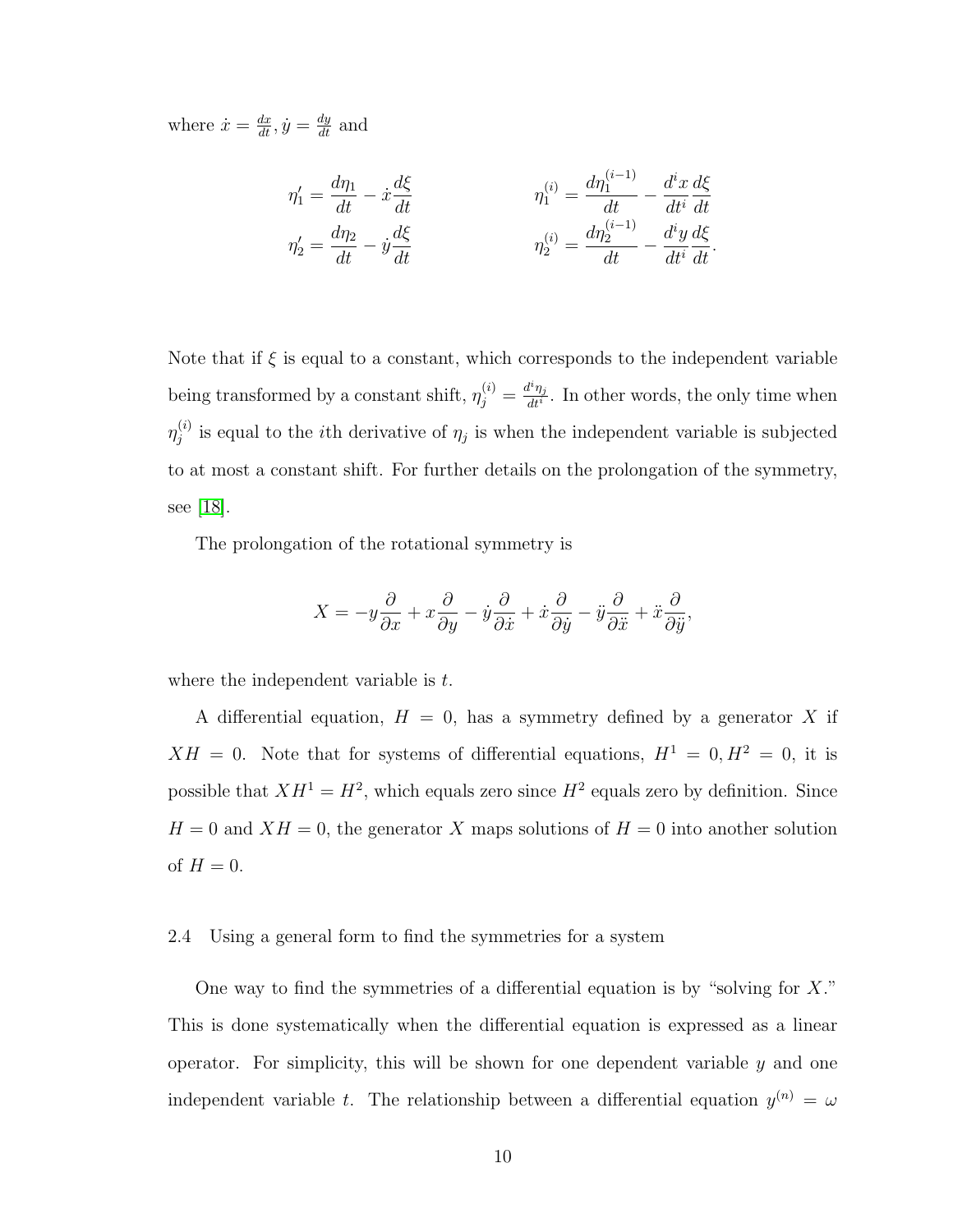and its linear operator is found by the first integrals f of a differential equation and is

$$
\left(\frac{\partial}{\partial t} + y'\frac{\partial}{\partial y} + \dots + \omega \frac{\partial}{\partial y^{(n-1)}}\right) f = Af = 0,
$$

where  $y^{(i)}$  denotes the *i*th derivative of y with respect to the independent variable t. Note that a system of differential equations can be represented by a single linear operator. This will be shown in Chapter 3.

The general expression for a symmetry of this system is

$$
X = \xi \frac{\partial}{\partial t} + \eta \frac{\partial}{\partial y} + \eta' \frac{\partial}{\partial y'} + \dots + \eta^{(n-1)} \frac{\partial}{\partial y^{(n-1)}},
$$

where  $\eta' = \frac{d\eta}{dt} - y'\frac{d\xi}{dt}, \eta^{(i)} = \frac{d\eta_1^{(i-1)}}{dt} - y^{(n)}\frac{d\xi}{dt}$ . Let  $\phi^{\alpha}$  be the complete set of *n* independent solutions of  $y^{(n)} = \omega$ . Since X is a symmetry of this system,  $X\phi^{\alpha}$  must also be a solution since the generator maps solutions into solutions. The relationships between X and A with the solutions  $\phi^{\alpha}$  are

$$
X\phi^{\alpha} = \Omega^{\alpha}(\phi^{\beta}), \quad A\phi^{\alpha} = 0 = A\Omega^{\alpha},
$$

where  $\Omega^{\alpha}$  is defined to be a function of the solutions such that it is also a solution to  $y^{(n)}=\omega.$ 

By use of the skew symmetric commutator,  $[X, A] = XA - AX$ , it is possible to eliminate the unknown functions  $\Omega^{\alpha}$ . Note that  $[X, A]$  is also a linear operator and that

$$
[X, A]\phi^{\alpha} = X(A\phi^{\alpha}) - A(X\phi^{\alpha}) = X(0) - A(\Omega^{\alpha}) = 0 - 0 = 0.
$$

This means that  $[X, A]f = 0$  has the same set of solutions as  $Af = 0$  since this is valid for all of the solutions  $\phi^{\alpha}$ . Therefore, the linear operator [X, A] can only differ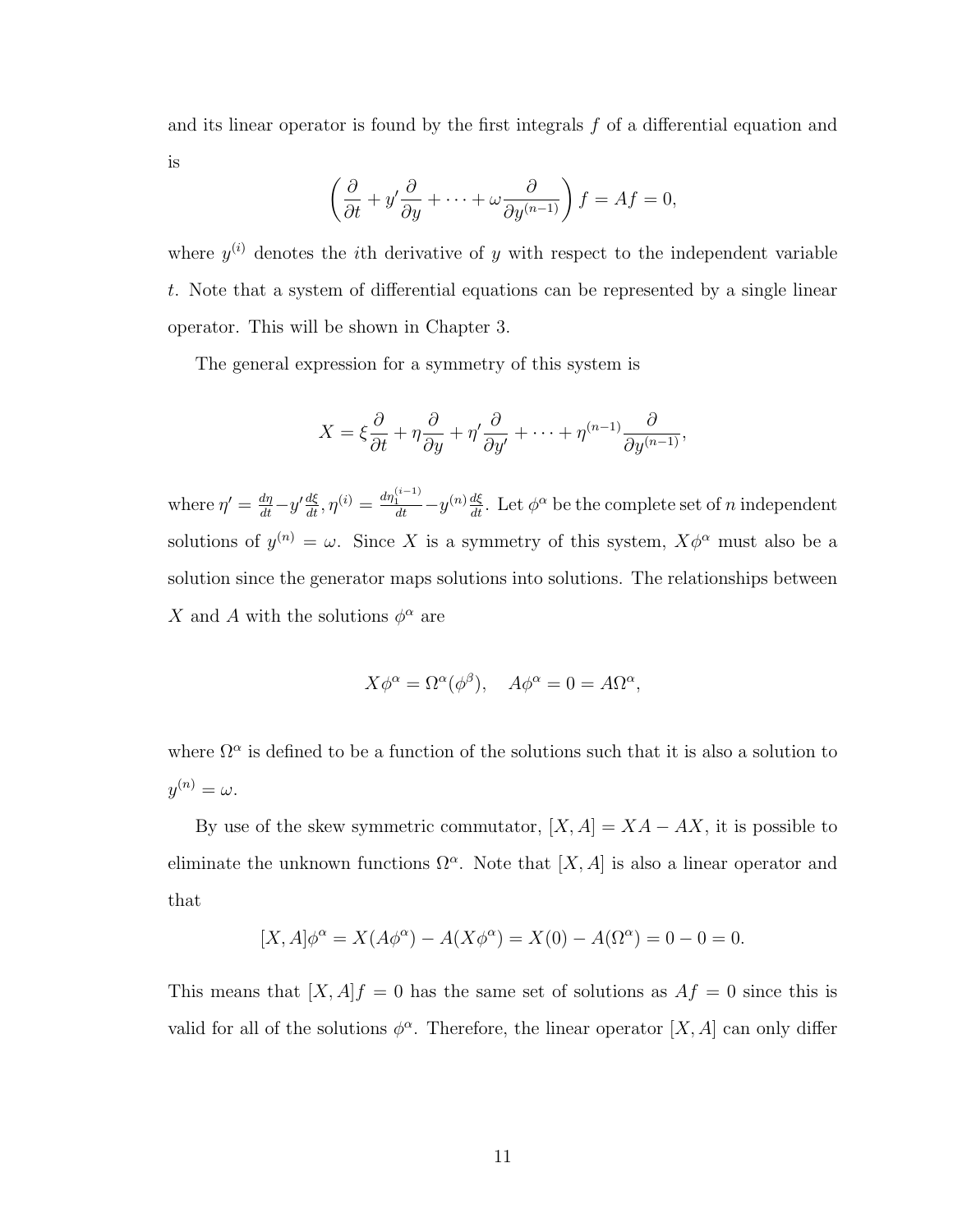from the linear operator  $A$  by a factor  $\lambda$ ,

$$
[X, A] = \lambda(t, y, y', \dots, y^{(n-1)})A.
$$

By equating the coefficients of the partial derivatives,  $\partial/\partial t$ ,  $\partial/\partial y$ ,  $\partial/\partial y'$ , ..., in this equation, it is possible to solve for the unknowns  $\xi$  and  $\eta$  to determine the symmetries for the differential equation  $y^{(n)} = \omega$ . Further details on the terminology, method, and analysis can be found in [\[18\]](#page-67-5) and [\[15\]](#page-67-6).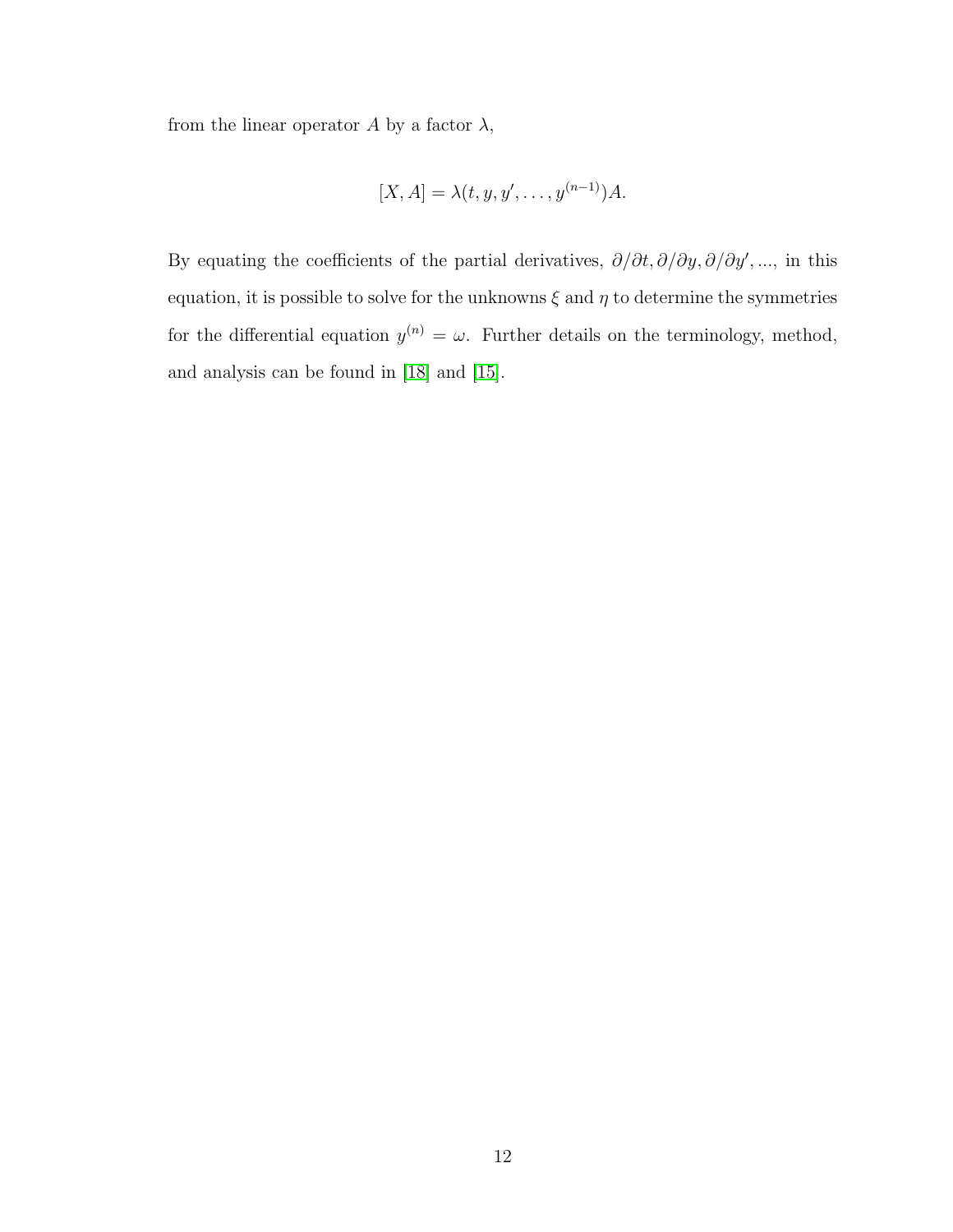## CHAPTER 3

## FINDING THE SYMMETRIES

<span id="page-24-1"></span><span id="page-24-0"></span>3.1 General theory for a system of second order differential equations

A system of m second order differential equations

$$
\ddot{q}^1 = \omega^1, \ldots, \ddot{q}^m = \omega^m,
$$

can be written as a partial differential equation  $Af = 0$ , where

$$
A = \frac{\partial}{\partial t} + \dot{q}^1 \frac{\partial}{\partial q^1} + \omega^1 \frac{\partial}{\partial \dot{q}^1} + \cdots + \dot{q}^m \frac{\partial}{\partial q^m} + \omega^m \frac{\partial}{\partial \dot{q}^m}.
$$

The general form for a symmetry  $X$  of  $m$  second order differential equations is

$$
X = \xi(t, q^1, \dots, q^m) \frac{\partial}{\partial t} + \eta^1(t, q^1, \dots, q^m) \frac{\partial}{\partial q^1} + \dots + \eta^m(t, q^1, \dots, q^m) \frac{\partial}{\partial q^m}.
$$

From [\[18\]](#page-67-5), the symmetry condition  $[X, A] = \lambda A$  simplifies to (with  $\lambda_t = \partial/\partial t$ , and  $_{c} = \partial/\partial q^{c}$ 

$$
\xi \omega_{,t}^{a} + \eta^{b} \omega_{,b}^{a} + (\eta_{,t}^{b} + \dot{q}^{c} \eta_{,c}^{b} - \dot{q}^{b} \xi_{,t} - \dot{q}^{b} \dot{q}^{c} \xi_{,c}) \frac{\partial \omega^{a}}{\partial \dot{q}^{b}} + 2 \omega^{a} (\xi_{,t} + \dot{q}^{b} \xi_{,b}) + \omega^{b} (\dot{q}^{a} \xi_{,b} - \eta_{,b}^{a}) + \dot{q}^{a} \dot{q}^{b} \dot{q}^{c} \xi_{,bc} + 2 \dot{q}^{a} \dot{q}^{c} \xi_{,tc} - \dot{q}^{c} \dot{q}^{b} \eta_{,bc}^{a} + \dot{q}^{a} \xi_{,tt} - 2 \dot{q}^{b} \eta_{,tb}^{a} - \eta_{,tt}^{a} = 0,
$$

with  $(a, b, c = 1, \ldots, m)$ . Note that a is an index for the m equations, while b and c are summation indices. Recall that  $\xi$  and  $\eta^a$  are functions of t and  $q^a$  and not  $\dot{q}^a$ . This allows for the m symmetry condition equations to be split apart further, which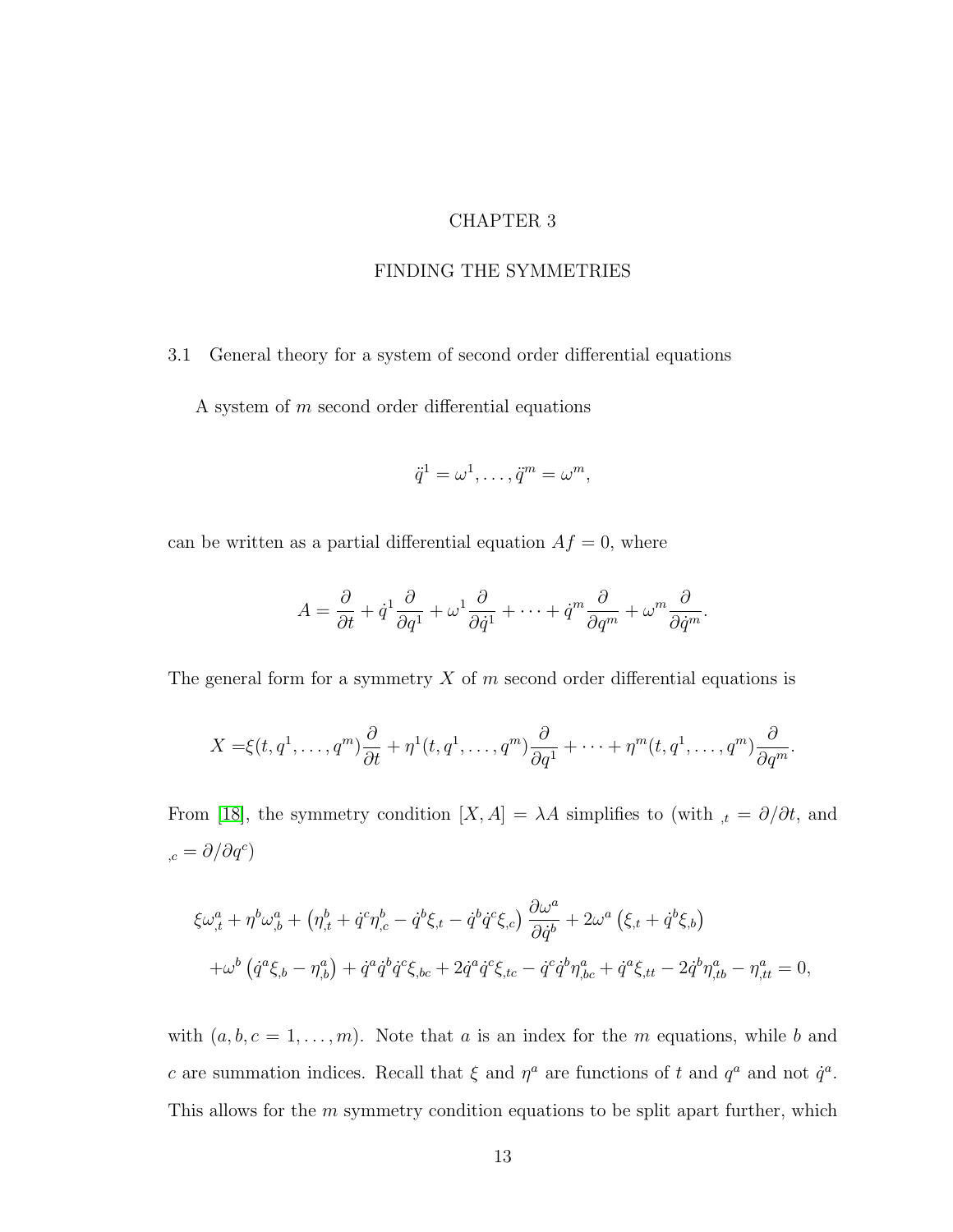reduces the complexity of solving for  $\xi$  and  $\eta^a$ . The next step will be to split the equations apart based on the order of the  $\dot{q}^a$  terms.

#### <span id="page-25-0"></span>3.2 Applying the theory to the system of interest

The system of interest is

$$
\ddot{q}^i = \omega^i = -\dot{q}^i - \sum_{j \in \tilde{\mathcal{N}}_i} d^i_j (q^i - q^l)
$$
  

$$
d^i_j = (q^i - q^l)^2 + (q^k - q^m)^2 - \hat{d}^i_j,
$$

where  $i \in \{0, \ldots, 2N\}$ ,  $k = i - (-1)^i$ ,  $l = i + 2j \pmod{2N}$ ,  $m = k + 2j \pmod{2N}$ , N is the number of agents,  $\tilde{\mathcal{N}}_i$  is the set of neighbors with which agent i communicates, and  $\hat{d}_j^i$  is the desired distance between agent i and its neighbor that is j away. The control law  $\omega^i$  is comprised of a damping term  $\dot{q}^i$  and a formation force that drives the system to a desired formation. Note that the system does not depend explicitly on time and the  $\dot{q}^i$  terms do not appear in the formation force. Therefore, for simplicity of notation, the formation force will be written as  $g^a(q^1,\ldots,q^{2N})$ . In other words,

$$
\ddot{q}^i = \omega^i = -\dot{q}^i - g^i.
$$

The  $m = 2N$  equations that define the symmetry are then

$$
\eta^{b}(-g^{a})_{,b} + (\eta^{b}_{,t} + \dot{q}^{c}\eta^{b}_{,c} - \dot{q}^{b}\xi_{,t} - \dot{q}^{b}\dot{q}^{c}\xi_{,c}) (-1)\delta_{ab} + 2(-\dot{q}^{a} - g^{a}) (\xi_{,t} + \dot{q}^{b}\xi_{,b}) + (-\dot{q}^{b} - g^{b}) (\dot{q}^{a}\xi_{,b} - \eta^{a}_{,b}) + \dot{q}^{a}\dot{q}^{b}\dot{q}^{c}\xi_{,bc} + 2\dot{q}^{a}\dot{q}^{c}\xi_{,tc} - \dot{q}^{c}\dot{q}^{b}\eta^{a}_{,bc} + \dot{q}^{a}\xi_{,tt} - 2\dot{q}^{b}\eta^{a}_{,tb} - \eta^{a}_{,tt} = 0,
$$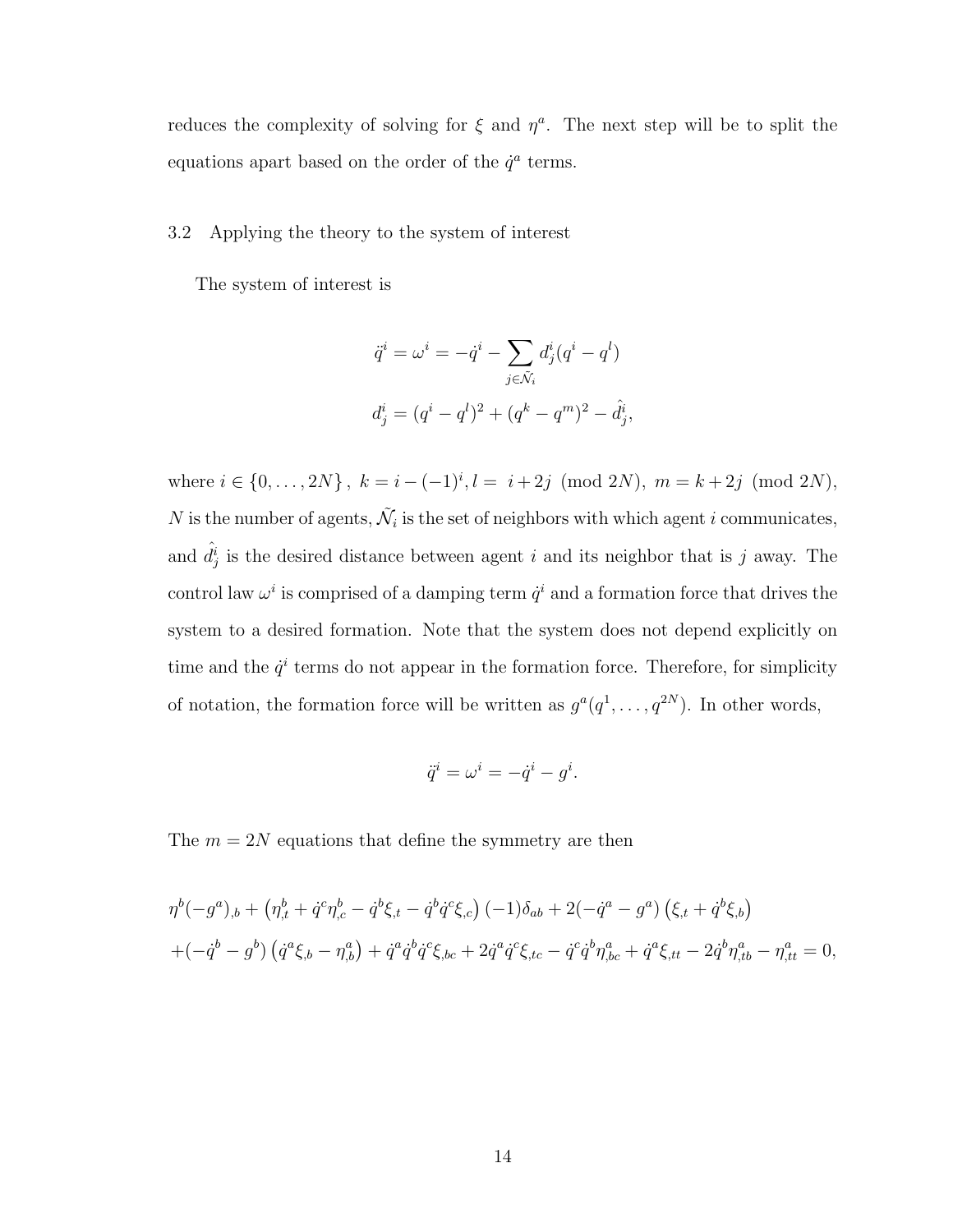with  $\delta_{ab} = 1$  if  $a = b$  and 0 otherwise. Rewriting this system by decreasing powers of  $\dot{q}^a$  gives

$$
\dot{q}^{a}\dot{q}^{b}\dot{q}^{c}\xi_{,bc} + \dot{q}^{b}\dot{q}^{c}\xi_{,c}\delta_{ab} - 3\dot{q}^{a}\dot{q}^{b}\xi_{,b} + 2\dot{q}^{a}\dot{q}^{c}\xi_{,tc} - \dot{q}^{c}\dot{q}^{b}\eta_{,bc}^{a}
$$

$$
-\dot{q}^{c}\eta_{,c}^{b}\delta_{ab} + \dot{q}^{b}\xi_{,t}\delta_{ab} - 2\dot{q}^{a}\xi_{,t} - 2\dot{q}^{b}g^{a}\xi_{,b} + \dot{q}^{b}\eta_{,b}^{a} - \dot{q}^{a}g^{b}\xi_{,b} + \dot{q}^{a}\xi_{,tt} - 2\dot{q}^{b}\eta_{,tb}^{a}
$$

$$
-\eta^{b}g_{,b}^{a} - \eta_{,t}^{b}\delta_{ab} - 2g^{a}\xi_{,t} + g^{b}\eta_{,b}^{a} - \eta_{,tt}^{a} = 0.
$$

Since the symmetry condition equations must hold for all values of  $\dot{q}^a$  and  $q^a$ , the coefficients for each order of  $\dot{q}$  and  $q^a$  must equal zero. Taking  $\dot{q}^a \dot{q}^b \dot{q}^c \xi_{bc} = 0$  yields

$$
\xi = \alpha^0(t) + \alpha^1(t)q^1 + \dots + \alpha^{2N}(t)q^{2N}.
$$

Note that this means that

$$
\xi_{,t} = \dot{\alpha}^{0}(t) + \dot{\alpha}^{1}(t)q^{1} + \dots + \dot{\alpha}^{2N}(t)q^{2N}
$$

$$
\xi_{,b} = \alpha^{b}(t)
$$

$$
\xi_{,tb} = \dot{\alpha}^{b}(t).
$$

The symmetry condition equations are now

$$
\dot{q}^{b}\dot{q}^{c}\alpha^{c}(t)\delta_{ab} - 3\dot{q}^{a}\dot{q}^{b}\alpha^{b}(t) + 2\dot{q}^{a}\dot{q}^{c}\dot{\alpha}^{c}(t) - \dot{q}^{c}\dot{q}^{b}\eta^{a}_{,bc}
$$
\n
$$
-\dot{q}^{c}\eta^{b}_{,c}\delta_{ab} + \dot{q}^{b}\delta_{ab}(\dot{\alpha}^{0}(t) + \dot{\alpha}^{c}(t)q^{c}) - 2\dot{q}^{a}(\dot{\alpha}^{0}(t) + \dot{\alpha}^{c}(t)q^{c}) - 2\dot{q}^{b}g^{a}\alpha^{b}(t)
$$
\n
$$
+\dot{q}^{b}\eta^{a}_{,b} - \dot{q}^{a}g^{b}\alpha^{b}(t) + \dot{q}^{a}(\ddot{\alpha}^{0}(t) + \ddot{\alpha}^{c}(t)q^{c}) - 2\dot{q}^{b}\eta^{a}_{,tb}
$$
\n
$$
-\eta^{b}g^{a}_{,b} - \eta^{b}_{,t}\delta_{ab} - 2g^{a}(\dot{\alpha}^{0}(t) + \dot{\alpha}^{c}(t)q^{c}) + g^{b}\eta^{a}_{,b} - \eta^{a}_{,tt} = 0.
$$

The next equation to solve is

$$
\dot{q}^b \dot{q}^c \alpha^c(t) \delta_{ab} - 3 \dot{q}^a \dot{q}^b \alpha^b(t) + 2 \dot{q}^a \dot{q}^c \dot{\alpha}^c(t) - \dot{q}^c \dot{q}^b \eta^a_{,bc} = 0,
$$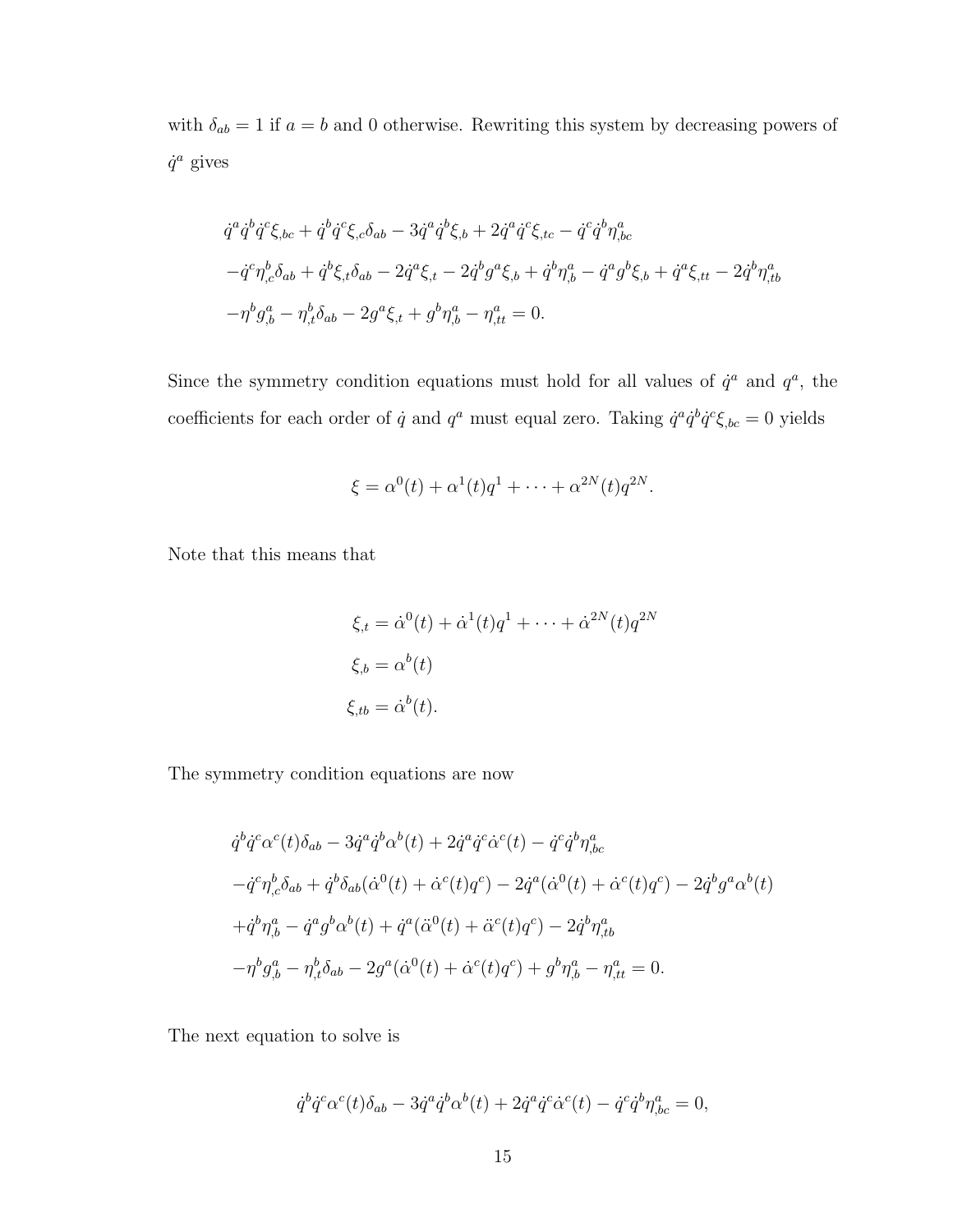which simplifies to

$$
2\dot{q}^a\dot{q}^b(\dot{\alpha}^b(t) - \alpha^b(t)) - \dot{q}^c\dot{q}^b\eta^a_{,bc} = 0.
$$

Recall that  $a$  designates the symmetry condition equation, while  $b$  and  $c$  are summation indices. This gives that

$$
2(\dot{\alpha}^b(t) - \alpha^b(t)) = \eta^a_{,ba},
$$
  

$$
\eta^a_{,bc} = 0 \quad \text{when } c \neq a.
$$

Since partial derivatives commute,

$$
\eta_{,bc}^{a} = 0,
$$
  
\n
$$
\eta^{a} = \beta^{a}(t) + \gamma_{b}^{a}(t)q^{b}
$$
  
\n
$$
2(\dot{\alpha}^{b}(t) - \alpha^{b}(t)) = 0,
$$
  
\n
$$
\dot{\alpha}^{b}(t) = \alpha^{b}(t),
$$
  
\n
$$
\alpha^{b}(t) = \alpha^{b} \exp(t),
$$

where  $\alpha^b$  is a scalar. The symmetry condition equations are now

$$
- \dot{q}^a \dot{\alpha}^0(t) + \dot{q}^a \ddot{\alpha}^0(t) - 2\dot{q}^b \dot{\gamma}_b^a(t) - 2\dot{q}^b g^a \alpha^b \exp(t) - \dot{q}^a g^b \alpha^b \exp(t)
$$
  

$$
-g^a_{,b} \beta^b(t) - g^a_{,b} \gamma^b_c(t) q^c - \dot{\gamma}_b^a(t) q^b - 2g^a \dot{\alpha}^0(t) - 2g^a \alpha^b \exp(t) q^b + g^b \gamma_b^a(t) - \ddot{\gamma}_b^a(t) q^b
$$
  

$$
-\dot{\beta}^a(t) - \ddot{\beta}^a(t) = 0.
$$

Normally one would continue with the  $\dot{q}^a$  terms; however, the purely time-based terms, or the terms that do not depend on  $\dot{q}^a$  or  $q^a$ , are quite simple to solve. The equation to solve is

$$
\dot{\beta}^a(t) + \ddot{\beta}^a(t) = 0,
$$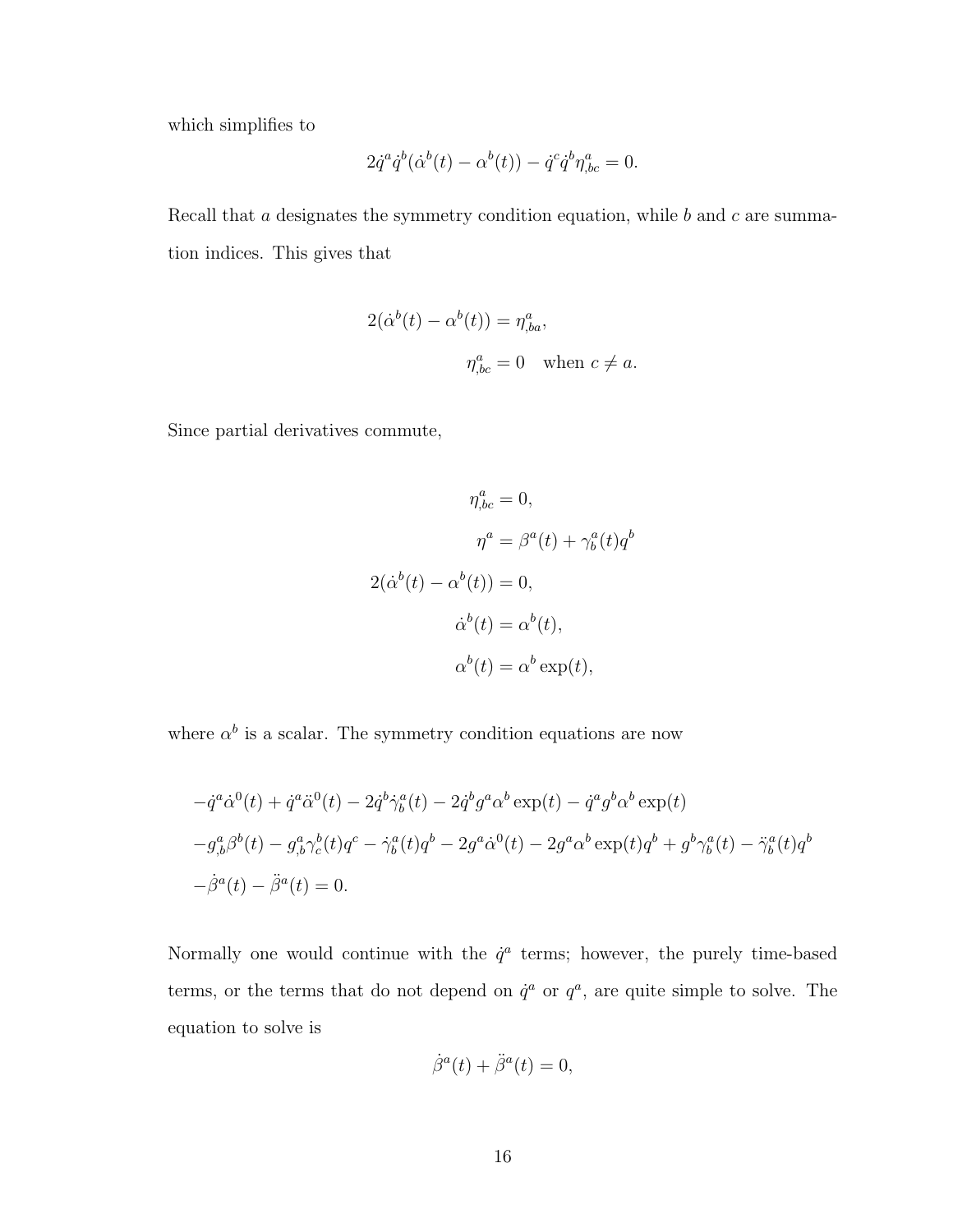which gives

$$
\beta^a(t) = \beta_1^a + \beta_2^a \exp(-t),
$$

where  $\beta_1^a$  and  $\beta_2^a$  are constants. Thus,

$$
\eta^a = \beta_1^a + \beta_2^a \exp(-t) + \gamma_b^a(t)q^b.
$$

The symmetry condition equations are now

$$
- \dot{q}^a \dot{\alpha}^0(t) + \dot{q}^a \ddot{\alpha}^0(t) - 2\dot{q}^b \dot{\gamma}_b^a(t) - 2\dot{q}^b g^a \alpha^b \exp(t) - \dot{q}^a g^b \alpha^b \exp(t) - g^a_{,b} (\beta_1^b + \beta_2^b \exp(-t)) - g^a_{,b} \gamma_c^b(t) q^c - \dot{\gamma}_b^a(t) q^b - 2g^a \dot{\alpha}^0(t) - 2g^a \alpha^b \exp(t) q^b + g^b \gamma_b^a(t) - \ddot{\gamma}_b^a(t) q^b = 0.
$$

At this point the formation force needs to be substituted in for  $g^a$  to solve the  $\dot{q}^a$  and q a equations. A Mathematica program was used to expedite the solving process and can be found in the Appendix.

#### <span id="page-28-0"></span>3.3 The symmetries for the system of interest

From running the program for multiple cases, a general result emerged, regardless of the number of agents. Note that it is possible to check this result by computing XH and checking if it equals zero. This will be shown after presenting the general form of the symmetries for the system. The general solution for N agents with an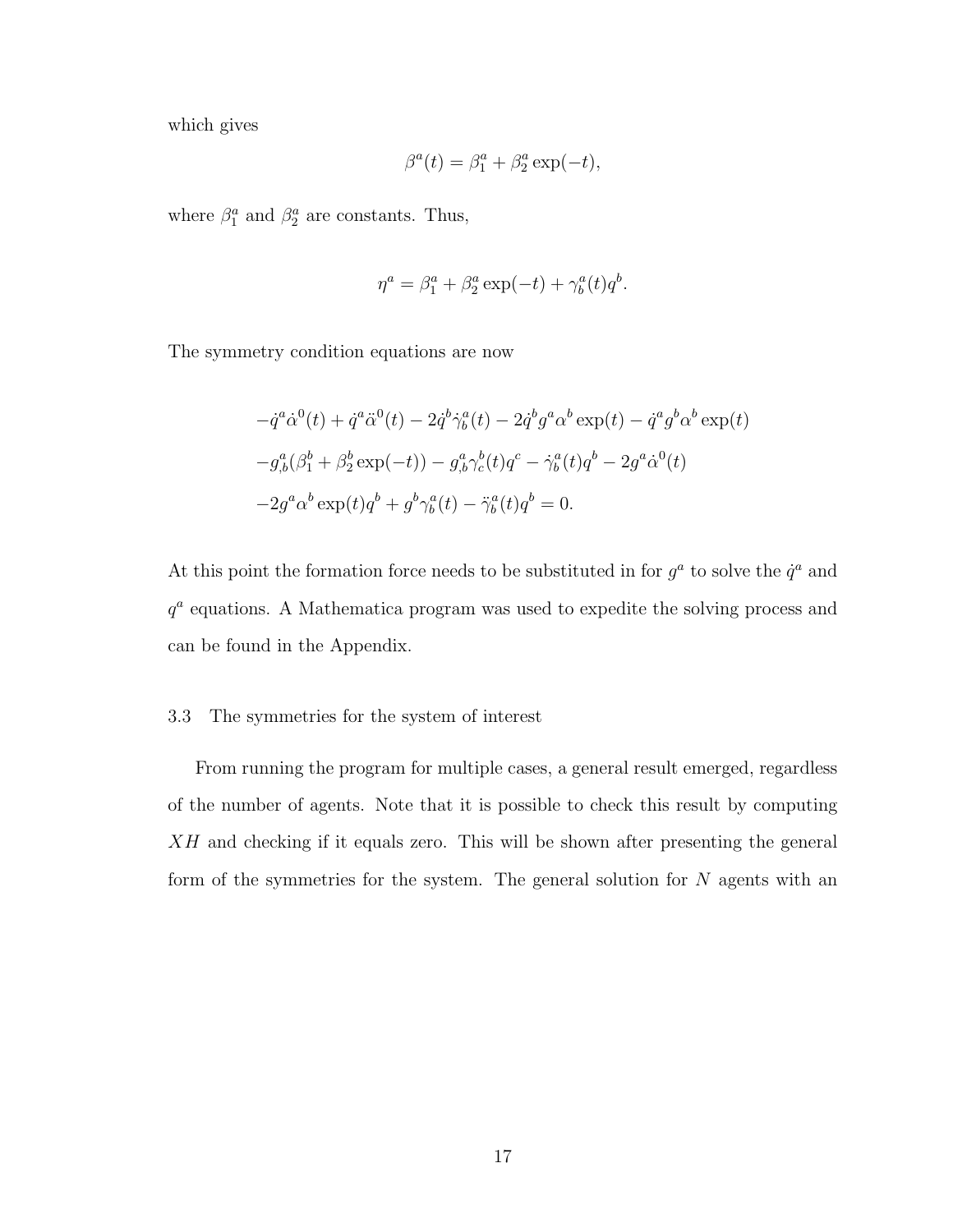undirected connected neighbor graph is

$$
X = \xi \frac{\partial}{\partial t} + \eta^a \frac{\partial}{\partial q^a}
$$
  
\n
$$
\xi = \alpha^0
$$
  
\n
$$
\overline{\eta} = (\eta^1, \dots, \eta^{2N})^T = \overline{\beta(t)} + \overline{\Gamma}\overline{q},
$$
  
\n
$$
\overline{q} = (q^1, \dots, q^{2N})^T, \quad \overline{\beta(t)} = (\beta^1(t), \dots, \beta^{2N}(t))^T,
$$
  
\n
$$
\beta^i(t) = \begin{cases} \beta_1^1 + \beta_2^1 \exp(-t) & \text{for } i \text{ odd} \\ \beta_1^2 + \beta_2^2 \exp(-t) & \text{for } i \text{ even} \end{cases},
$$
  
\n
$$
\overline{\Gamma} = \begin{pmatrix} B & C & \cdots & C \\ C & B & \vdots \\ \vdots & \ddots & C \\ C & \cdots & C & B \end{pmatrix},
$$
  
\n
$$
B = \begin{pmatrix} \gamma_1^1 & \gamma_2^1 \\ \gamma_1^2 & \gamma_2^2 \end{pmatrix}, \quad C = \begin{pmatrix} \gamma_1^1 & \gamma_1^1 \\ \gamma_2^1 - \gamma_4^1 + \gamma_1^2 & \gamma_2^2 \end{pmatrix}.
$$

Each constant, or free variable, corresponds to a symmetry. The free variables are  $\alpha^0$ ,  $\beta_1^1$ ,  $\beta_2^1$ ,  $\beta_2^2$ ,  $\gamma_1^1$ ,  $\gamma_2^1$ ,  $\gamma_1^1$ ,  $\gamma_1^2$ ,  $\gamma_1^2$ , and  $\gamma_2^2$ . By setting a free variable equal to one and the rest equal to zero, the individual symmetries are found. Note that the number of free variables is the same for any number of agents<sup>[1](#page-29-0)</sup> for an undirected connected neighbor graph.

There are a total of ten free variables; therefore, it is possible to write out ten

<span id="page-29-0"></span><sup>&</sup>lt;sup>1</sup>When there are three agents, an additional free variable is obtained in the  $\overline{\Gamma}$  matrix, which becomes a circulant matrix. This case will be shown at the end of the chapter.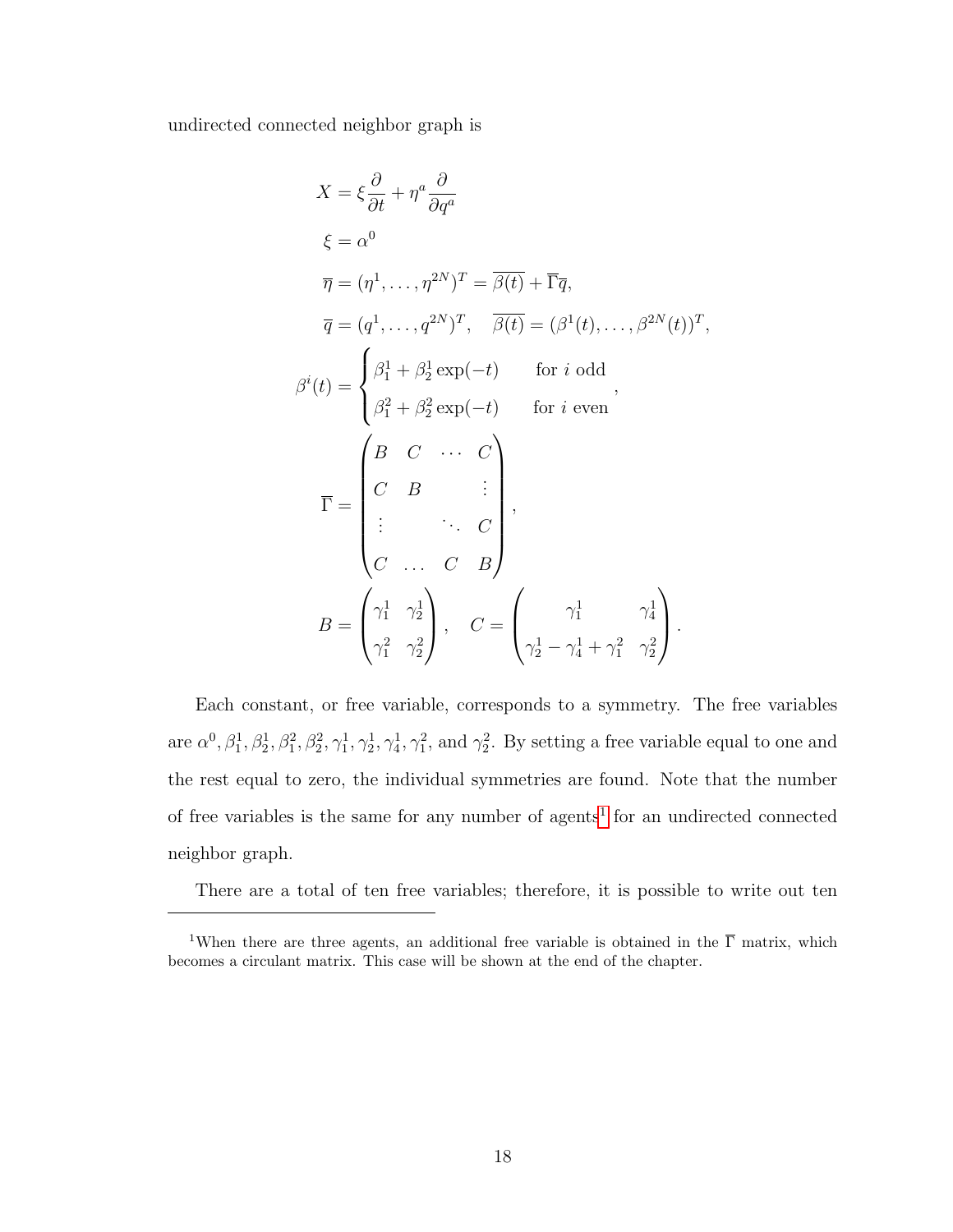unique symmetries for the system. One set of these ten symmetries is

$$
X^{1} = \frac{\partial}{\partial t} \qquad X^{2} = \sum_{i=1}^{N} \frac{\partial}{\partial q^{2i-1}} \qquad X^{3} = \sum_{i=1}^{N} \frac{\partial}{\partial q^{2i}}
$$
  
\n
$$
X^{4} = \exp(-t) \left( \sum_{i=1}^{N} \frac{\partial}{\partial q^{2i-1}} \right) \qquad X^{5} = \exp(-t) \left( \sum_{i=1}^{N} \frac{\partial}{\partial q^{2i}} \right)
$$
  
\n
$$
X^{6} = \sum_{i=1}^{N} \left( -q^{2i} \frac{\partial}{\partial q^{2i-1}} + q^{2i-1} \frac{\partial}{\partial q^{2i}} \right)
$$
  
\n
$$
X^{7} = \left( \sum_{i=1}^{N} q^{2i} \right) \left( \sum_{i=1}^{N} \frac{\partial}{\partial q^{2i-1}} \right) \qquad X^{8} = \left( \sum_{i=1}^{N} q^{2i-1} \right) \left( \sum_{i=1}^{N} \frac{\partial}{\partial q^{2i}} \right)
$$
  
\n
$$
X^{9} = \left( \sum_{i=1}^{N} q^{2i-1} \right) \left( \sum_{i=1}^{N} \frac{\partial}{\partial q^{2i-1}} \right) \qquad X^{10} = \left( \sum_{i=1}^{N} q^{2i} \right) \left( \sum_{i=1}^{N} \frac{\partial}{\partial q^{2i}} \right),
$$

where

$$
X = \alpha^0 X^1 + \beta_1^1 X^2 + \beta_1^2 X^3 + \beta_2^1 X^4 + \beta_2^2 X^5 + (\gamma_4^1 - \gamma_2^1) X^6 + \gamma_4^1 X^7
$$
  
+ 
$$
(\gamma_2^1 - \gamma_4^1 + \gamma_1^2) X^8 + \gamma_1^1 X^9 + \gamma_2^2 X^{10}.
$$

The purpose of splitting up the general symmetry into individual symmetries is two-fold. The first is that it allows for easier computation of  $XH = 0$ , as each of the individual symmetries must also satisfy the relationship, or alternatively  $X<sup>i</sup>H = 0$ . This is due to the definition of a symmetry being  $X<sup>i</sup>H = 0$ , so if this does not hold, then  $X^i$  is not a symmetry for the system. Since X is a linear combination of the individual symmetries  $X^i$ , if  $X^i$  = 0, then  $X$  = 0. The second purpose is for coordinate reduction, which will be shown in Chapter 4.

These individual symmetries may not seem easier to deal with; however, they mimic the original structure of the system. Recall that the system of interest deals with agents that have a control law in the  $x$ - and  $y$ -directions. The structure of the  $q$ -dynamics is such that the x-dynamics have an odd index, while the y-dynamics have an even index. Therefore, when a summation occurs over all of the odd indices,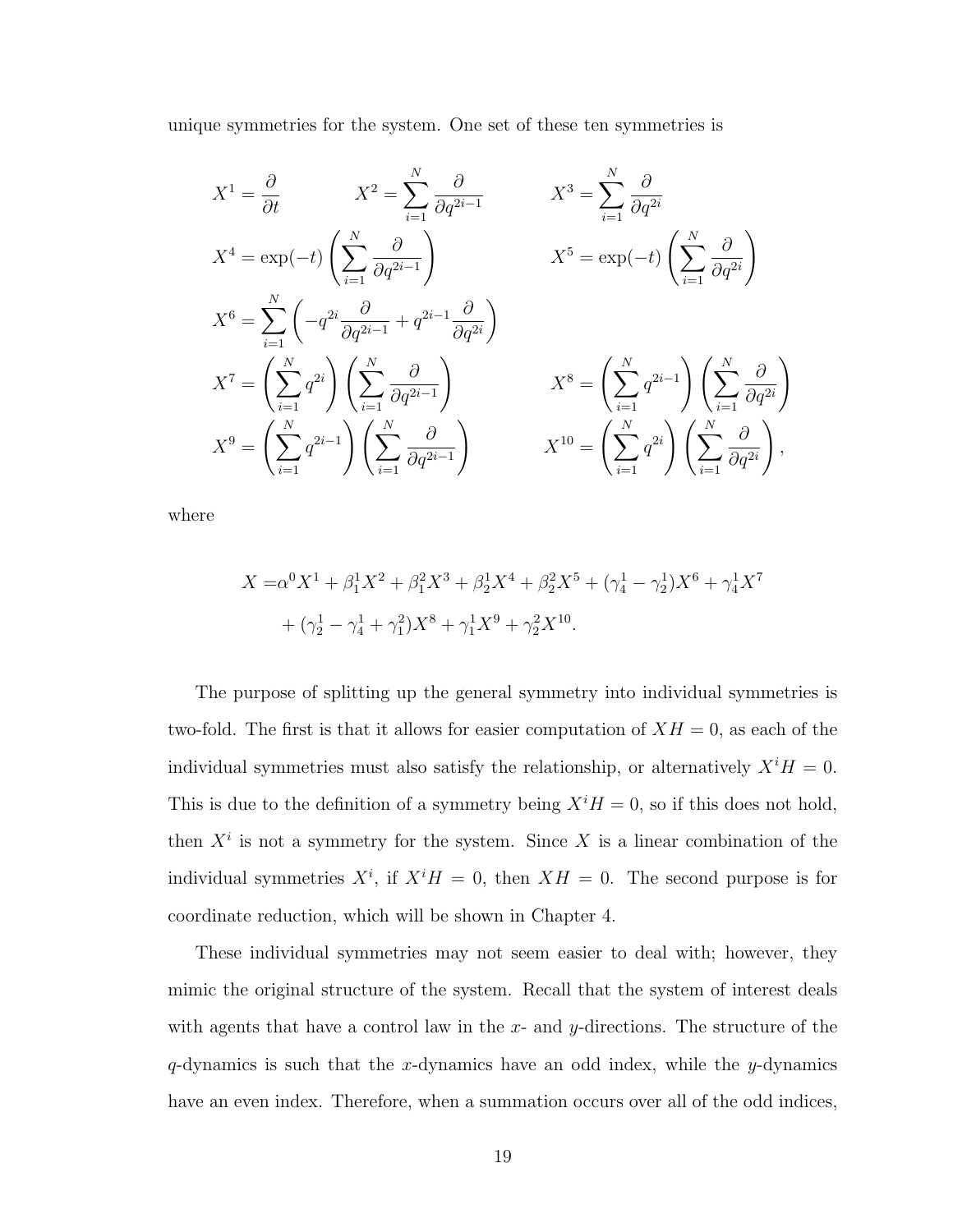it corresponds to a symmetry with the x-direction. For instance,  $X^2$  corresponds to the symmetry of a constant shift of the system in the x-direction. Likewise,  $X^3$ , which has a summation over all of the even indices, corresponds to a constant shift in the y-direction. The other main symmetry is  $X^6$ , which is the symmetry with respect to planar rotation.

#### <span id="page-31-0"></span>3.4 Verification of the symmetries

Since the general solution for the symmetry, and resulting individual symmetries, was not computed by hand, the solution should be validated. This can be done quite easily by checking if  $XH = 0$ , as that is the definition of a symmetry for a system H. To assist in calculating  $XH = 0$ , the system of interest will be rewritten as two systems, or back into x and y notation essentially. Recall that  $H^i = \ddot{q}^i - \omega^i = 0$ . The system of interest is then

$$
H^{2i-1} = \ddot{q}^{2i-1} + \dot{q}^{2i-1} + \sum_{j \in \tilde{\mathcal{N}}_i} d_j^i (q^{2i-1} - q^l)
$$
  

$$
H^{2i} = \ddot{q}^{2i} + \dot{q}^{2i} + \sum_{j \in \tilde{\mathcal{N}}_i} d_j^i (q^{2i} - q^m)
$$
  

$$
d_j^i = (q^{2i-1} - q^l)^2 + (q^{2i} - q^m)^2 - \dot{d}_j^i,
$$

where  $l = 2i - 1 + 2j \pmod{2N}$ ,  $m = 2i + 2j \pmod{2N}$ .

Now it will be rather straightforward to show that  $X<sup>i</sup>H = 0$ , which shows that  $XH = 0$ . Recall that in order for the symmetry to act on a differential equation, it must be prolongated to include derivative terms. Additionally, since the individual symmetries two through ten do not contain an  $\xi$  term, the prolongation simplifies to  $X^i=\eta^j\frac{\partial}{\partial q^j} \!+\! \dot{\eta}^j\frac{\partial}{\partial \dot{q}}$  $\frac{\partial}{\partial \dot{q}^j} + \ddot{\eta}^j \frac{\partial}{\partial \ddot{q}}$  $\frac{\partial}{\partial \ddot{q}^j}$ , where  $\dot{\eta}^j$  and  $\ddot{\eta}^j$  are exactly the first and second derivatives of  $\eta$  with respect to time.

1.  $X^1 = \frac{\partial}{\partial t}$  Note that  $H^{2i-1}$  and  $H^{2i}$  have no standalone t terms. Therefore,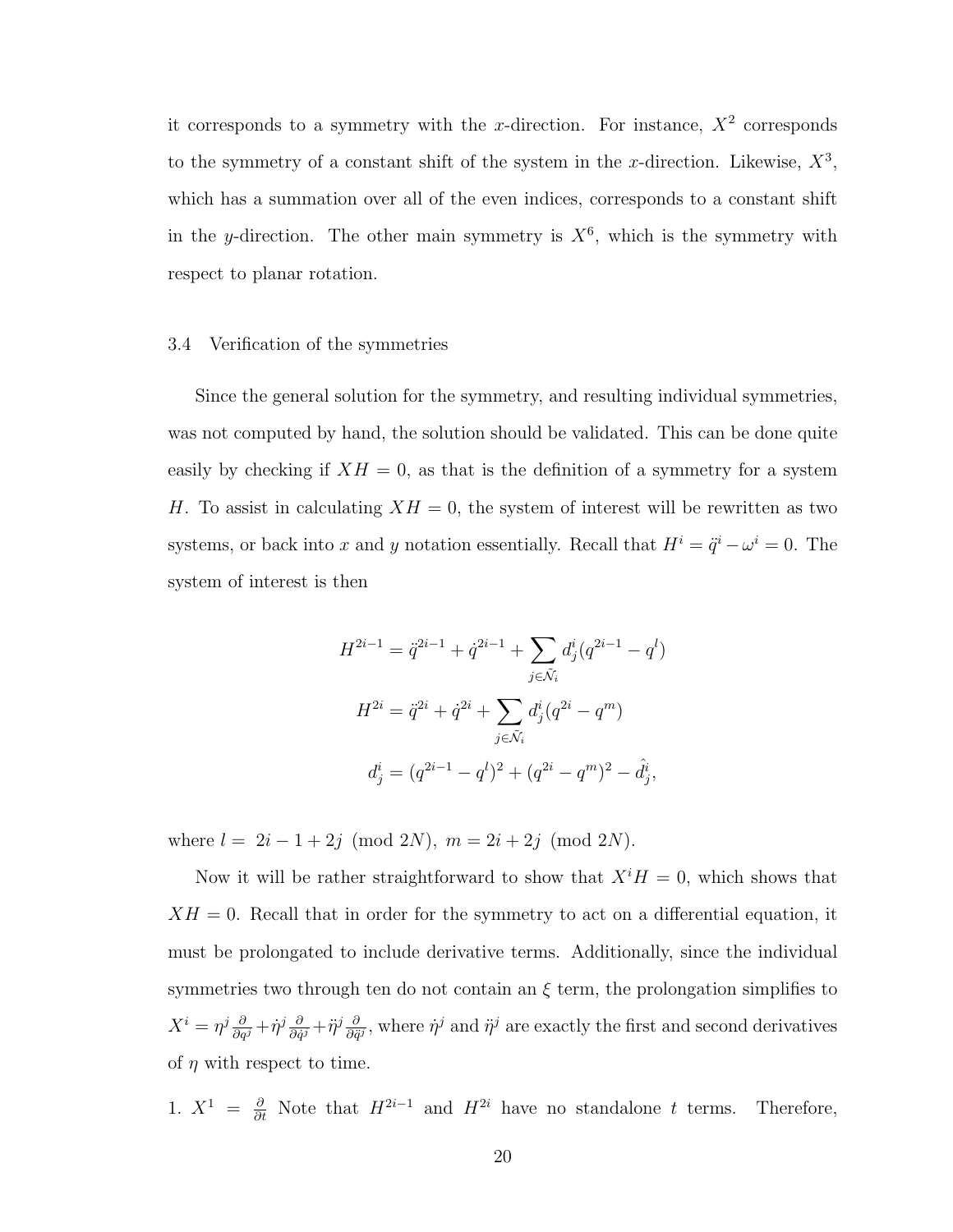$X^1H = 0.$ 

- 2.  $X^2 = \sum_{i=1}^N$  $\frac{\partial}{\partial q^{2i-1}}$  This is also the prolongated version since  $\eta^{2i-1} = 1$ . Note that for both  $H^{2i-1}$  and  $H^{2i}$ , any  $q^{2i-1}$  term is subtracted from  $q^l$ , where  $l = 2i-1+2j$ (mod 2N). Since  $q<sup>l</sup>$  is also contained in the set of  $q<sup>2i-1</sup>$  terms, all terms will cancel out, resulting in  $X^2H = 0$ .
- 3.  $X^3 = \sum_{i=1}^N$  $\frac{\partial}{\partial q^{2i}}$  The same logic that was used for showing that  $X^2H = 0$  holds for showing that  $X^3H = 0$ .
- 4.  $X^4 = \exp(-t) \left( \sum_{i=1}^N \right)$ ∂  $\frac{\partial}{\partial q^{2i-1}}$   $-\exp(-t)\left(\sum_{i=1}^N\right)$ ∂  $\frac{\partial}{\partial \dot{q}^{2i-1}}$  +  $\exp(-t)\left(\sum_{i=1}^N\right)$ ∂  $\frac{\partial}{\partial \ddot{q}^{2i-1}}$  Since  $H^{2i}$  has no  $\dot{q}^{2i-1}$  and  $\ddot{q}^{2i-1}$  terms,  $X^4 H^{2i} = 0$  by the same logic as was used for  $X^2$ . For  $H^{2i-1}$ , the  $q^{2i-1}$  terms cancel out as in  $X^2$ . Since there are alternating signs on the prolongated terms of  $X^4$  and the  $\dot{q}^{2i-1}$  terms are always added to a  $\ddot{q}^{2i-1}$  term, the remaining terms cancel out as well, showing that  $X^4 H^{2i-1} = 0$  and thus,  $X^4H = 0$ .
- 5.  $X^5 = \exp(-t) \left( \sum_{i=1}^N \right)$ ∂  $\frac{\partial}{\partial q^{2i}}\Big) - \exp(-t) \left(\sum_{i=1}^N\right)$ ∂  $\frac{\partial}{\partial \dot{q}^{2i}}\Big)+\exp(-t)\left(\sum_{i=1}^N% \frac{1}{\left|\sum_{i=1}^N\right|}(\sum_{j=1}^N)\right)$ ∂  $\frac{\partial}{\partial \ddot{q}^{2i}}\bigg)$  Again, the same logic that was used for  $X^4$  can be used to show that  $X^5H = 0$ .
- 6.  $X^6 = \sum_{i=1}^{N} \left( -q^{2i} \frac{\partial}{\partial q^{2i-1}} + q^{2i-1} \frac{\partial}{\partial q^i} \right)$  $\left(\frac{\partial}{\partial q^{2i}}\right)+\sum_{i=1}^N\left(-\dot q^{2i}\frac{\partial}{\partial \dot q^{2i}}\right)$  $\frac{\partial}{\partial \dot{q}^{2i-1}} + \dot{q}^{2i-1} \frac{\partial}{\partial \dot{q}^{i}}$  $\frac{\partial}{\partial \dot{q}^{2i}}\Big)$  $+\sum_{i=1}^N\left(-\ddot{q}^{2i}\frac{\partial}{\partial\ddot{q}^{2i}}\right)$  $\frac{\partial}{\partial \ddot{q}^{2i-1}} + \ddot{q}^{2i-1} \frac{\partial}{\partial \ddot{q}}$  $\frac{\partial}{\partial \ddot{q}^{2i}}$  This is the symmetry with respect to planar rotation. Note that the distance metric  $d_j^i$  is invariant with respect to planar rotation and can be easily checked by  $X^6 d_j^i = 0$ . Note also that this symmetry essentially swaps the x and y terms. This results in, for a given i,  $X^6H^{2i-1} = -H^{2i}$  and  $X^{6}H^{2i} = H^{2i-1}$ , which both equal zero since H equals zero. Therefore  $X^{6}H = 0$ .
- 7.  $X^7 = \left(\sum_{i=1}^N q^{2i}\right)\left(\sum_{i=1}^N q^{2i}\right)$ ∂  $\left(\frac{\partial}{\partial q^{2i-1}}\right) + \left(\sum_{i=1}^N \dot{q}^{2i}\right) \left(\sum_{i=1}^N \dot{q}^{2i}\right)$ ∂  $\left(\frac{\partial}{\partial \dot{q}^{2i-1}}\right) + \left(\sum_{i=1}^N \ddot{q}^{2i}\right) \left(\sum_{i=1}^N \ddot{q}^{2i}\right)$ ∂  $\frac{\partial}{\partial \ddot{q}^{2i-1}}\Big)$ Again, the  $q^{2i-1}$  and  $q^{2i}$  terms cancel out since there is a summation of all of the  $q^{2i-1}$  partials. The prolongated terms result in a summation of all of the  $\dot{q}^{2i}$  and  $\ddot{q}^{2i}$  terms. Note that  $\sum_{i=1}^{N} H^{2i} = \sum_{i=1}^{N} (\dot{q}^{2i} + \ddot{q}^{2i})$ , since all of the formation-based terms cancel out. Therefore,  $X^{7}H^{2i-1} = \sum_{j=1}^{N} H^{2j}$ , which equals zero since  $H = 0$ , and  $X^7H^{2i} = 0$ , which results in  $X^7H = 0$ .
- 8.  $X^8 = \left(\sum_{i=1}^N q^{2i-1}\right)\left(\sum_{i=1}^N q^{2i}\right)$ ∂  $\left(\frac{\partial}{\partial q^{2i}}\right) + \left(\sum_{i=1}^N \dot{q}^{2i-1}\right) \left(\sum_{i=1}^N \dot{q}^{2i}\right)$ ∂  $\left(\frac{\partial}{\partial \dot{q}^{2i}}\right) + \left(\sum_{i=1}^N \ddot{q}^{2i-1}\right) \left(\sum_{i=1}^N\right)$ ∂  $\frac{\partial}{\partial \ddot{q}^{2i}}\bigg)$ The same logic as for  $X^7$  results in  $X^8 H^{2i-1} = 0$  and  $X^8 H^{2i} = \sum_{j=1}^{N} H^{2j-1} = 0$ and thus,  $X^8H = 0$ .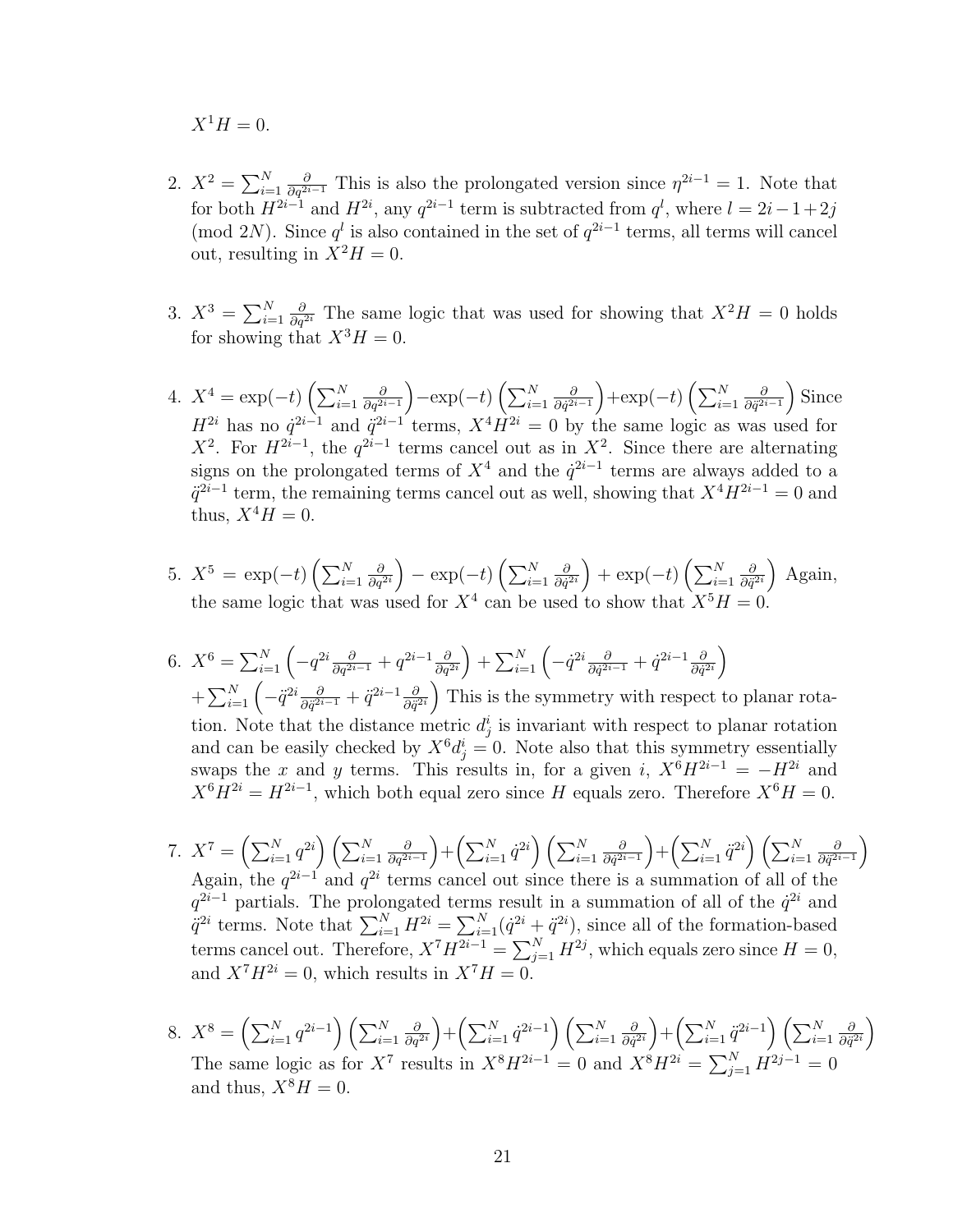9.  $X^9 = \left(\sum_{i=1}^N q^{2i-1}\right)\left(\sum_{i=1}^N q^{2i}\right)$ ∂  $\left(\frac{\partial}{\partial q^{2i-1}}\right) + \left(\sum_{i=1}^N \dot{q}^{2i-1}\right) \left(\sum_{i=1}^N \dot{q}^{2i}\right)$ ∂  $\left(\frac{\partial}{\partial \dot{q}^{2i-1}}\right) + \left(\sum_{i=1}^N \ddot{q}^{2i-1}\right) \left(\sum_{i=1}^N \ddot{q}^{2i}\right)$ ∂  $\frac{\partial}{\partial \ddot{q}^{2i-1}}\Big)$ The same logic as for  $X^7$  results in  $X^9 H^{2i-1} = \sum_{j=1}^{N} H^{2j-1} = 0$  and  $X^9 H^{2i} = 0$ and thus,  $X^9H = 0$ .

10. 
$$
X^{10} = \left(\sum_{i=1}^{N} q^{2i}\right) \left(\sum_{i=1}^{N} \frac{\partial}{\partial q^{2i}}\right) + \left(\sum_{i=1}^{N} \dot{q}^{2i}\right) \left(\sum_{i=1}^{N} \frac{\partial}{\partial \dot{q}^{2i}}\right) + \left(\sum_{i=1}^{N} \ddot{q}^{2i}\right)
$$

$$
\left(\sum_{i=1}^{N} \frac{\partial}{\partial \ddot{q}^{2i}}\right) \text{ The same logic as for } X^7 \text{ results in } X^{10}H^{2i-1} = 0 \text{ and } X^{10}H^{2i} = \sum_{j=1}^{N} H^{2j} = 0 \text{ and thus, } X^{10}H = 0.
$$

Therefore, since all of the individual symmetries result in  $X<sup>i</sup>H = 0$  and X is a linear combination of all of the individual symmetries,  $XH = 0$ .

This means that the general form taken from the computer program is indeed a symmetry for any number of agents with an undirected connected neighbor graph. Note that the desired distance between agents was never specified. The computer program does assume that  $d_k^i = d_k^j$  $\mathcal{L}_k^j$ ; however, the check of  $XH = 0$  uses the general form for the system, which does not have this constraint. Therefore, since  $XH = 0$  for the general form of the system, the desired distances can be anything. Additionally, the analysis does not take into account the stability or feasibility of the formation. In other words, it is possible to define desired distances such that a formation is never possible.

If a directed neighbor graph is used instead of an undirected neighbor graph, then the individual symmetries  $X^1 - X^6$  still hold. However, the individual symmetries  $X^7 - X^{10}$  require that the neighbor graph is connected and are therefore not symmetries for the system. This is due to  $\sum_{i=1}^{N} H^{2i} \neq \sum_{i=1}^{N} (\dot{q}^{2i} + \ddot{q}^{2i})$  and  $\sum_{i=1}^{N} H^{2i-1} \neq \sum_{i=1}^{N} (\dot{q}^{2i-1} + \ddot{q}^{2i-1})$ . It should be noted that  $X^1 - X^6$  might not be the only symmetries for a system with a directed neighbor graph, as a directed neighbor graph may lead to symmetries that an undirected neighbor graph does not have. If a disconnected neighbor graph is used, then the resulting  $\overline{\Gamma}$  matrix has a block diagonal structure, where the blocks are the  $\overline{\Gamma}$ 's for the smaller connected components of the disconnected neighbor graph. In other words, each connected component of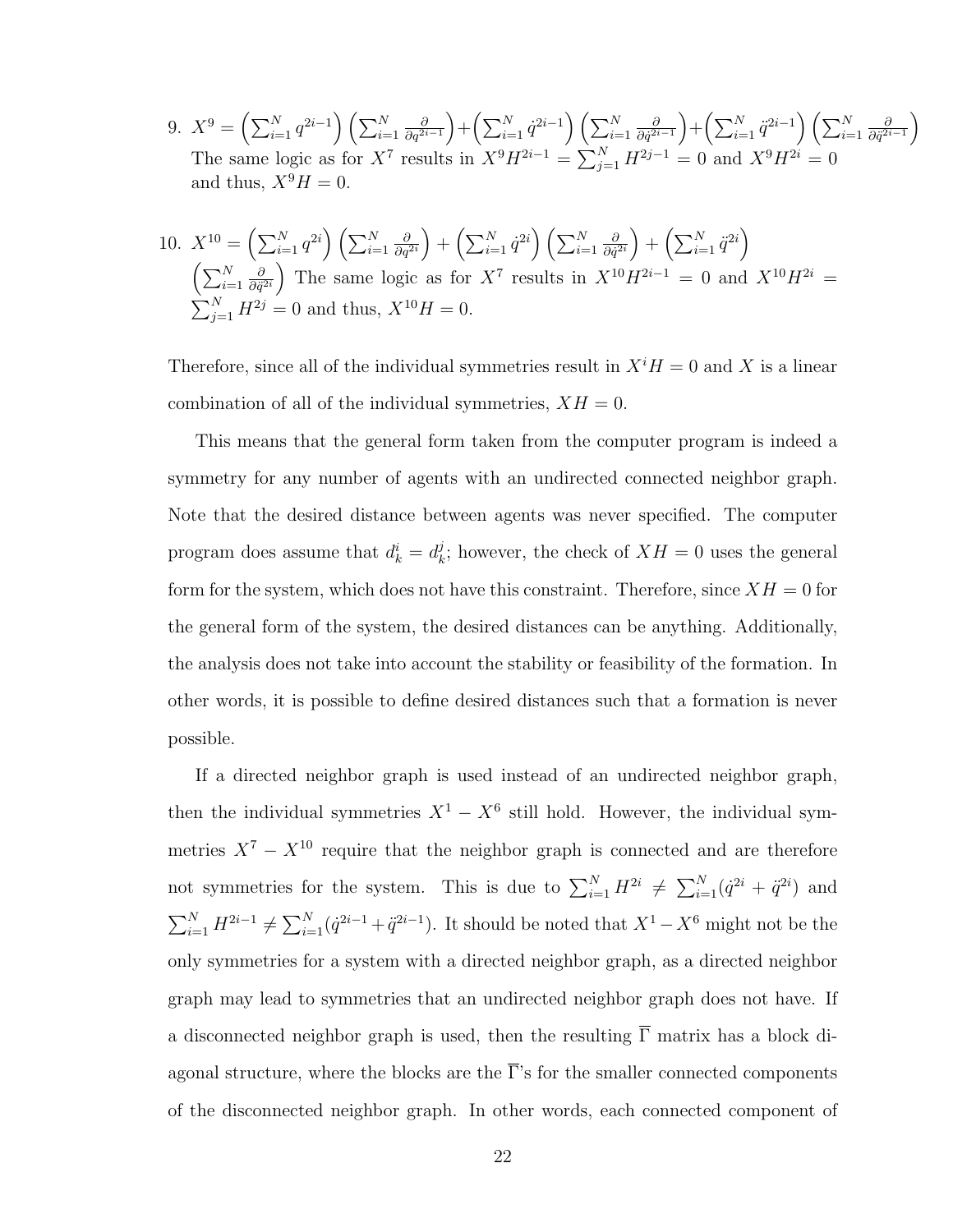the disconnected neighbor graph can be inspected individually and then combined together for the final result.

## <span id="page-34-0"></span>3.5 Special case for three agents

For completeness, there is an additional individual symmetry when there are three agents. This symmetry is due to the ability of the  $\overline{\Gamma}$  matrix to become a circulant matrix. The  $\overline{\Gamma}$  matrix for three agents is

$$
\overline{\Gamma} = \begin{pmatrix} B & C & D \\ D & B & C \\ C & D & B \end{pmatrix}, \quad B = \begin{pmatrix} \gamma_1^1 & \gamma_2^1 \\ \gamma_1^2 & \gamma_2^2 \end{pmatrix},
$$
\n
$$
C = \begin{pmatrix} \gamma_3^1 & \gamma_4^1 \\ \gamma_2^1 - \gamma_4^1 + \gamma_1^2 & -\gamma_1^1 + \gamma_3^1 + \gamma_2^2 \end{pmatrix}, \quad D = \begin{pmatrix} 2\gamma_1^1 - \gamma_3^1 & \gamma_4^1 \\ \gamma_2^1 - \gamma_4^1 + \gamma_1^2 & \gamma_1^1 - \gamma_3^1 + \gamma_2^2 \end{pmatrix}.
$$

Note that when  $\gamma_1^1 = \gamma_3^1$ , matrices C and D are equal to each other and are also equal to the original  $C$  matrix in the general case.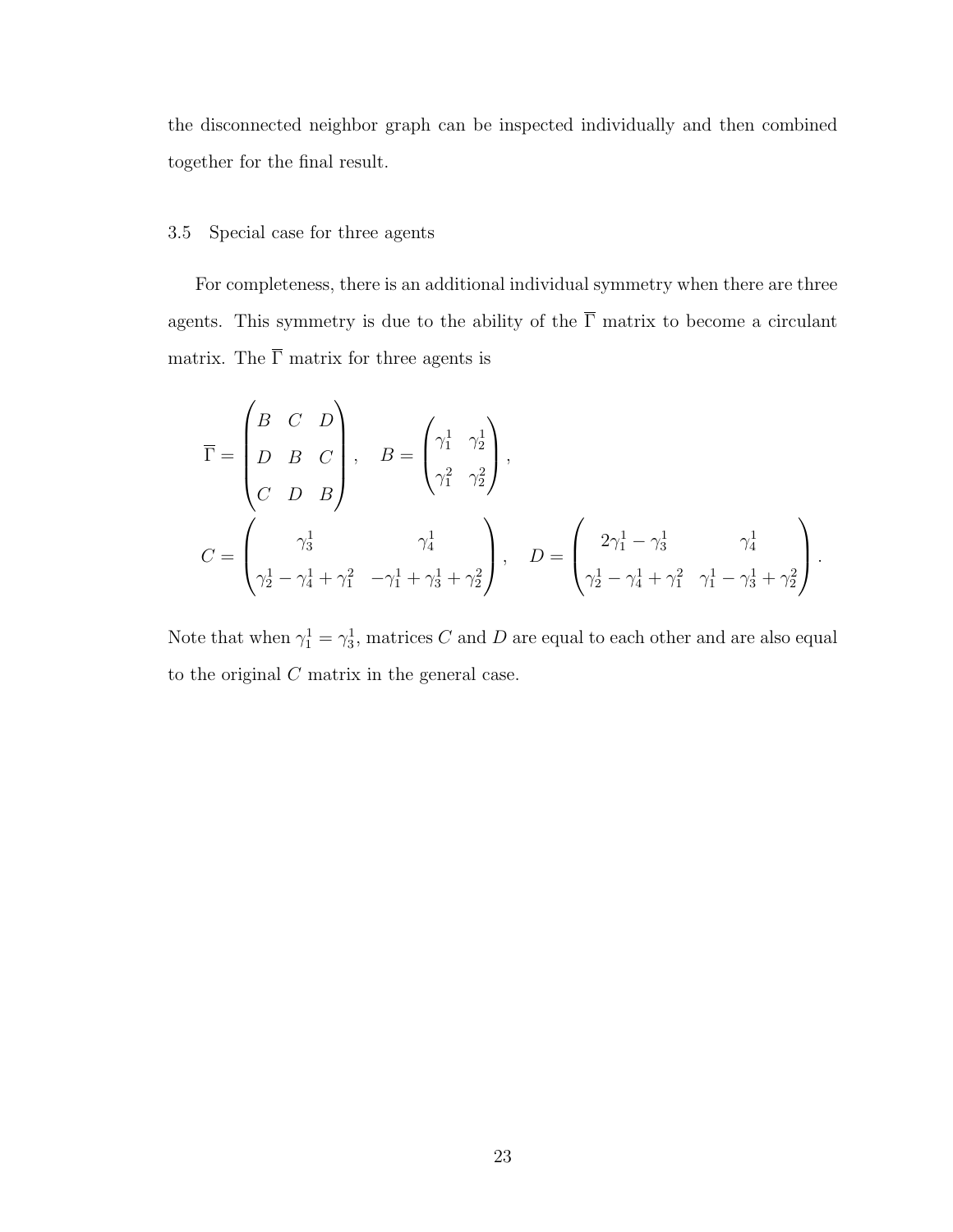#### CHAPTER 4

## <span id="page-35-0"></span>USING THE SYMMETRIES FOR REDUCTION

## <span id="page-35-1"></span>4.1 General theory and notation

Given a symmetry  $X^k = \xi_k \frac{\partial}{\partial t} + \eta_k^i \frac{\partial}{\partial q}$  $\frac{\partial}{\partial q^i}$ , it is possible to define a coordinate transformation such that  $X^k = \frac{\partial}{\partial s}$ . It is through this coordinate transformation that an integrating factor is found that reduces the order of the system.

This coordinate transformation,  $(r^j, s)$ , is defined such that  $X^k s = 1$  and  $X^k r^j =$ 0. This can be done through an educated guess of the coordinates, or through the trajectories (orbits) of the group generated by  $X^k$ .

The trajectories are

$$
\frac{dq^i}{d\lambda} = \eta_k^i, \quad \frac{dt}{d\lambda} = \xi_k,
$$

which can be rewritten as

$$
\frac{dq^1}{\eta_k^1} = \frac{dq^2}{\eta_k^2} = \dots = \frac{dq^n}{\eta_k^n} = \frac{dt}{\xi_k}.
$$

It is possible to take the initial values for these trajectories as  $r^j$  and solve  $X^k s = 1$ by a line integral.

For clarity, this process is rewritten for a system with only one equation. To solve  $Xr = 0$ , one takes an orbit for which r equals a constant. This gives the expression

$$
dr = 0 = r_{,t}dt + r_{,q}dq.
$$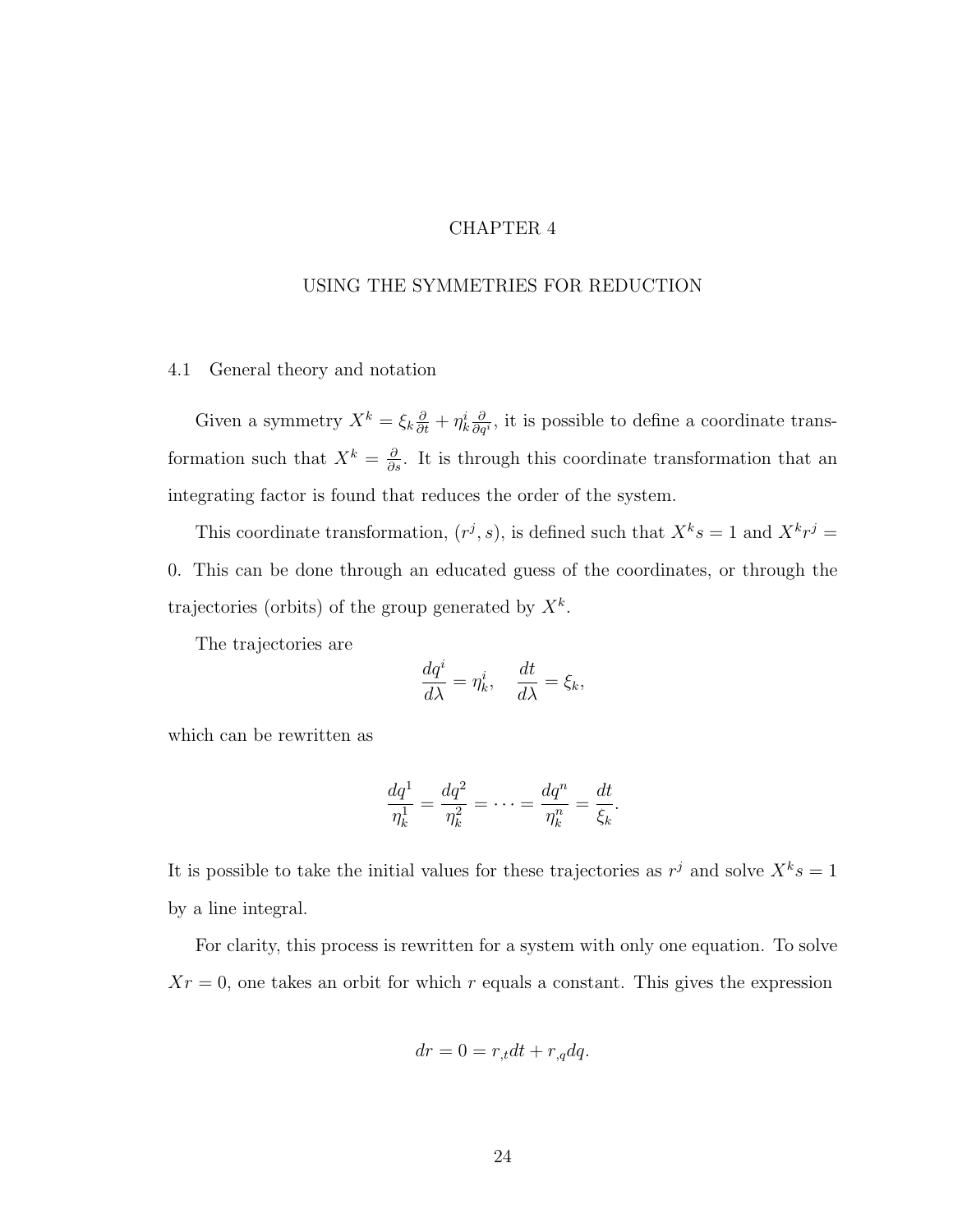Note that  $Xr = 0$  can be rewritten as

$$
Xr = \xi r_{,t} + \eta r_{,q} = 0.
$$

It is then possible to eliminate  $r_{,t}$  and  $r_{,q}$  by the prior two equations and obtain the expression

$$
\xi dq - \eta dt = 0.
$$

Now  $r$  is the constant of integration that appears in the solution to the equation above. Recall that for an orbit,  $r$  is defined as a constant. Each orbit of the system is defined by an r value, and it is possible to invert the system to obtain an expression for r in terms of q and t.

## <span id="page-36-0"></span>4.2 Two-agent example

For simplicity, the reduction process will be shown for the two-agent system. Additionally, since the process requires multiple coordinate transformations, a subscript will be added to indicate the step in the process. The two-agent system is

$$
\ddot{q}_0^1 = -\dot{q}_0^1 - d_1(q_0^1 - q_0^3)
$$
  
\n
$$
\ddot{q}_0^2 = -\dot{q}_0^2 - d_1(q_0^2 - q_0^4)
$$
  
\n
$$
\ddot{q}_0^3 = -\dot{q}_0^3 + d_1(q_0^1 - q_0^3)
$$
  
\n
$$
\ddot{q}_0^4 = -\dot{q}_0^4 + d_1(q_0^2 - q_0^4)
$$
  
\n
$$
d_1 = (q_0^1 - q_0^3)^2 + (q_0^2 - q_0^4)^2 - \dot{d}_1.
$$

For the following analysis, the symmetry  $X_0^1$  will be ignored. This is due to it being the only individual symmetry with a partial with respect to time, and it is already in the form of  $\frac{\partial}{\partial s}$ .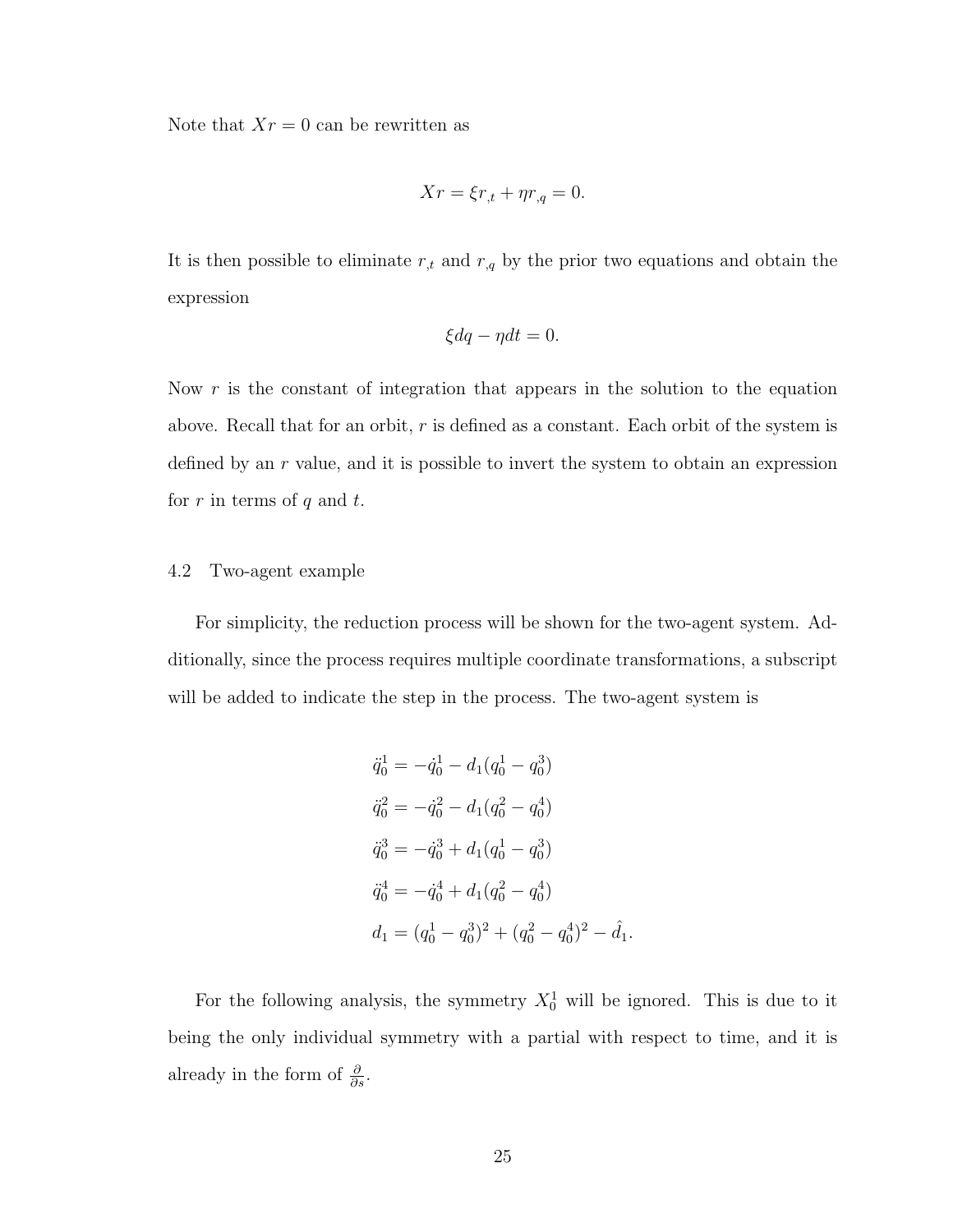<span id="page-37-0"></span>4.2.1 Translation in x-direction symmetry

The first symmetry that will be used is  $X_0^2 = \frac{\partial}{\partial q_0^1} + \frac{\partial}{\partial q_0^3}$ . The method requires defining a coordinate transformation  $\phi_1$  such that  $X_0^2 r^j = 0$  and  $X_0^2 s^1 = 1$ . One such transformation is  $\mathbf{I}$ 

$$
\phi_1(q_0^1, q_0^2, q_0^3, q_0^4) = \begin{bmatrix} q_0^1 \\ q_0^1 - q_0^3 \\ q_0^2 \\ q_0^4 \end{bmatrix} = \begin{bmatrix} s^1 \\ r^1 \\ r^2 \\ r^3 \end{bmatrix}.
$$

Since this process will be repeated, the coordinates  $(r^1, r^2, r^3)$  will be changed to  $(q_1^1, q_1^2, q_1^3)$ , respectively.

The inverse transformation written in the new coordinates is

$$
\phi_1^{-1}(s^1, q_1^1, q_1^2, q_1^3) = \begin{bmatrix} s^1 \\ q_1^2 \\ \vdots \\ s^1 - q_1^1 \\ q_1^3 \end{bmatrix} = \begin{bmatrix} q_0^1 \\ q_0^2 \\ \vdots \\ q_0^3 \\ q_0^4 \end{bmatrix}
$$

.

The symmetries will now be recalculated based on the new coordinate system. For brevity, these symmetries will be referred to as being the updated symmetries for the updated system. The updated symmetries are found by transforming the system to the new coordinates and recalculating the symmetries. The updated system of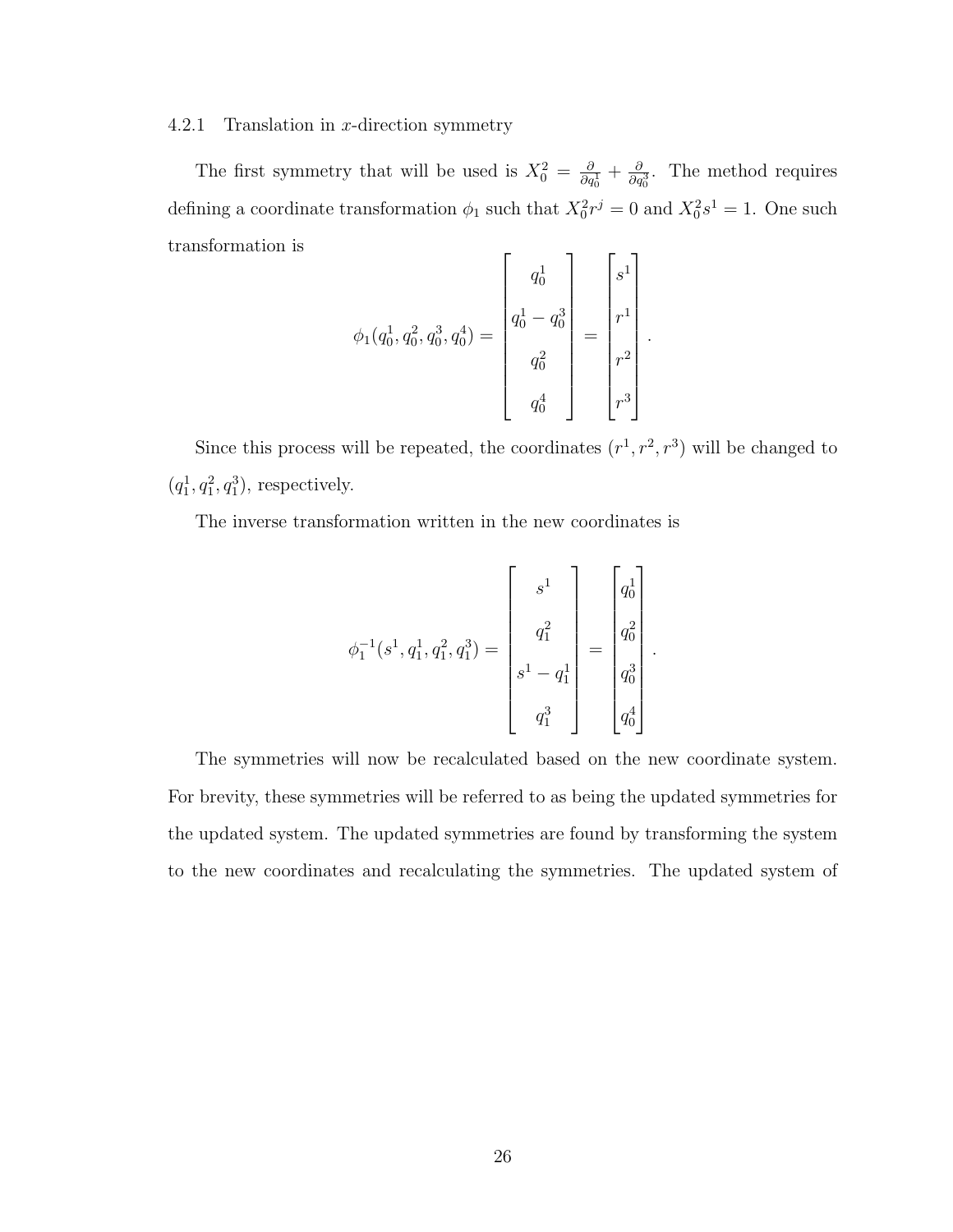equations is

$$
\ddot{s}^{1} = -\dot{s}^{1} - d_{1}q_{1}^{1}
$$
\n
$$
\ddot{q}_{1}^{1} = -\dot{q}_{1}^{1} - 2d_{1}q_{1}^{1}
$$
\n
$$
\ddot{q}_{1}^{2} = -\dot{q}_{1}^{2} - d_{1}(q_{1}^{2} - q_{1}^{3})
$$
\n
$$
\ddot{q}_{1}^{3} = -\dot{q}_{1}^{3} + d_{1}(q_{1}^{2} - q_{1}^{3})
$$
\n
$$
d_{1} = (q_{1}^{1})^{2} + (q_{1}^{2} - q_{1}^{3})^{2} - \dot{d}_{1}.
$$

Note that  $s^1$  does not appear in the q-dynamics. The q-dynamics are the reduced system, and the  $s<sup>1</sup>$  equation only needs to be solved if one wants to recover the full dynamics of the system. In other words, if one were to solve the reduced system, then the  $s<sup>1</sup>$  equation only needs to be solved to determine where the formation is on the  $x$ -axis and its velocity in the  $x$ -direction.

The updated symmetries for the reduced  $q$ -dynamics are then

$$
X_1^1 = \frac{\partial}{\partial t}
$$
  
\n
$$
X_1^2 = 0 \t X_1^3 = \frac{\partial}{\partial q_1^2} + \frac{\partial}{\partial q_1^3}
$$
  
\n
$$
X_1^4 = 0 \t X_1^5 = \exp(-t) \left( \frac{\partial}{\partial q_1^2} + \frac{\partial}{\partial q_1^3} \right)
$$
  
\n
$$
X_1^6 = -(q_1^2 - q_1^3) \frac{\partial}{\partial q_1^1} + \frac{1}{2} q_1^1 \left( \frac{\partial}{\partial q_1^2} - \frac{\partial}{\partial q_1^3} \right)
$$
  
\n
$$
X_1^7 = 0 \t X_1^8 = 0
$$
  
\n
$$
X_1^9 = 0 \t X_1^{10} = (q_1^2 + q_1^3) \left( \frac{\partial}{\partial q_1^2} + \frac{\partial}{\partial q_1^3} \right)
$$

## <span id="page-38-0"></span>4.2.2 Translation in y-direction symmetry

Now the process will be repeated with the symmetry  $X_1^3 = \frac{\partial}{\partial q_1^2} + \frac{\partial}{\partial q_1^3}$ . A second coordinate transformation  $\phi_2$  is defined such that  $X_1^3 r^j = 0$  and  $X_1^3 s^2 = 1$ . Note that

.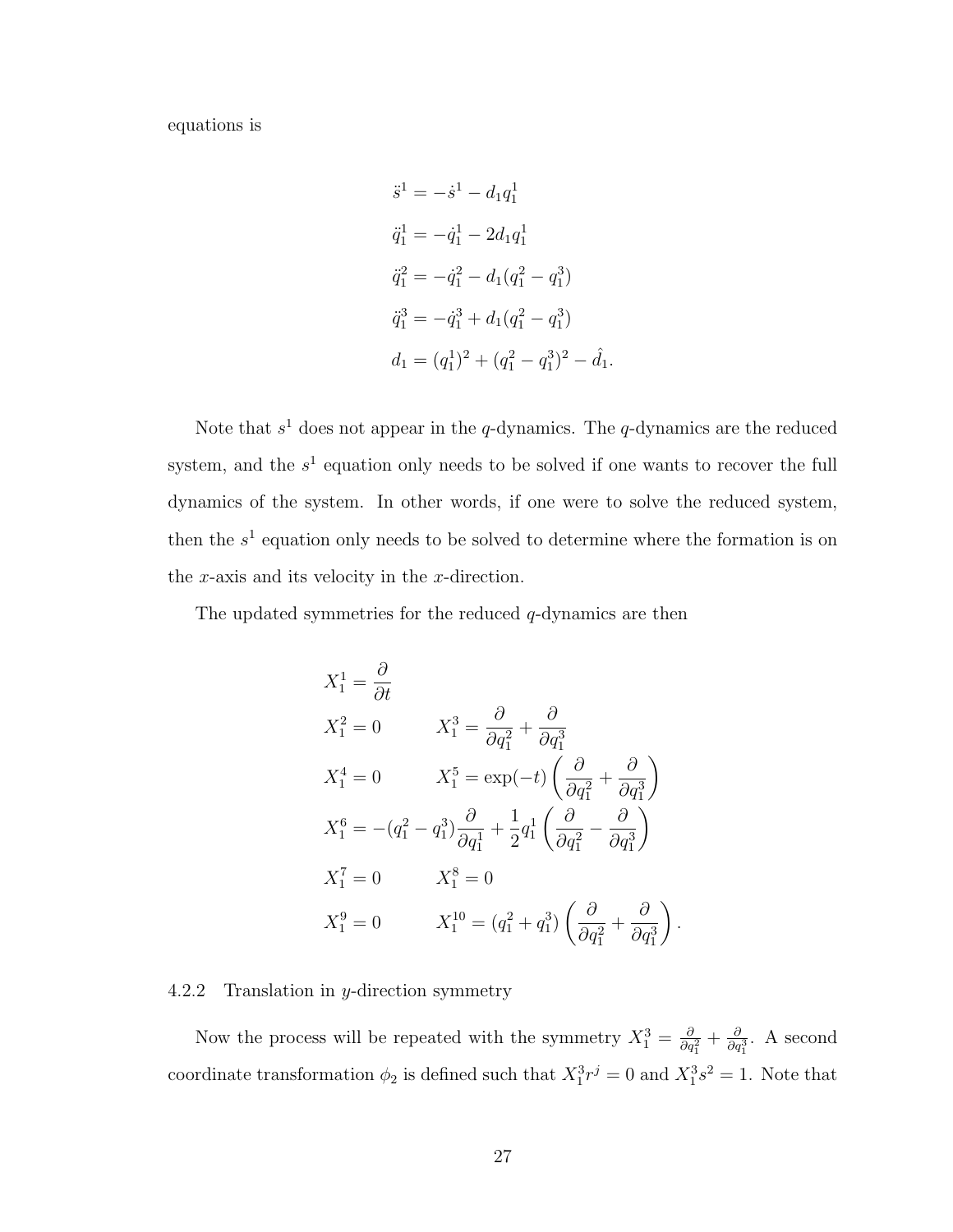this is  $s^2$  as  $s^1$  was defined in the prior section. One such transformation is

$$
\phi_2(q_1^1, q_1^2, q_1^3) = \begin{bmatrix} q_1^2 \\ q_1^1 \\ q_1^2 - q_1^3 \end{bmatrix} = \begin{bmatrix} s^2 \\ r^1 \\ r^2 \end{bmatrix}.
$$

Again, the coordinates  $(r^1, r^2)$  will have a change in notation to  $(q_2^1, q_2^2)$ , respectively. This gives an inverse coordinate transformation of

$$
\phi_2^{-1}(s^2, q_2^1, q_2^2) = \begin{bmatrix} q_2^1 \\ s^2 \\ s^2 - q_2^2 \end{bmatrix} = \begin{bmatrix} q_1^1 \\ q_1^2 \\ q_1^3 \end{bmatrix}.
$$

The transformation  $\phi_2^{-1}$  is used to write the system in the new coordinates.

$$
\ddot{s}^{1} = -\dot{s}^{1} - d_{1}q_{2}^{1}
$$
  
\n
$$
\ddot{s}^{2} = -\dot{s}^{2} - d_{1}q_{2}^{2}
$$
  
\n
$$
\ddot{q}_{2}^{1} = -\dot{q}_{2}^{1} - 2d_{1}q_{2}^{1}
$$
  
\n
$$
\ddot{q}_{2}^{1} = -\dot{q}_{2}^{2} - 2d_{1}q_{2}^{2}
$$
  
\n
$$
d_{1} = (q_{2}^{1})^{2} + (q_{2}^{2})^{2} - \hat{d}_{1}.
$$

Recall that the  $s<sup>1</sup>$  equation only needs to be solved if one wishes to know where on the x-axis the formation is and with what velocity the formation is traveling in the x-direction. Similarly, the  $s^2$  equation only needs to be solved for the formation's location on the y-axis and the velocity of the formation in the y-direction. The reduced system is now only two second-order differential equations in terms of  $q_2^1$  and  $q_2^2$ .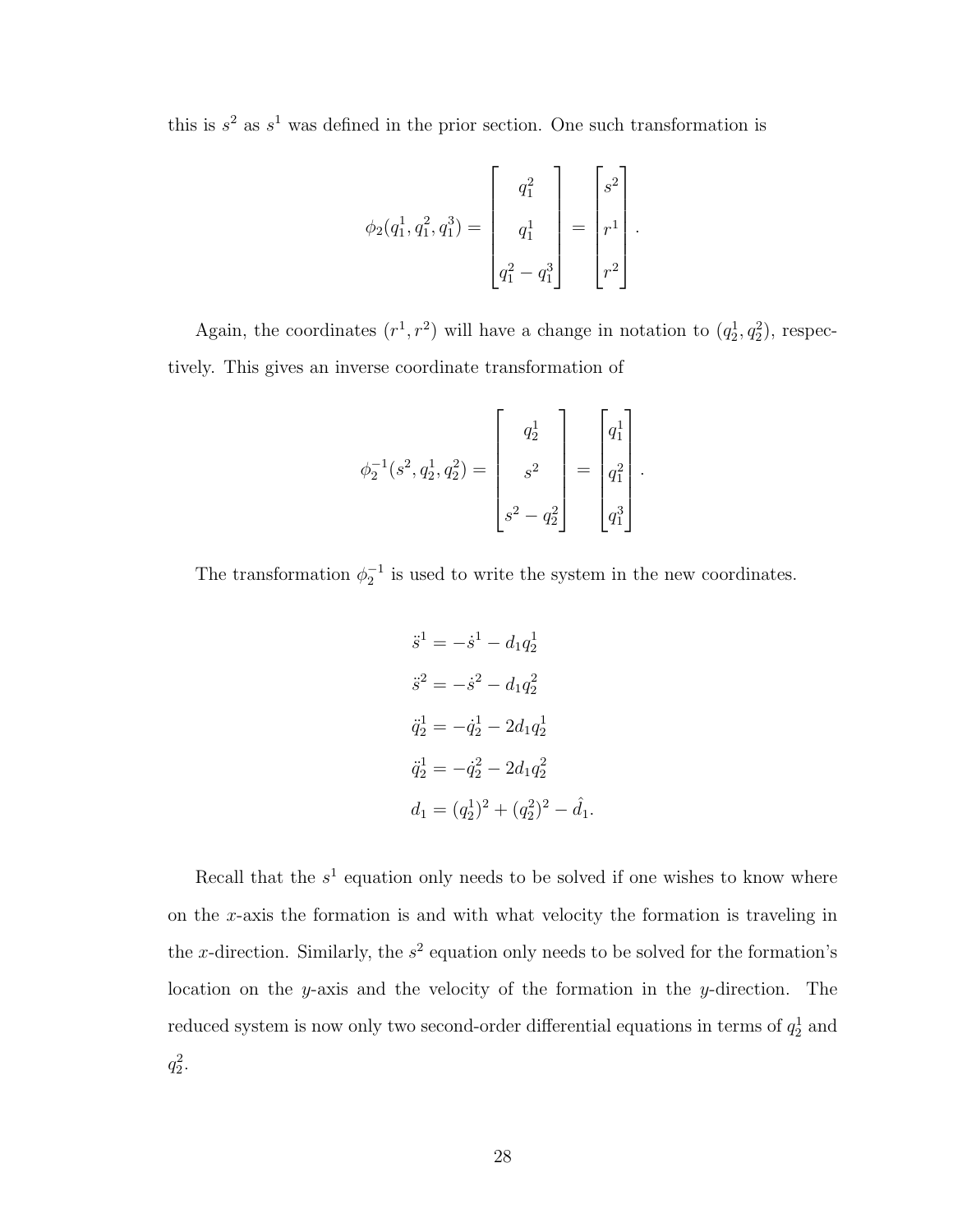The updated symmetries for the reduced  $q$ -dynamics are then

$$
X_2^1 = \frac{\partial}{\partial t}
$$
  
\n
$$
X_2^2 = 0 \t X_2^3 = 0
$$
  
\n
$$
X_2^4 = 0 \t X_2^5 = 0
$$
  
\n
$$
X_2^6 = -q_2^2 \frac{\partial}{\partial q_2^1} + q_2^1 \frac{\partial}{\partial q_2^2}
$$
  
\n
$$
X_2^7 = 0 \t X_2^8 = 0
$$
  
\n
$$
X_2^9 = 0 \t X_2^{10} = 0.
$$

#### <span id="page-40-0"></span>4.2.3 A comment on the coordinate transformations thus far

Recall that the main objective is to reduce the system for ease of further calculations, including stability of the formation, where stability is defined as the agents converging to a formation. For some applications, it may be important that the agents are at rest (Case A), while other applications are only concerned that the agents are not moving relative to each other (Case B). This method is able to handle both cases. For Case B, each coordinate transformation thus far has been able to eliminate two variables,  $s^i$  and  $\dot{s}^i$ . This is shown by the q dynamics not being dependent on  $s^i$  and  $\dot{s}^i$ . As will be shown with the rotational case, it is not always possible to eliminate two variables with one coordinate transformation; however, it is a fortuitous result when it does occur. The reduced dynamics for this case are the q- dynamics

$$
\ddot{q}_2^1 = -\dot{q}_2^1 - 2d_1 q_2^1
$$
  

$$
\ddot{q}_2^2 = -\dot{q}_2^2 - 2d_1 q_2^2
$$
  

$$
d_1 = (q_2^1)^2 + (q_2^2)^2 - \hat{d}_1.
$$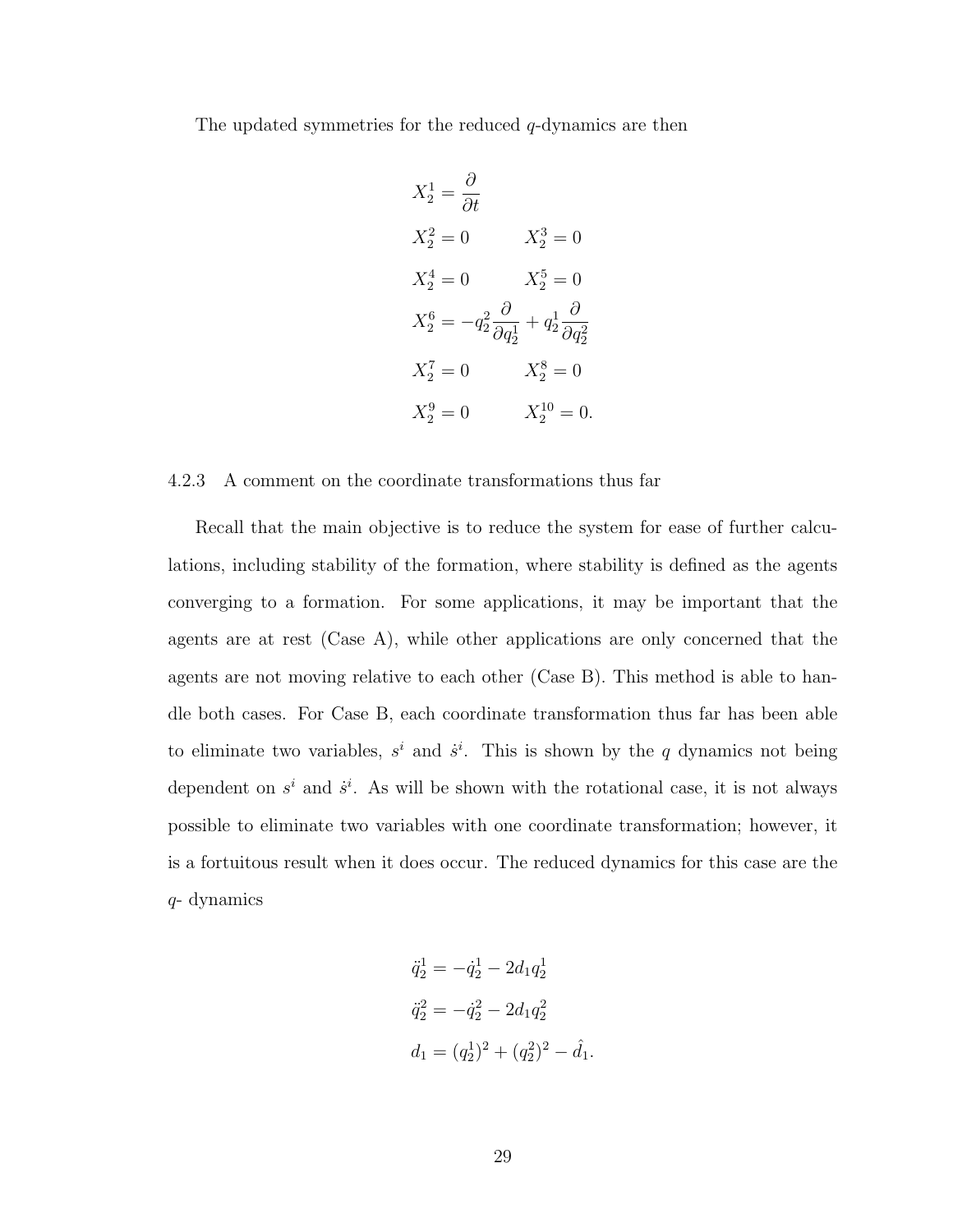For Case A, each coordinate transformation has eliminated only one variable, which is all that the method is designed to do [\[18\]](#page-67-5). In this case it is convenient to define a new variable  $p^i$  such that

$$
p^i = \dot{s}^i,
$$

which defines the quadrature

$$
s^i = \int_0^\infty p^i dt.
$$

The quadrature is now the equation to be solved if one wishes to determine where on the x- and y-axis the formation is. The reduced dynamics is a system of two first order differential equations and two second order differential equations

$$
\dot{p}^1 = -p^1 - d_1 q_2^1
$$
  
\n
$$
\dot{p}^2 = -p^2 - d_1 q_2^2
$$
  
\n
$$
\ddot{q}_2^1 = -\dot{q}_2^1 - 2d_1 q_2^1
$$
  
\n
$$
\ddot{q}_2^2 = -\dot{q}_2^2 - 2d_1 q_2^2
$$
  
\n
$$
d_1 = (q_2^1)^2 + (q_2^2)^2 - \dot{d}_1.
$$

Since the q dynamics do not depend on the  $p$  variables, it is possible to solve the q dynamics first and then solve the  $p$  dynamics. In terms of showing stability, one would proceed the same way as with Case B to show stability of the  $q$  dynamics. Then, after that is shown, one would treat  $q$  as an input to the  $p$  dynamics and show stability of the p dynamics.

## <span id="page-41-0"></span>4.2.4 Rotational symmetry

Now the rotational symmetry  $X_2^6$  will be used. For the prior two symmetries, it was convenient to keep the system as a system of second order differential equations and define the coordinate transformation in terms of only the positions. It is also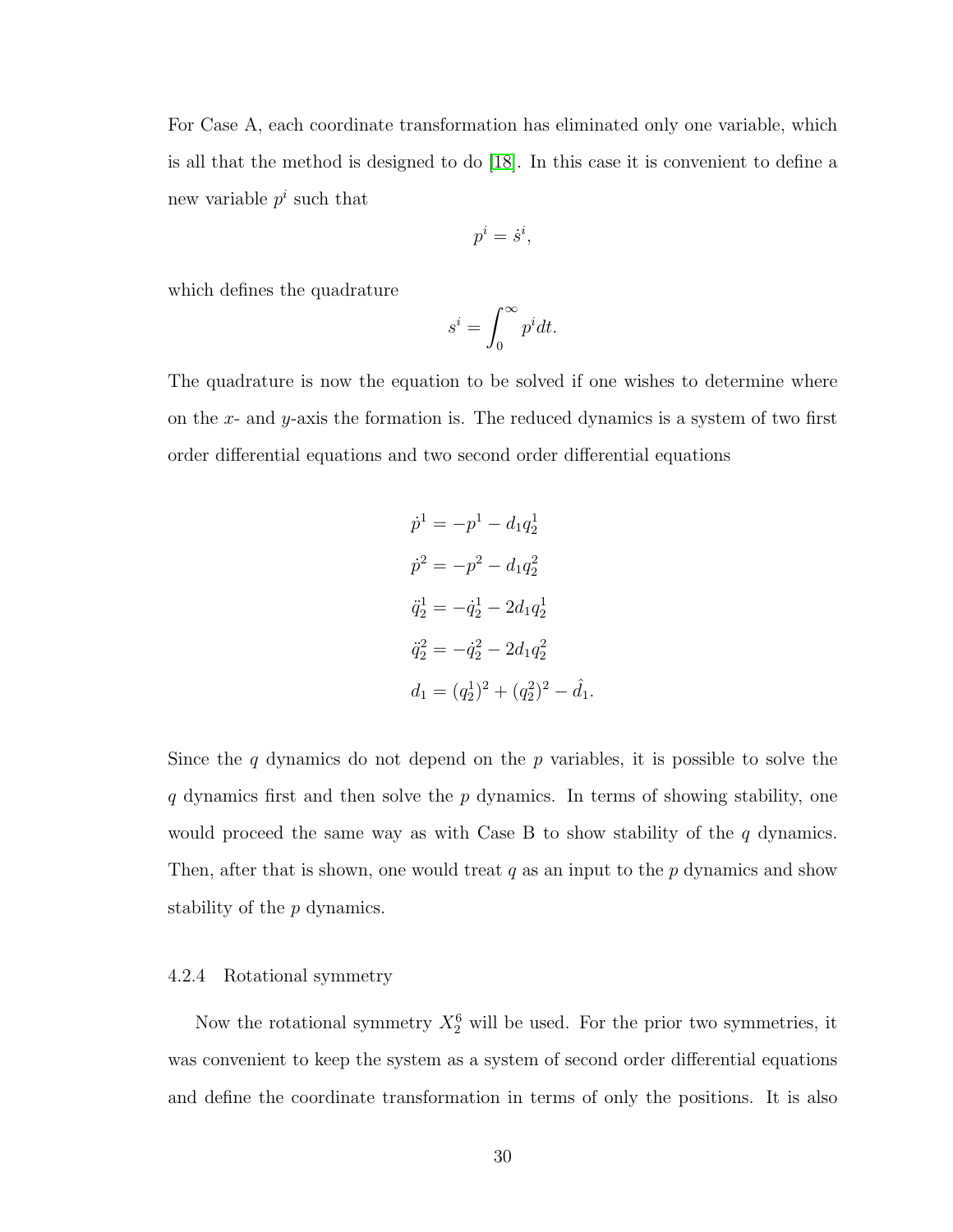possible to define the coordinate transformation in terms of the velocities, or a mix of the position and velocity terms. Note that the prolongation of the symmetry needs to be used when including velocity terms in the coordinate transformation.

For both the original  $x$ - and  $y$ - translation symmetries, the prolongation is equal to the original symmetry. This is due to the coefficient in front of the partials being a constant. The rotational symmetry prolongates to

$$
X_2^6 = -q_2^2 \frac{\partial}{\partial q_2^1} + q_2^1 \frac{\partial}{\partial q_2^2} - \dot{q}_2^2 \frac{\partial}{\partial \dot{q}_2^1} + \dot{q}_2^1 \frac{\partial}{\partial \dot{q}_2^2}.
$$

To create a simplified set of reduced dynamics, a coordinate transformation will be defined such that the reduced dynamics are all first order differential equations. One such transformation is

$$
\phi_3(q_2^1, q_2^2, \dot{q}_2^1, \dot{q}_2^2) = \begin{bmatrix} \arctan 2 \left( \frac{q_2^2}{q_2^1} \right) \\ (q_2^1)^2 + (q_2^2)^2 - \hat{d}_1 \\ \dot{q}_2^1 q_2^1 + \dot{q}_2^2 q_2^2 \\ (\dot{q}_2^1)^2 + (\dot{q}_2^2)^2 + ((q_2^1)^2 + (q_2^2)^2 - \hat{d}_1)^2 \end{bmatrix} = \begin{bmatrix} s^3 \\ r^1 \\ r^2 \\ r^3 \end{bmatrix}.
$$

Note that  $s^3$  is defined in a similar manner as the argument, or angle, of a complex number expressed in exponential notation. As such, the same extended arctan function, often expressed as arctan 2, will be used, where the inverse transformation is

$$
\phi_3^{-1}(s^3, r^1, r^2, r^3) = \begin{bmatrix} \sqrt{r^1 + \hat{d}_1} \cos s^3 \\ \sqrt{r^1 + \hat{d}_1} \sin s^3 \end{bmatrix} = \begin{bmatrix} q_2^1 \\ q_2^2 \end{bmatrix}.
$$

The transformation  $\phi_3^{-1}$  is used to write the system in the new coordinates. For simplicity, only the  $q$  dynamics will be transformed, as the  $q$  dynamics do not depend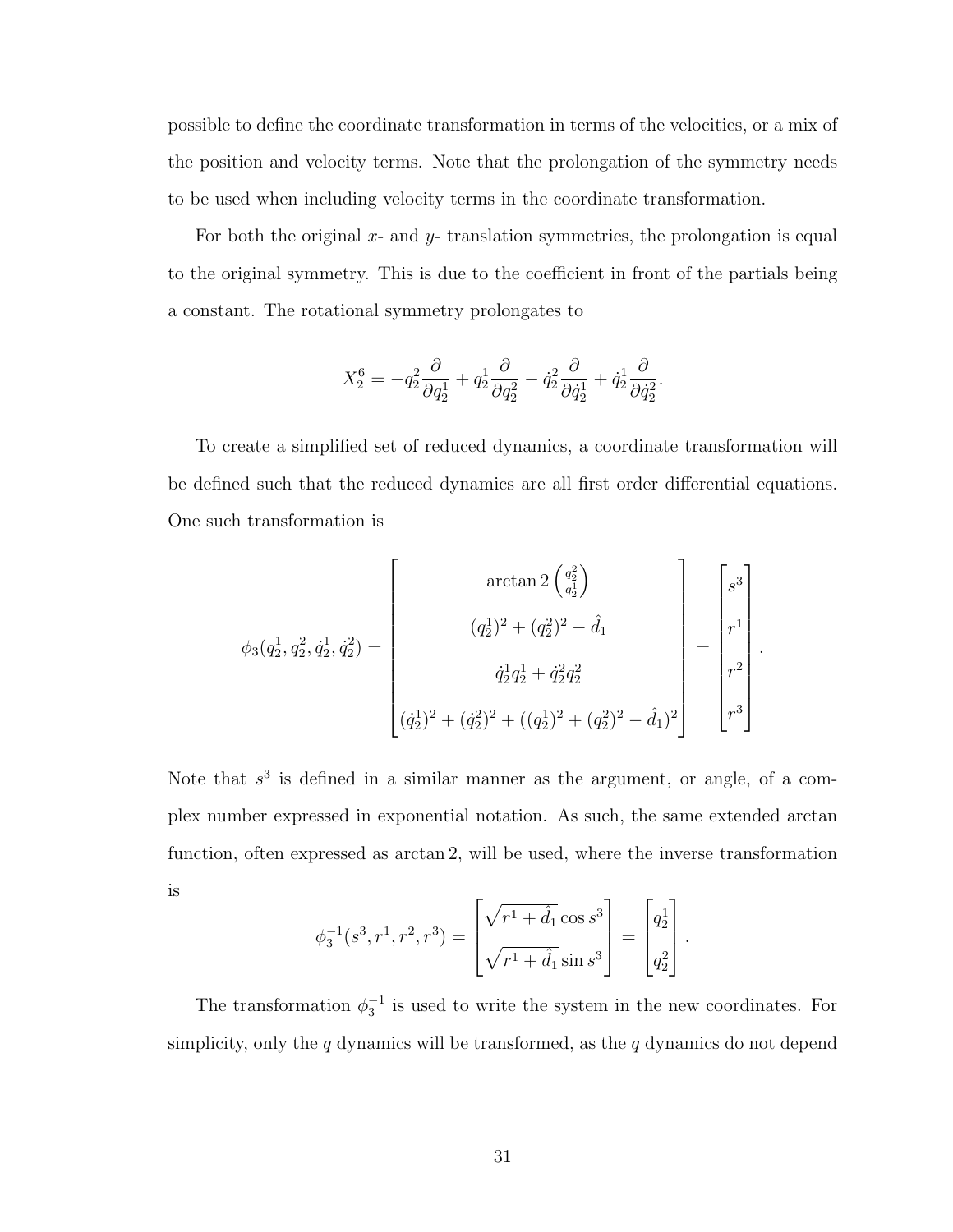on the  $s^1$  and  $s^2$  dynamics.

$$
\dot{s}^3 = \sqrt{(r^1 + \hat{d}_1)(r^3 - (r^1)^2) - (r^2)^2}/(r^1 + \hat{d}_1)
$$
  
\n
$$
\dot{r}^1 = 2r^2
$$
  
\n
$$
\dot{r}^2 = -2\hat{d}_1r^1 - r^2 + r^3 - 3(r^1)^2
$$
  
\n
$$
\dot{r}^3 = -2r^3 + 2(r^1)^2,
$$

where the original  $d_1$  is equal to  $r^1$ . Note the  $s^3$  does not appear in any equation and the  $s<sup>3</sup>$  equation only needs to be solved if one wishes to know the orientation of the formation.

### <span id="page-43-0"></span>4.3 Five-agent example

These results will be extended to five agents. Two cases will be worked out simultaneously: Case I will have each agent only reference its nearest neighbor, while Case II will have each agent reference its nearest neighbor and its second nearest neighbor. Recall that nearest is defined with respect to the index of the agent and not with regard to spatial distance. The two cases are shown in Figure [4.1a](#page-44-0) and [4.1b,](#page-44-0) respectively.

For a general system of N agents, [\[14\]](#page-67-0) states that a minimum of  $2N-3$  constraints are needed to define a rigid formation. Therefore, Case I does not define a rigid formation, while Case II can, provided that none of the constraints are in conflict. Two constraints are in conflict if a formation is not possible; however, removing one of the conflicting constraints will result in a formation being possible. Since it was shown that symmetries are the same regardless of what the desired distances are, the general case of the desired distances being unique will be used.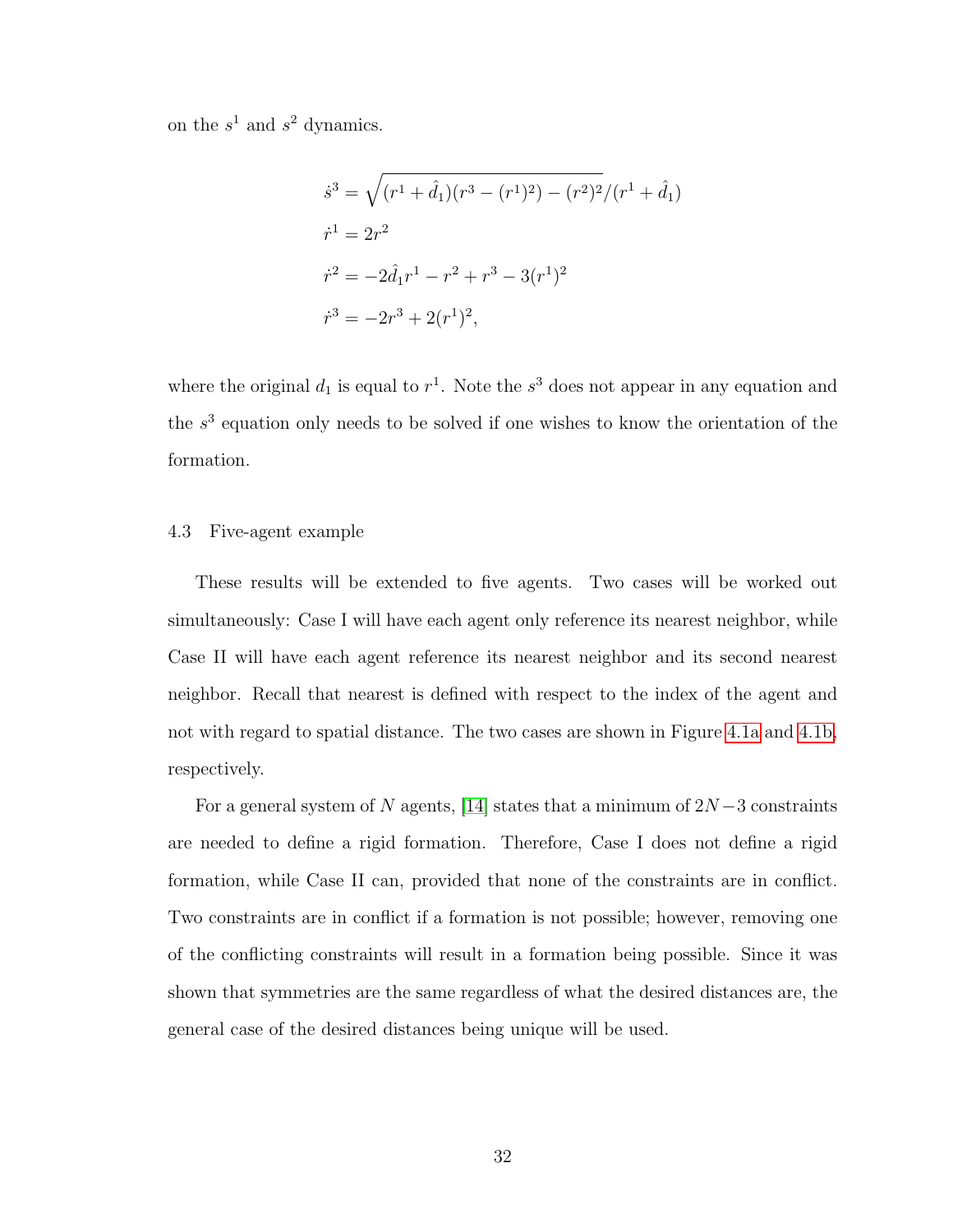<span id="page-44-0"></span>

Figure 4.1. Neighbor graphs for the two five agent cases

The dynamics for Case I are

$$
\ddot{q}_0^1 = -\dot{q}_0^1 - d_1^1(q_0^1 - q_0^3) - d_{-1}^1(q_0^1 - q_0^9)
$$
\n
$$
\ddot{q}_0^2 = -\dot{q}_0^2 - d_1^2(q_0^2 - q_0^4) - d_{-1}^2(q_0^2 - q_0^{10})
$$
\n
$$
\ddot{q}_0^3 = -\dot{q}_0^3 - d_1^3(q_0^3 - q_0^5) - d_{-1}^3(q_0^3 - q_0^1)
$$
\n
$$
\ddot{q}_0^4 = -\dot{q}_0^4 - d_1^4(q_0^4 - q_0^6) - d_{-1}^4(q_0^4 - q_0^2)
$$
\n
$$
\ddot{q}_0^5 = -\dot{q}_0^5 - d_1^5(q_0^5 - q_0^7) - d_{-1}^5(q_0^5 - q_0^3)
$$
\n
$$
\ddot{q}_0^6 = -\dot{q}_0^6 - d_1^6(q_0^6 - q_0^8) - d_{-1}^6(q_0^6 - q_0^4)
$$
\n
$$
\ddot{q}_0^7 = -\dot{q}_0^7 - d_1^7(q_0^7 - q_0^9) - d_{-1}^7(q_0^7 - q_0^5)
$$
\n
$$
\ddot{q}_0^8 = -\dot{q}_0^8 - d_1^8(q_0^8 - q_0^{10}) - d_{-1}^8(q_0^8 - q_0^6)
$$
\n
$$
\ddot{q}_0^9 = -\dot{q}_0^9 - d_1^9(q_0^9 - q_0^1) - d_{-1}^9(q_0^9 - q_0^7)
$$
\n
$$
\ddot{q}_1^{10} = -\dot{q}_0^{10} - d_1^{10}(q_0^{10} - q_0^2) - d_{-1}^{10}(q_0^{10} - q_0^8)
$$
\n
$$
d_1^1 = d_1^2 = d_{-1}^3 = d_{-1}^4 = (q_0^1 - q_0^3)^2 + (q_0^2 - q_0^4)^2 - \dot{d}_1^3
$$
\n
$$
d_1^5 = d_1^4 = d_{-1}^
$$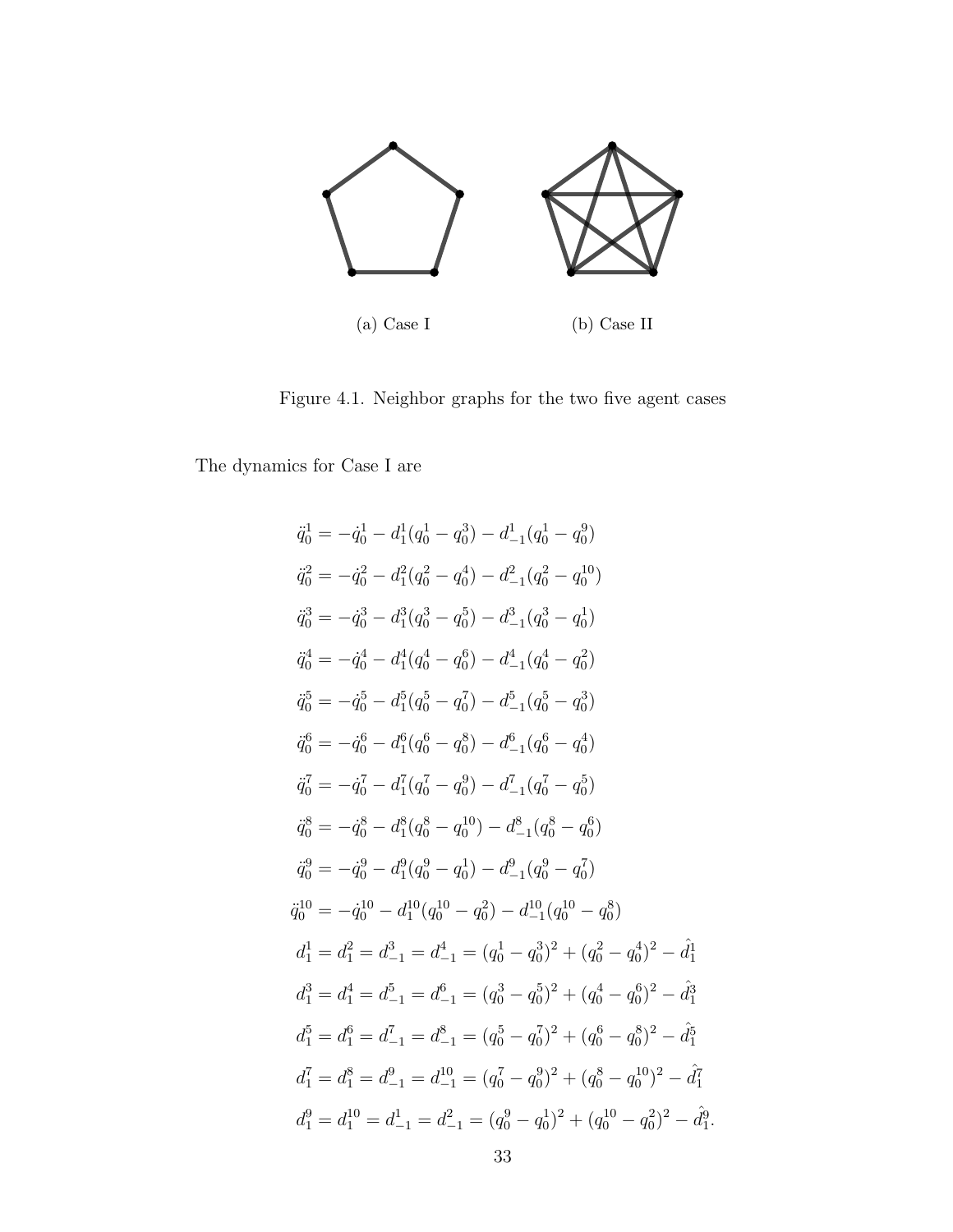The dynamics for Case II are

$$
\ddot{q}_0^1 = -\dot{q}_0^1 - d_1^1(q_0^1 - q_0^3) - d_{-1}^1(q_0^1 - q_0^0) - d_2^1(q_0^1 - q_0^5) - d_{-2}^1(q_0^1 - q_0^7)
$$
\n
$$
\ddot{q}_0^2 = -\dot{q}_0^2 - d_1^2(q_0^2 - q_0^4) - d_{-1}^2(q_0^2 - q_0^1) - d_2^2(q_0^2 - q_0^6) - d_{-2}^2(q_0^2 - q_0^8)
$$
\n
$$
\ddot{q}_0^3 = -\dot{q}_0^3 - d_1^3(q_0^3 - q_0^5) - d_{-1}^3(q_0^3 - q_0^1) - d_2^3(q_0^3 - q_0^7) - d_{-2}^3(q_0^3 - q_0^9)
$$
\n
$$
\ddot{q}_0^4 = -\dot{q}_0^4 - d_1^4(q_0^4 - q_0^6) - d_{-1}^4(q_0^4 - q_0^2) - d_2^4(q_0^4 - q_0^5) - d_{-2}^4(q_0^4 - q_0^{10})
$$
\n
$$
\ddot{q}_0^5 = -\dot{q}_0^5 - d_1^5(q_0^5 - q_0^7) - d_{-1}^5(q_0^5 - q_0^3) - d_2^5(q_0^5 - q_0^0) - d_{-2}^5(q_0^5 - q_0^1)
$$
\n
$$
\ddot{q}_0^6 = -\dot{q}_0^6 - d_1^6(q_0^6 - q_0^8) - d_{-1}^6(q_0^6 - q_0^4) - d_2^6(q_0^6 - q_0^1) - d_{-2}^7(q_0^7 - q_0^1)
$$
\n
$$
\ddot{q}_0^7 = -\dot{q}_0^7 - d_1^7(q_0^7 - q_0^9) - d_{-1}^7(q_0^7 - q_0^5) - d_2^7(q_0^7 - q_0^1) - d_{-2}^7(q_0^7 - q_0^3)
$$
\n
$$
\ddot{q}_0^8 = -\dot{q}_0^8 - d_1^8(q_0^8 - q_0^{10
$$

It is not necessary to write out all of the symmetries as only three will be used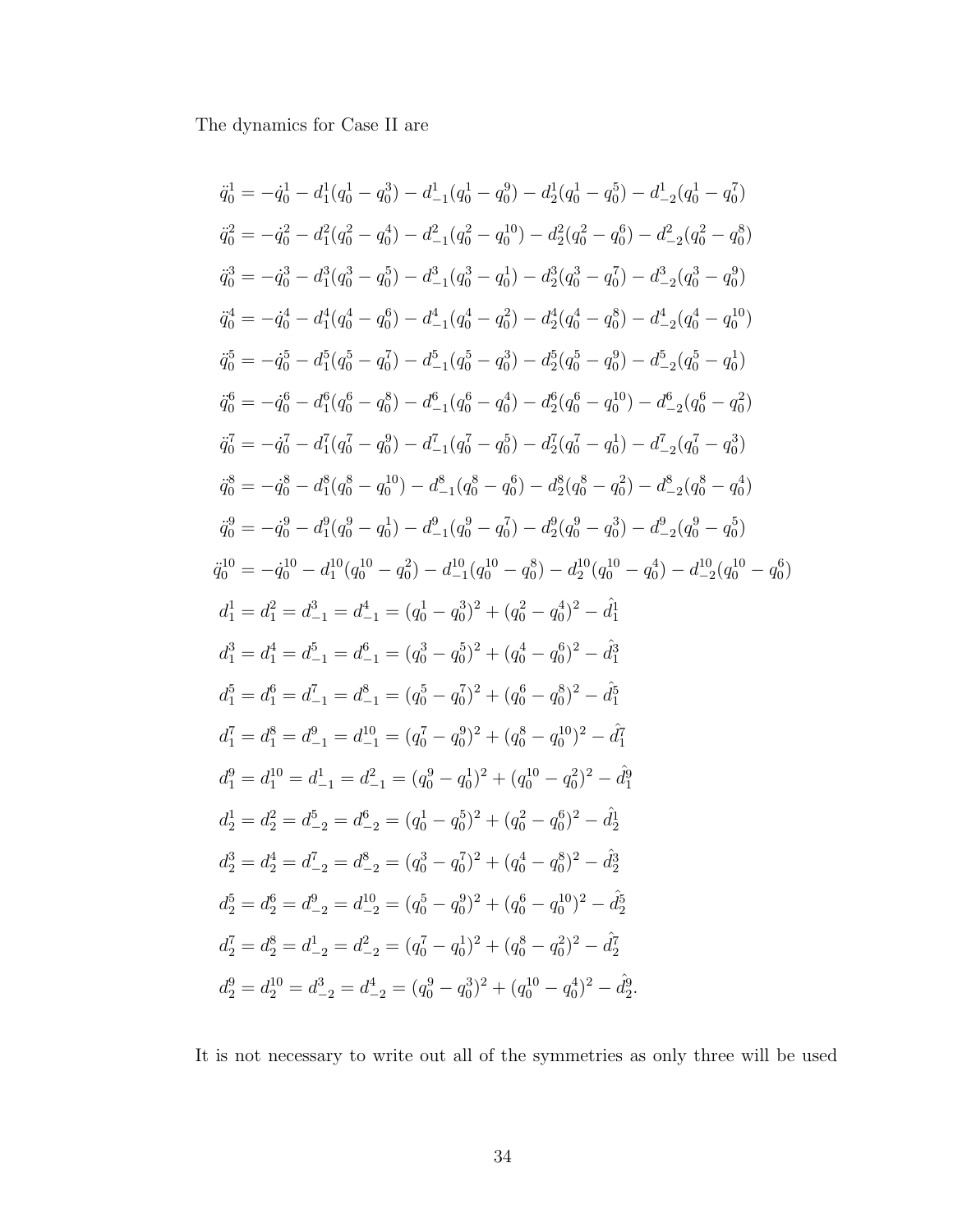for the reduction. The first two symmetries, for both cases, are

$$
X_0^2 = \frac{\partial}{\partial q_0^1} + \frac{\partial}{\partial q_0^3} + \dots + \frac{\partial}{\partial q_0^9}
$$
  

$$
X_0^3 = \frac{\partial}{\partial q_0^2} + \frac{\partial}{\partial q_0^4} + \dots + \frac{\partial}{\partial q_0^{10}}.
$$

Note that these two symmetries correspond to the  $x-$  and  $y-$  translation, respectively. Since these symmetries are mutually exclusive and quite simple, it is possible to define a coordinate transformation that will take care of both symmetries at once.

One possible coordinate transformation, for both cases, is

$$
s^{1} = q_{0}^{1}
$$
  
\n
$$
s^{2} = q_{0}^{2}
$$
  
\n
$$
r^{1} = q_{0}^{1} - q_{0}^{3}
$$
  
\n
$$
r^{2} = q_{0}^{2} - q_{0}^{4}
$$
  
\n
$$
\vdots
$$
  
\n
$$
r^{7} = q_{0}^{1} - q_{0}^{9}
$$
  
\n
$$
r^{8} = q_{0}^{2} - q_{0}^{10}
$$

As was done with the two-agent system,  $r^i$  will be rewritten as  $q_1^i$ . The inverse coordinate transformation is

$$
q_0^1 = s^1
$$
  
\n
$$
q_0^3 = s^1 - q_1^1
$$
  
\n
$$
\vdots
$$
  
\n
$$
q_0^9 = s^1 - q_1^7
$$
  
\n
$$
\vdots
$$
  
\n
$$
q_0^{10} = s^2 - q_1^2
$$
  
\n
$$
\vdots
$$
  
\n
$$
q_0^{10} = s^2 - q_1^8
$$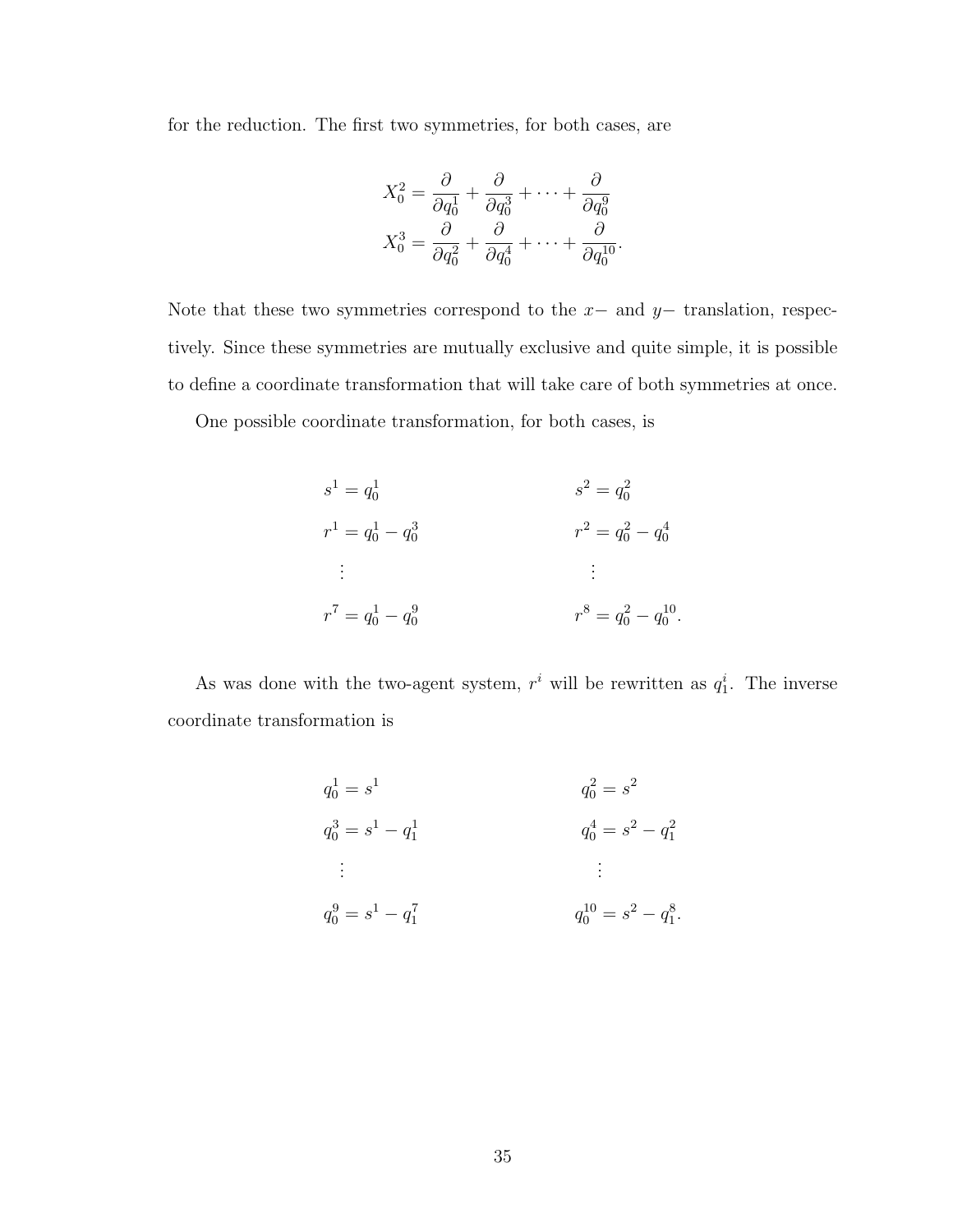This reduces the dynamics for Case I to

$$
\begin{aligned}\n\ddot{s}^{1} &= -\dot{s}^{1} - d_{1}^{1}(q_{1}^{1}) - d_{1}^{9}(q_{1}^{7}) \\
\ddot{s}^{2} &= -\dot{s}^{2} - d_{1}^{1}(q_{1}^{2}) - d_{1}^{9}(q_{1}^{8}) \\
\ddot{q}_{1}^{1} &= -\dot{q}_{1}^{1} - d_{1}^{3}(q_{1}^{3} - q_{1}^{1}) + d_{1}^{1}(q_{1}^{1}) \\
\ddot{q}_{1}^{2} &= -\dot{q}_{1}^{2} - d_{1}^{3}(q_{1}^{4} - q_{1}^{2}) + d_{1}^{1}(q_{1}^{1}) \\
\ddot{q}_{1}^{3} &= -\dot{q}_{1}^{3} - d_{1}^{5}(q_{1}^{5} - q_{1}^{3}) + d_{1}^{3}(q_{1}^{3} - q_{1}^{1}) \\
\ddot{q}_{1}^{4} &= -\dot{q}_{1}^{4} - d_{1}^{5}(q_{1}^{6} - q_{1}^{4}) + d_{1}^{3}(q_{1}^{4} - q_{1}^{2}) \\
\ddot{q}_{1}^{5} &= -\dot{q}_{1}^{5} - d_{1}^{7}(q_{1}^{7} - q_{1}^{5}) + d_{1}^{5}(q_{1}^{5} - q_{1}^{3}) \\
\ddot{q}_{1}^{6} &= -\dot{q}_{1}^{6} - d_{1}^{7}(q_{1}^{8} - q_{1}^{6}) + d_{1}^{7}(q_{1}^{6} - q_{1}^{4}) \\
\ddot{q}_{1}^{7} &= -\dot{q}_{1}^{7} + d_{1}^{9}(q_{1}^{7}) + d_{1}^{7}(q_{1}^{7} - q_{1}^{5}) \\
\ddot{q}_{1}^{8} &= -\dot{q}_{1}^{8} + d_{1}^{9}(q_{1}^{8}) + d_{1}^{7}(q_{1}^{8} - q_{0}^{6}) \\
d_{1}^{1} &= (q_{1}^{1})^{2} + (q_{1}^{2})^{2} - \dot{d}_{1}^{1} \\
d_{1}^{3} &= (q_{1}^{3} - q_{1}^{1})^{2} + (q_{1}^{4} - q_{1}^{2})^{2} - \dot{d}_{1}^{3} \\
d_{1}^{7} &= (q_{1}^{7} - q_{1}^{5})^{2} +
$$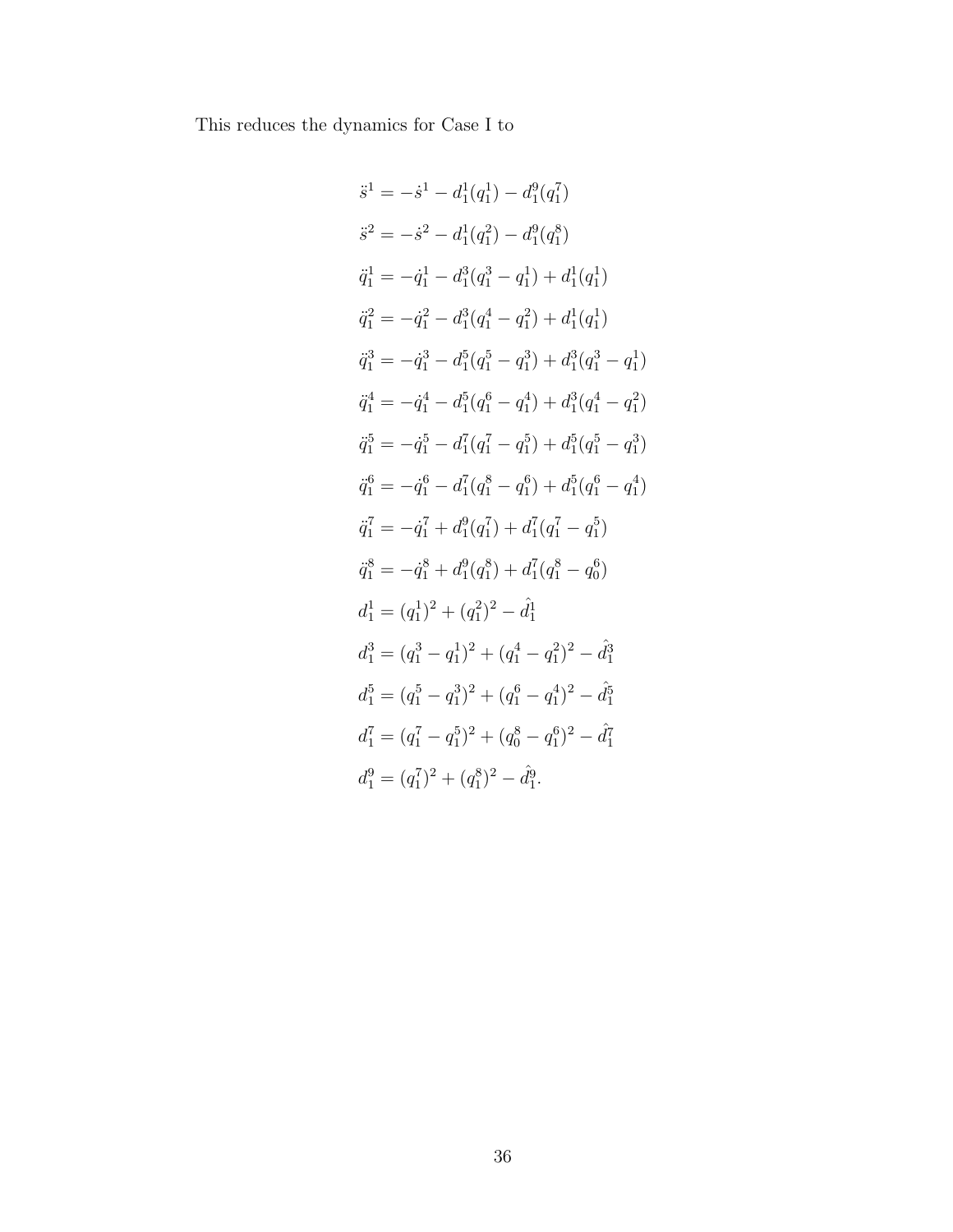The reduced dynamics for Case II are

$$
\begin{aligned}\n\ddot{s}^{1} &= -\dot{s}^{1} - d_{1}^{1}(q_{1}^{1}) - d_{1}^{0}(q_{1}^{7}) - d_{2}^{1}(q_{1}^{3}) - d_{2}^{7}(q_{1}^{5}) \\
\ddot{s}^{2} &= -\dot{s}^{2} - d_{1}^{1}(q_{1}^{2}) - d_{1}^{0}(q_{1}^{8}) - d_{2}^{1}(q_{1}^{4}) - d_{2}^{7}(q_{1}^{6}) \\
\ddot{q}_{1}^{1} &= -\dot{q}_{1}^{1} - d_{1}^{3}(q_{1}^{3} - q_{1}^{1}) + d_{1}^{1}(q_{1}^{1}) - d_{2}^{3}(q_{1}^{5} - q_{1}^{1}) - d_{2}^{9}(q_{1}^{7} - q_{1}^{1}) \\
\ddot{q}_{1}^{2} &= -\dot{q}_{1}^{2} - d_{1}^{3}(q_{1}^{4} - q_{1}^{2}) + d_{1}^{1}(q_{1}^{1}) - d_{2}^{3}(q_{1}^{6} - q_{1}^{2}) - d_{2}^{6}(q_{1}^{8} - q_{1}^{2}) \\
\ddot{q}_{1}^{3} &= -\dot{q}_{1}^{3} - d_{1}^{5}(q_{1}^{5} - q_{1}^{3}) + d_{1}^{3}(q_{1}^{3} - q_{1}^{1}) - d_{2}^{5}(q_{1}^{7} - q_{1}^{3}) + d_{2}^{1}(q_{1}^{3}) \\
\ddot{q}_{1}^{4} &= -\dot{q}_{1}^{4} - d_{1}^{5}(q_{1}^{6} - q_{1}^{4}) + d_{1}^{3}(q_{1}^{4} - q_{1}^{2}) - d_{2}^{5}(q_{1}^{8} - q_{1}^{4}) + d_{2}^{1}(q_{1}^{6}) \\
\ddot{q}_{1}^{5} &= -\dot{q}_{1}^{5} - d_{1}^{7}(q_{1}^{7} - q_{1}^{5}) + d_{1}^{5}(q_{1}^{6} - q_{1}^{3}) + d_{2}^{7}(q_{1}^{6} - q_{1}^{4}) + d_{2}^{5}(q_{1}^{6} - q_{1}^{1}) \\
\ddot{q}_{1}^{6} &= -\dot{q}_{1}^{6} - d_{1}^{7}(q_{1}^{8} - q_{1}^{6}) + d_{1
$$

Note that the reduced system defined by  $\ddot{s}^i$  and  $\ddot{q}_1^i$  does not depend on  $s^j$ , but it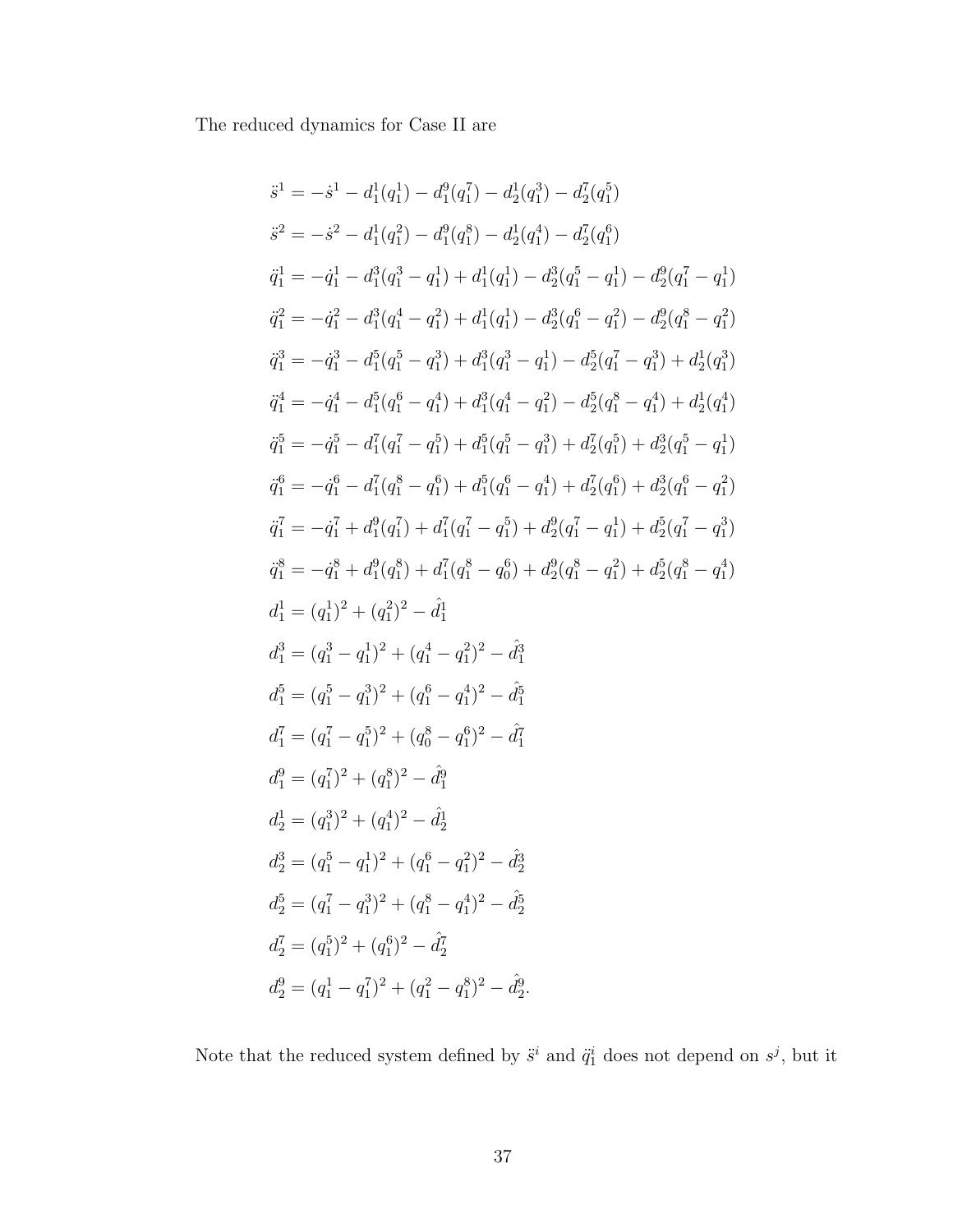does have  $\dot{s}^j$  terms. This means that it is possible to define a quadrature

$$
s^i = \int_0^\infty p^i dt, \quad p^i = \dot{s}^i.
$$

To continue the reduction, it is not necessary to find all of the symmetries, but rather only the one that will be used to reduce the system. As with the two-agent example, only the q-dynamics will be considered. This can be done by either the process shown in Chapter 3, or by making an educated guess and testing if  $XH = 0$ . The updated rotational symmetry is

$$
X_1^6 = -q_1^2 \frac{\partial}{\partial q_1^1} + q_1^1 \frac{\partial}{\partial q_1^2} + \cdots - q_1^8 \frac{\partial}{\partial q_1^7} + q_1^7 \frac{\partial}{\partial q_1^8}.
$$

The number of  $s^i$  and  $r^j$  terms for this coordinate transformation depends on the number of constraints that the system formation has. If there are  $m \leq 2N - 3$ constraints, then  $j = 1, ..., m$  and  $i = 1, ..., 2N - m - 2$ . For Case I of the fiveagent case, there will be five  $r^j$  terms and three  $s^i$  terms. If there are more than  $2N-3$  constraints, then it must be checked that there are no conflicting constraints. For Case II of the five-agent case, this means that  $d_2^9$  can be written as a function of the other  $d_j^i$  terms, or  $d_2^9 = f(d_1^1, d_1^3, d_1^5, d_1^7, d_1^9, d_2^1, d_2^3, d_2^5, d_2^7)$ . Since  $2N-3$  is equal to seven for five agents, it should be possible to define three  $d_j^i$  terms as a function of the remaining  $d_j^i$  terms. Note that with seven constraints, the formation is rigid; however, it can still be foldable. This means that it is possible to have a convex and a concave pentagon as possible formations. These two possibilities are shown in Figure [2.3.](#page-17-1) An additional constraint needs to be added to make it so that each agent references at least three other agents. Further details and information on this topic can be found in  $\vert 1, 4, 14 \vert$  $\vert 1, 4, 14 \vert$  $\vert 1, 4, 14 \vert$ .

For Case I, there are five constraints. Therefore, there are three additional  $s^i$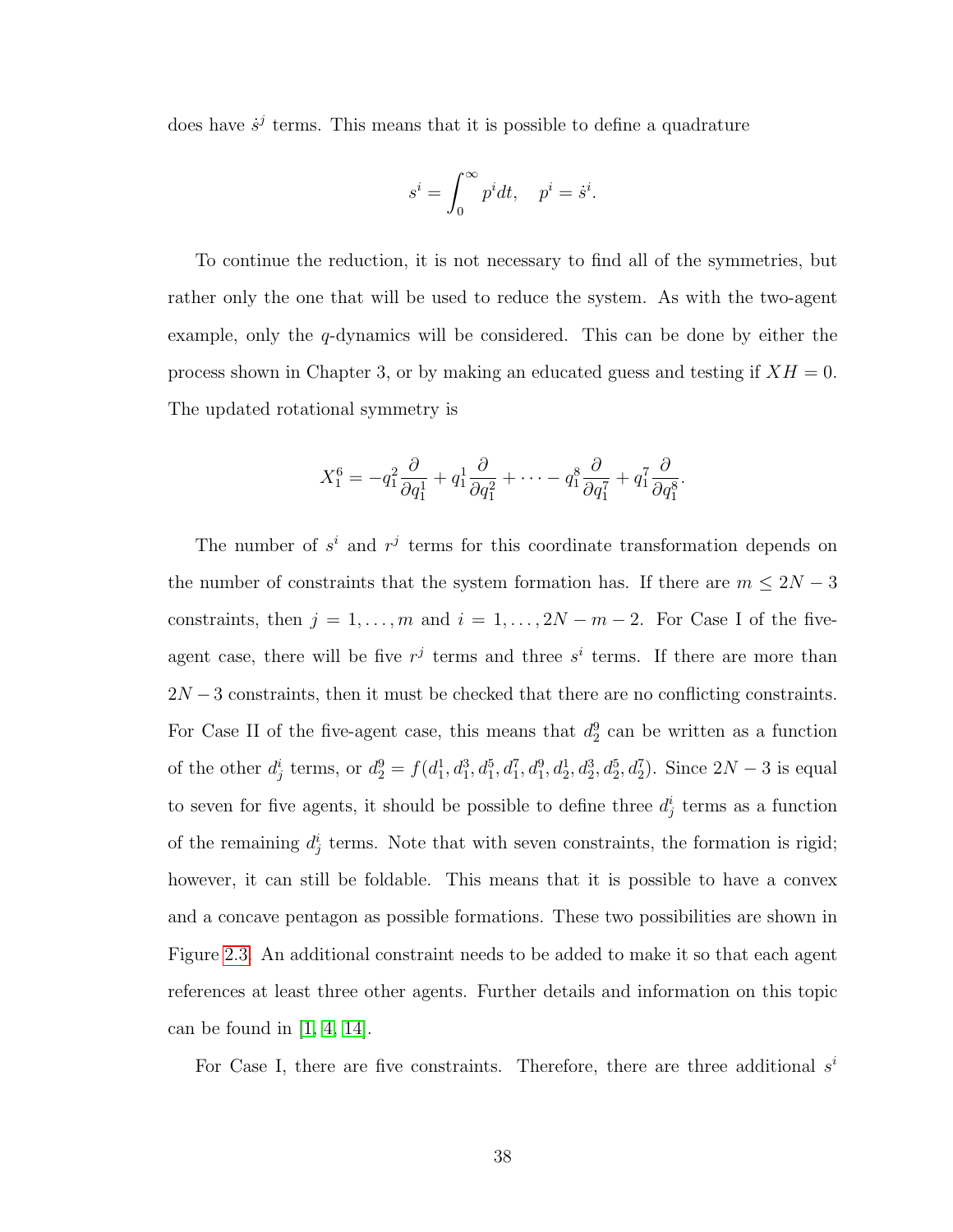terms and five  $r^j$  terms. One possible set of coordinate transformations is

$$
s^3 = \arctan 2 \left(\frac{q_1^2}{q_1^1}\right)
$$
  
\n
$$
s^4 = \arctan 2 \left(\frac{q_1^4}{q_1^3}\right)
$$
  
\n
$$
s^5 = \arctan 2 \left(\frac{q_1^6}{q_1^5}\right)
$$
  
\n
$$
r^1 = d_1^1 = (q_1^1)^2 + (q_1^2)^2 - \hat{d}_1^1
$$
  
\n
$$
r^2 = d_1^3 = (q_1^3 - q_1^1)^2 + (q_1^4 - q_1^2)^2 - \hat{d}_1^3
$$
  
\n
$$
r^3 = d_1^5 = (q_1^5 - q_1^3)^2 + (q_1^6 - q_1^4)^2 - \hat{d}_1^5
$$
  
\n
$$
r^4 = d_1^7 = (q_1^7 - q_1^5)^2 + (q_0^8 - q_1^6)^2 - \hat{d}_1^7
$$
  
\n
$$
r^5 = d_1^9 = (q_1^7)^2 + (q_1^8)^2 - \hat{d}_1^9.
$$

For Case II, there are ten constraints. Therefore, only one additional  $s^i$  term is defined, and there are seven  $r^j$  terms. One possible set of coordinate transformations is

$$
s^3 = \arctan 2 \left(\frac{q_1^2}{q_1^1}\right)
$$
  
\n
$$
r^1 = d_1^1 = (q_1^1)^2 + (q_1^2)^2 - \hat{d}_1^1
$$
  
\n
$$
r^2 = d_1^3 = (q_1^3 - q_1^1)^2 + (q_1^4 - q_1^2)^2 - \hat{d}_1^3
$$
  
\n
$$
r^3 = d_1^5 = (q_1^5 - q_1^3)^2 + (q_1^6 - q_1^4)^2 - \hat{d}_1^5
$$
  
\n
$$
r^4 = d_1^7 = (q_1^7 - q_1^5)^2 + (q_0^8 - q_1^6)^2 - \hat{d}_1^7
$$
  
\n
$$
r^5 = d_1^9 = (q_1^7)^2 + (q_1^8)^2 - \hat{d}_1^9
$$
  
\n
$$
r^6 = d_2^1 = (q_1^3)^2 + (q_1^4)^2 - \hat{d}_2^1
$$
  
\n
$$
r^7 = d_2^3 = (q_1^5 - q_1^1)^2 + (q_1^6 - q_1^2)^2 - \hat{d}_2^3.
$$

Recall that arctan 2 is the extended arctan function, where the inverse transfor-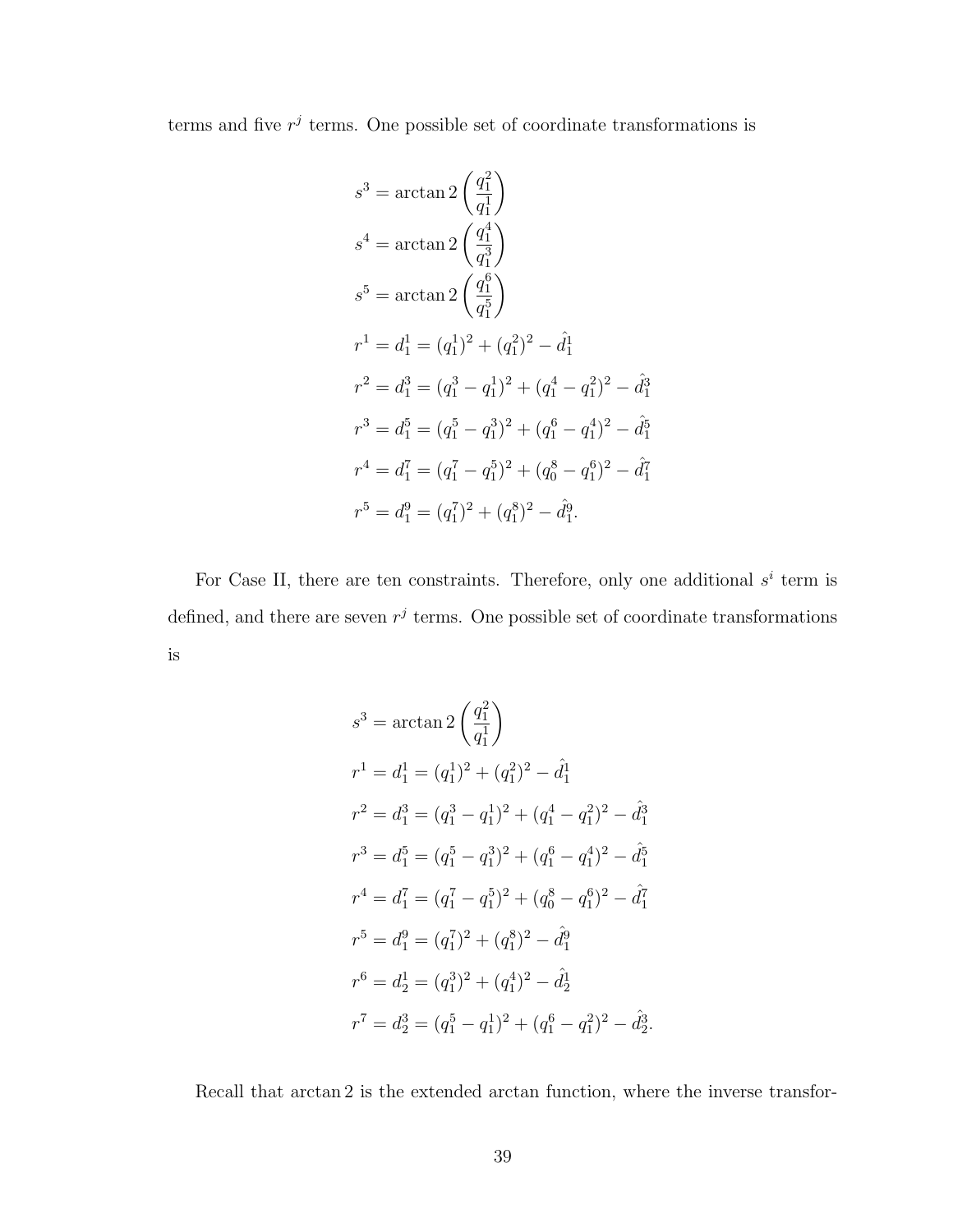mation is

$$
\phi_3^{-1}(s^3, r^1) = \begin{bmatrix} \sqrt{r^1 + \hat{d}_1^1} \cos s^3 \\ \sqrt{r^1 + \hat{d}_1^1} \sin s^3 \end{bmatrix} = \begin{bmatrix} q_2^1 \\ q_2^2 \end{bmatrix}.
$$

The advantage of defining the coordinate transformation this way is that the origin of the  $r<sup>j</sup>$  dynamics for both cases is the set of all possible formations. Now the inverse coordinate transformation, renaming the  $r^j$  to  $q_2^j$  $i_2^j$ , and calculating the  $q_2^j$ 2 dynamics can be done as before.

## <span id="page-51-0"></span>4.4 Extension of method for N agents

There are several different ways to extend these results to the general system. It is possible to pick  $s^1 = q_0^1$  again, or one can use an average of all of the odd coordinates. For simplicity and ease of notation,

$$
s^1 = q_0^1, \quad s^2 = q_0^2,
$$

where  $s^1$  corresponds to  $X_0^2$  and  $s^2$  corresponds to  $X_0^3$ , where

$$
X_0^2 = \frac{\partial}{\partial q_0^1} + \frac{\partial}{\partial q_0^3} + \dots + \frac{\partial}{\partial q_0^{2N-1}}
$$

$$
X_0^3 = \frac{\partial}{\partial q_0^2} + \frac{\partial}{\partial q_0^4} + \dots + \frac{\partial}{\partial q_0^{2N}}.
$$

Note that these two symmetries correspond to the  $x-$  and  $y-$  translation, respectively. Since these symmetries are mutually exclusive and quite simple, it is possible to define a coordinate transformation that will take care of both symmetries at once.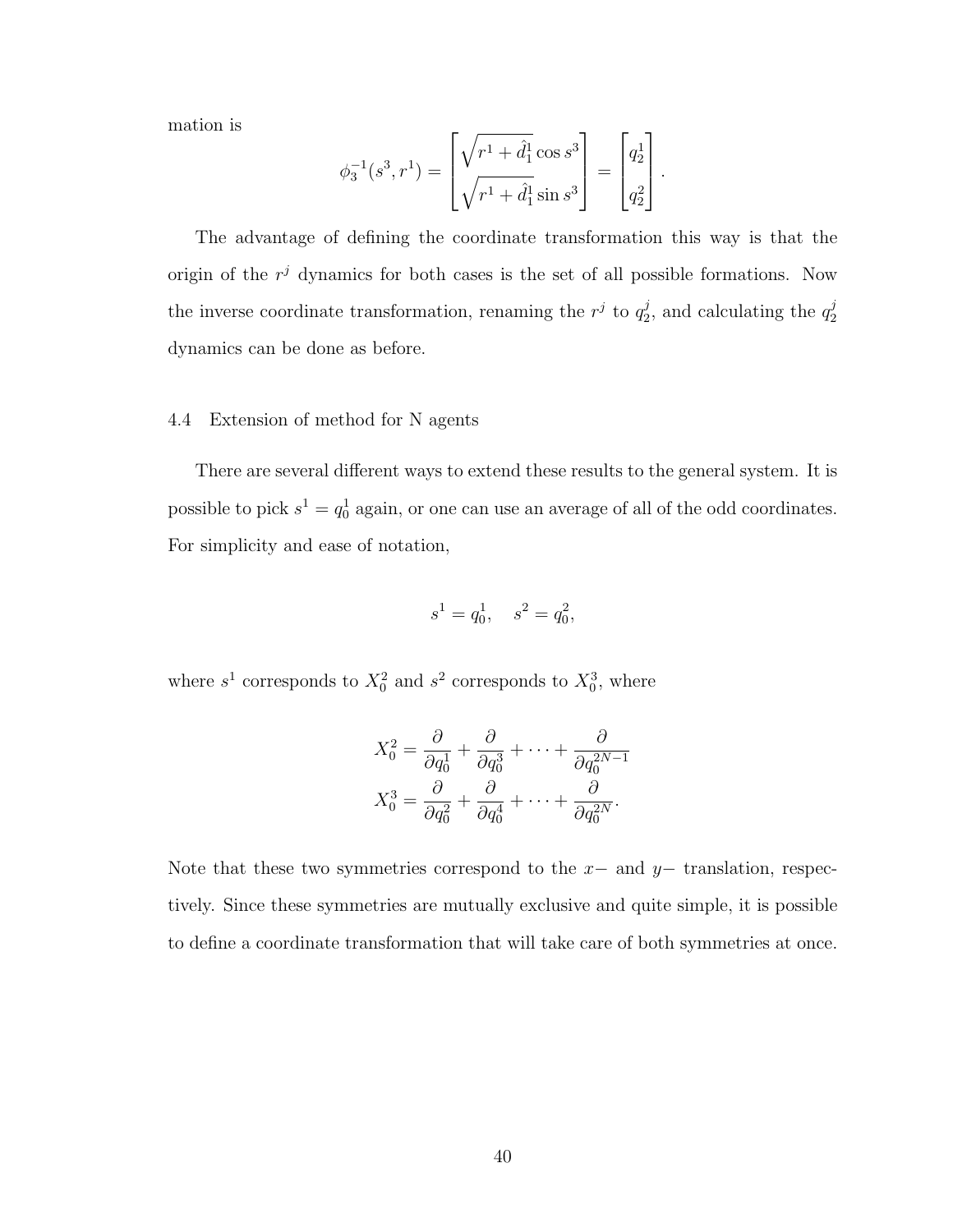One possible coordinate transformation is

$$
s^{1} = q_{0}^{1}
$$
  
\n
$$
s^{2} = q_{0}^{2}
$$
  
\n
$$
r^{1} = q_{0}^{1} - q_{0}^{3}
$$
  
\n
$$
\vdots
$$
  
\n
$$
r^{2N-3} = q_{0}^{1} - q_{0}^{2N-1}
$$
  
\n
$$
r^{2N-2} = q_{0}^{2} - q_{0}^{2N}.
$$

As was done with the two coordinate system,  $r^i$  will be rewritten as  $q_1^i$ . The inverse coordinate transformation is

$$
q_0^1 = s^1
$$
  
\n
$$
q_0^3 = s^1 - q_1^1
$$
  
\n
$$
\vdots
$$
  
\n
$$
q_0^{30} = s^2 - q_1^2
$$
  
\n
$$
\vdots
$$
  
\n
$$
q_0^{2N-1} = s^1 - q_1^{2N-3}
$$
  
\n
$$
q_0^{2N} = s^2 - q_1^{2N-2}
$$

The system of equations written in the new coordinates is now

$$
\begin{aligned}\n\ddot{s}^1 &= -\dot{s}^1 - \sum_{j \in \tilde{\mathcal{N}}_{s^1}} d_j^{s^1}(q_1^j) \\
\ddot{s}^2 &= -\dot{s}^2 - \sum_{j \in \tilde{\mathcal{N}}_{s^2}} d_j^{s^2}(q_1^j) \\
\ddot{q}_1^i &= -\dot{q}^i + \dot{s}^{(3+(-1)^i)/2} + \sum_{s^j \in \tilde{\mathcal{N}}_i} d_i^{s^j}(q_1^i) - \sum_{j \in \tilde{\mathcal{N}}_i} d_j^i(q_1^i - q_1^j) \\
d_j^{s^1} &= (q_1^j)^2 + (q^{j+1})^2 - \hat{d}_j^{s^1} \\
d_j^{s^2} &= (q_1^{j-1})^2 + (q_1^j)^2 - \hat{d}_j^{s^2} \\
d_j^i &= (q^i - q^l)^2 + (q^k - q^m)^2 - \hat{d}_j^i,\n\end{aligned}
$$

where  $i \in \{0, \ldots, 2N-2\}$ ,  $k = i - (-1)^i$ ,  $l = i + 2j \pmod{2N-2}$ ,  $m = k + 2j$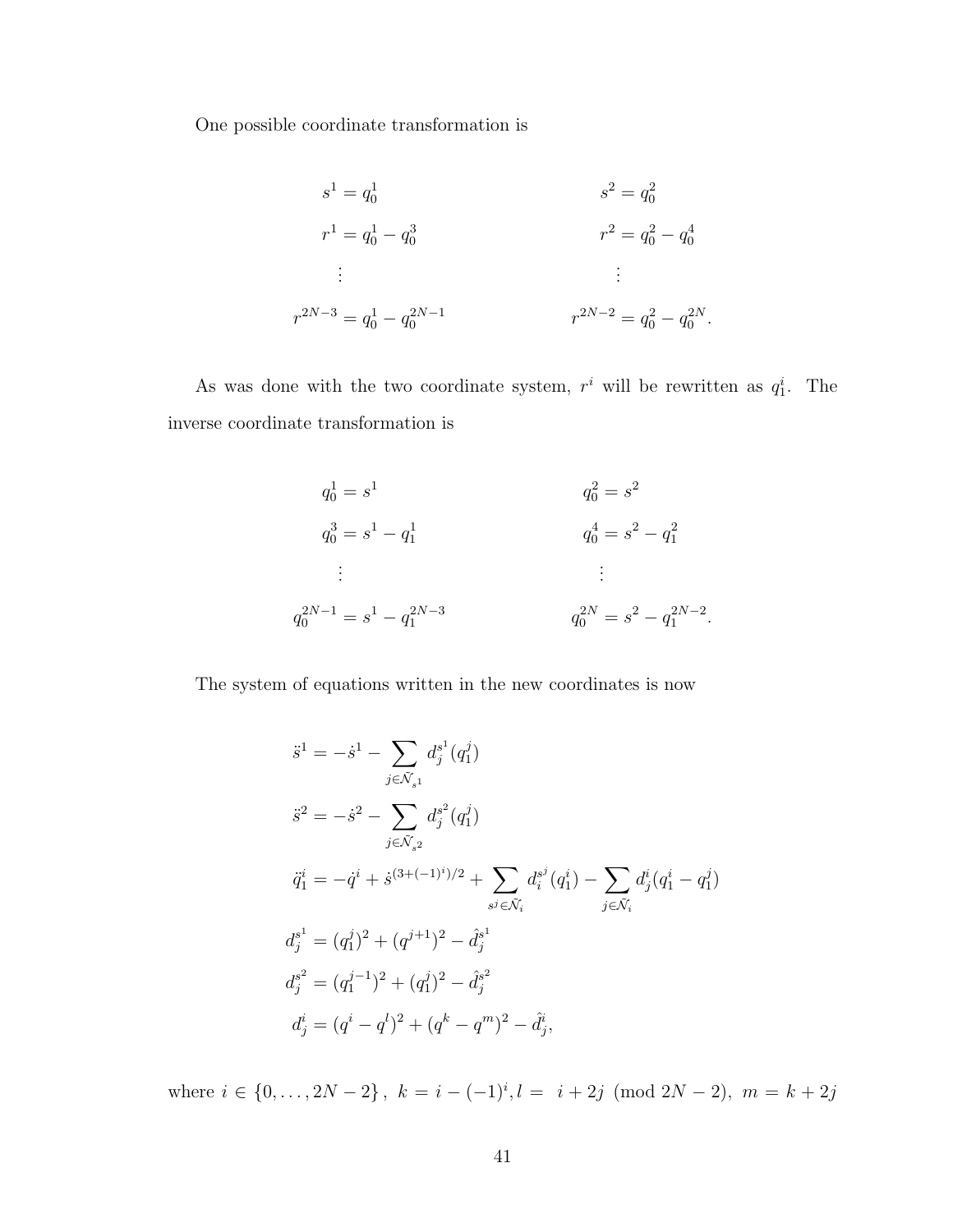(mod  $2N-2$ ), and care needs to be taken to ensure that  $\tilde{\mathcal{N}}_i$  is defined properly to be consistent with the original system.

Note that the reduced system defined by  $\ddot{s}^i$  and  $\ddot{q}_1^i$  does not depend on  $s^j$ , but it does have  $\dot{s}^j$  terms. This means that it is possible to define a quadrature

$$
s^i = \int_0^\infty p^i dt, \quad p^i = \dot{s}^i.
$$

To continue the reduction, it is not necessary to find all of the symmetries, but rather only the one that will be used to reduce the system. As with the two-agent case, only the q-dynamics will be considered. The updated rotational symmetry is

$$
X_1^6 = -q_1^2 \frac{\partial}{\partial q_1^1} + q_1^1 \frac{\partial}{\partial q_1^2} + \cdots - q_1^{2N-2} \frac{\partial}{\partial q_1^{2N-3}} + q_1^{2N-3} \frac{\partial}{\partial q_1^{2N-2}}.
$$

From here one can choose to use  $s^3 = \arctan 2 \left( \frac{q_1^2}{q_1^1} \right)$  again, or any other combination of the  $q^{j}$ 's that results in  $X_1^6 s^i = 1$ . A similar extension of the r<sup>i</sup>'s for the five-agent coordinate transformation can be used to define the coordinate transformation for the general case. Recall that the number of  $s^i$  and  $r^j$  terms will depend on the number of constraints, which is based on the number of neighbors an agent references. If the agents that a given agent references are set arbitrarily, then it can be beneficial to construct the neighbor graph as a visual aid. Recall that in order for a formation to be rigid and not foldable, each agent must reference at least three other agents [\[1\]](#page-66-9).

A key point to remember is that the control law determines which formations are possible, while the individual symmetries specify how these formations can move in space and still be a solution to the dynamics. Therefore, the appearance of the neighbor graph and the number of discrete reflection symmetries that it may or may not have, play no role in the number of continuous individual symmetries for the system.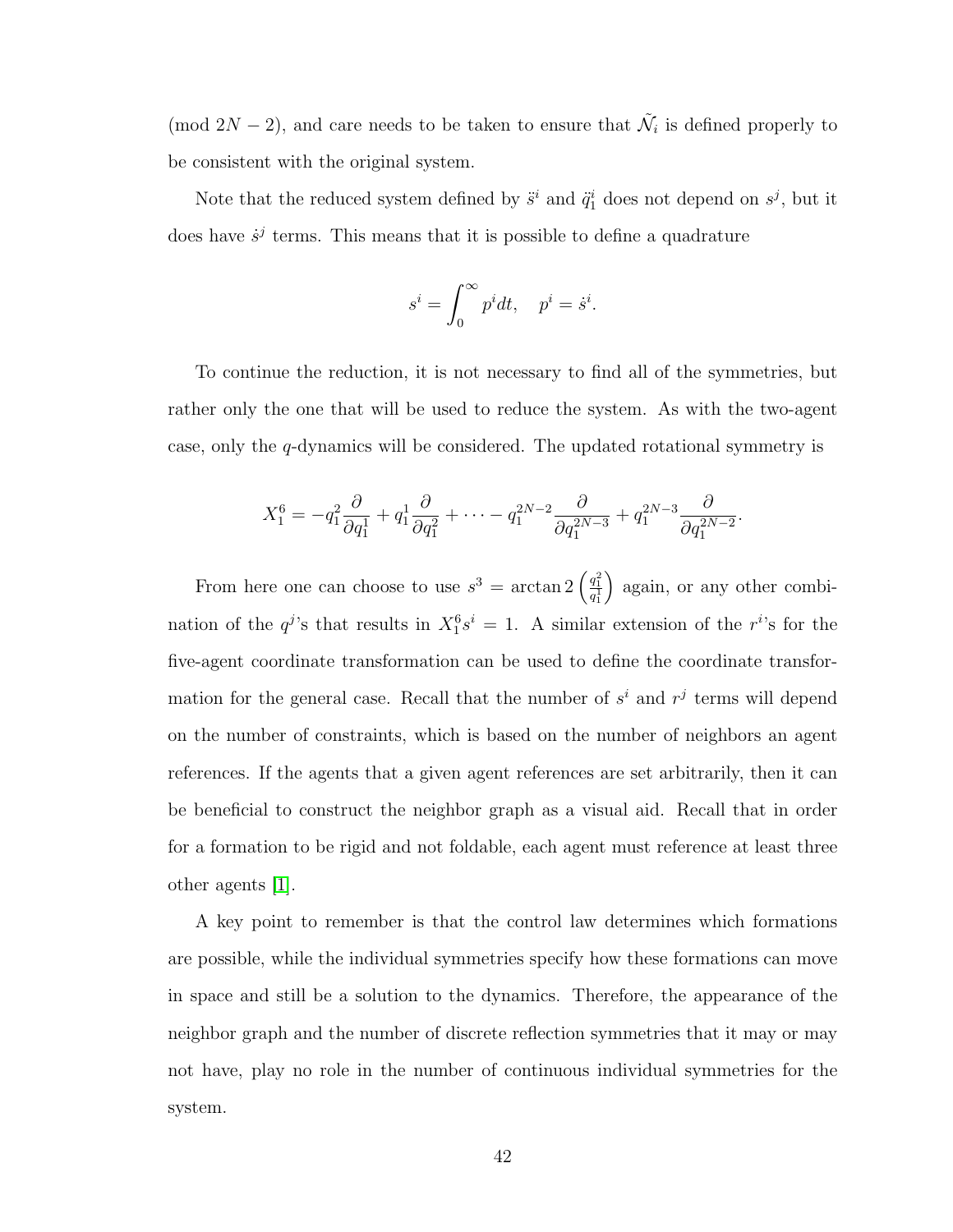It is also important to note that these coordinate transformations are found based on the symmetries. Therefore, if another second order system of equations is found to have the symmetries  $X_0^2, X_0^3$ , and  $X_0^6$ , it is possible to use the same coordinate transformation to reduce the system.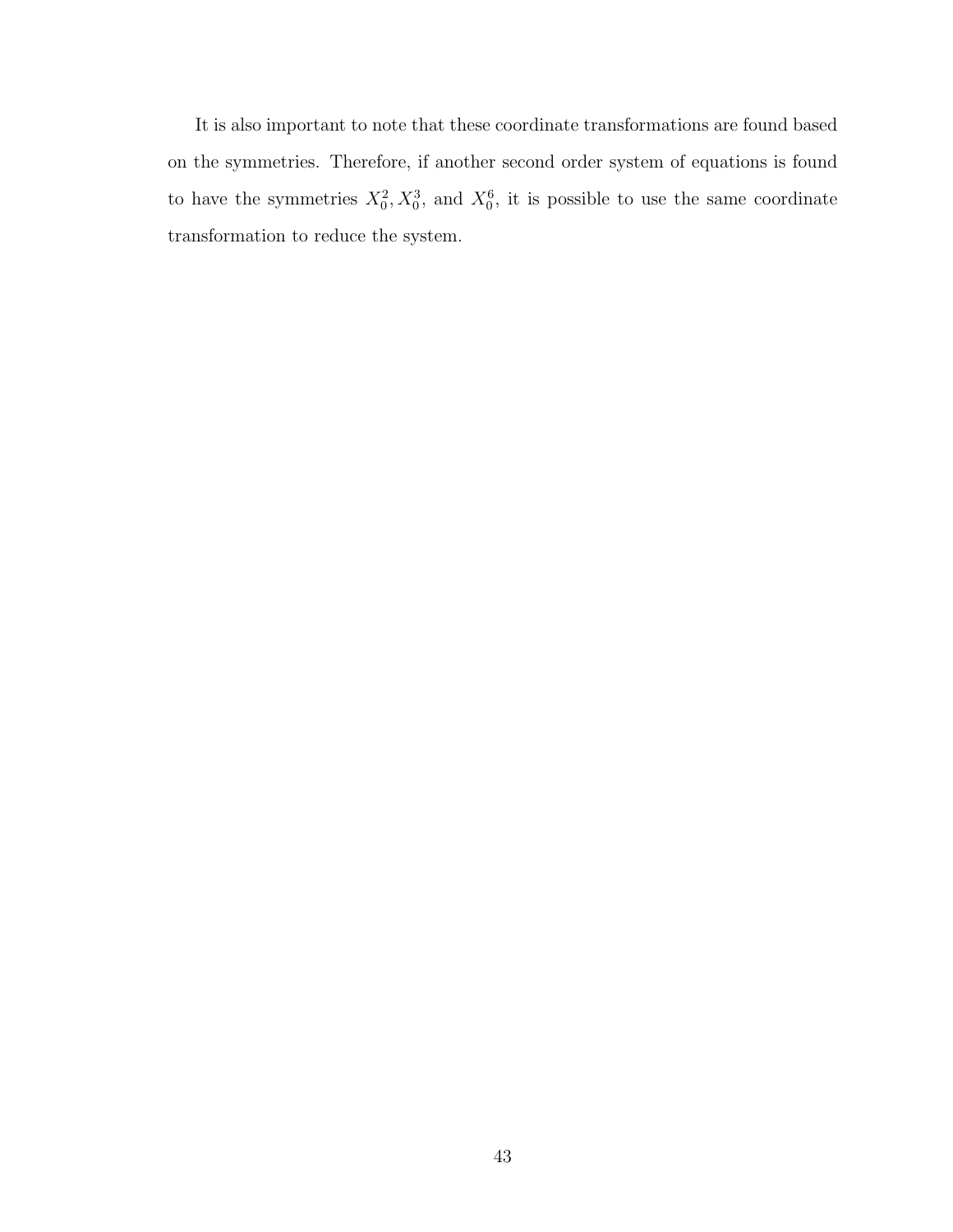## CHAPTER 5

## STABILITY ANALYSIS

## <span id="page-55-1"></span><span id="page-55-0"></span>5.1 Stability analysis for the original system

The system of interest can be expressed in  $x$  and  $y$  coordinates for each agent as

$$
\ddot{x}_i = -\dot{x}_i - \sum_{j \in \mathcal{N}_i} (x_i - x_j) d_{ij}
$$

$$
\ddot{y}_i = -\dot{y}_i - \sum_{j \in \mathcal{N}_i} (y_i - y_j) d_{ij},
$$

with

$$
d_{ij} = (x_i - x_j)^2 + (y_i - y_j)^2 - \hat{d}_{ij},
$$

where  $\hat{d}_{ij}$  is the square of the desired distance between agents i and j.

For this system, consider

$$
V_i = \frac{1}{2}((\dot{x}_i)^2 + (\dot{y}_i)^2) + \frac{1}{8} \sum_{j \in \mathcal{N}_i} (d_{ij})^2,
$$

with  $V = \sum_{i=1}^{N} V_i$ . This then gives

$$
\dot{V} = -\sum_{i=1}^{N} ((\dot{x}_i)^2 + (\dot{y}_i)^2).
$$

This is negative semi-definite, which means that it is not possible to infer asymptotic stability from Lyapunov's Theorem. One might infer notions of asymptotic stability properties from LaSalle's Principle. However, it is not straightforward to define an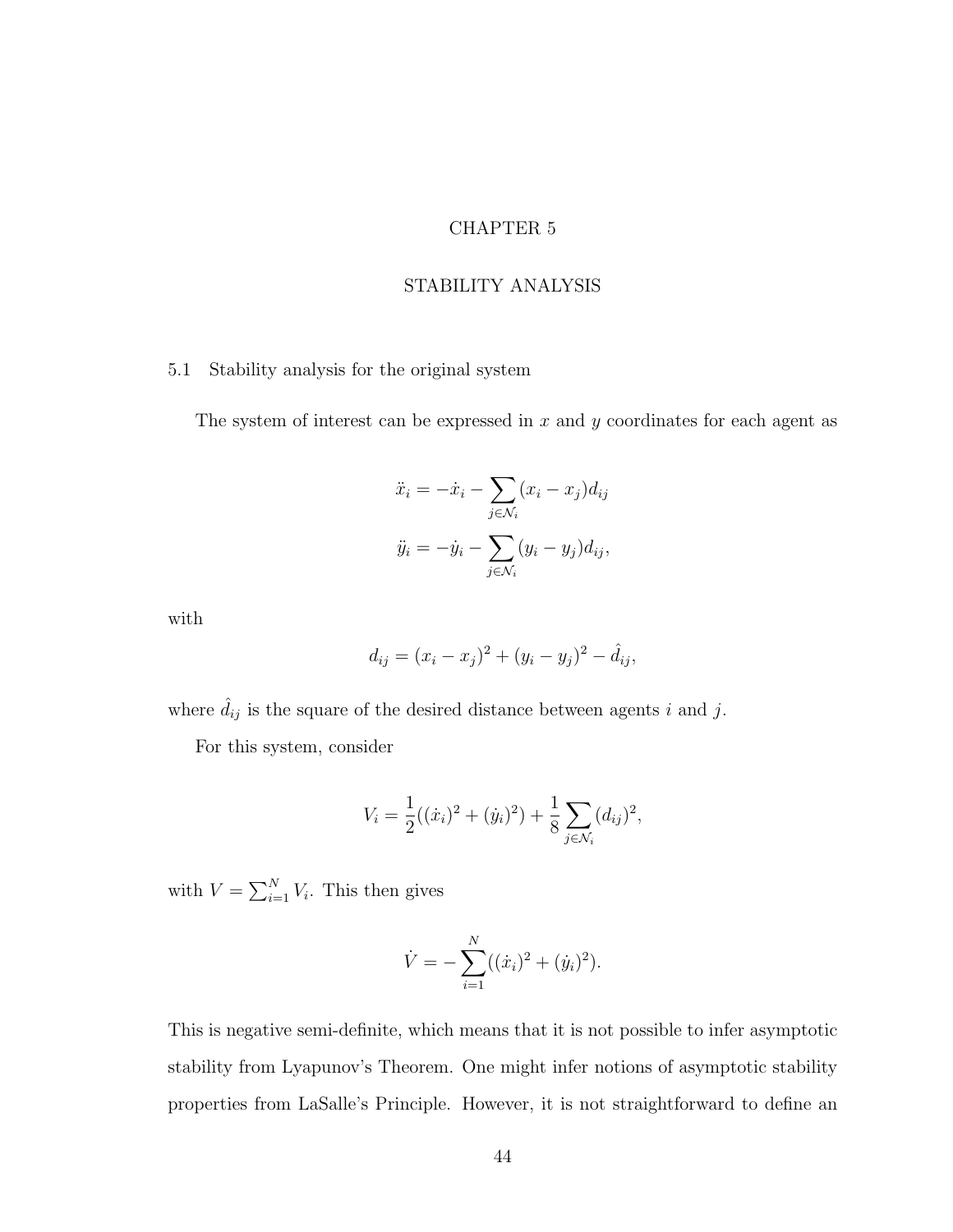invariant compact set containing all of the desired formations, as the initial conditions play a significant role in determining where the formation will be in space. In [\[8\]](#page-66-11), this was addressed in the examples by adding a term to the control attracting the formation to the origin. This allows for the identification of an invariant compact set which can be used for LaSalle's Principle. Then, using the discrete symmetry, scaling of  $\mathcal{O}(0)$  was obtained where the order is with respect to the number of agents in the system.

#### <span id="page-56-0"></span>5.2 Lyapunov stability for the reduced two-agent system

Alternatively, one can use the reduced coordinates found in the prior chapter to show Lyapunov stability. Recall that the reduced coordinates are

$$
r^{1} = (x_{1} - x_{2})^{2} + (y_{1} - y_{2})^{2} - \hat{d}_{12}
$$
  
\n
$$
r^{2} = (x_{1} - x_{2})(\dot{x}_{1} - \dot{x}_{2}) + (y_{1} - y_{2})(\dot{y}_{1} - \dot{y}_{2})
$$
  
\n
$$
r^{3} = (\dot{x}_{1} - \dot{x}_{2})^{2} + (\dot{y}_{1} - \dot{y}_{2})^{2} + ((x_{1} - x_{2})^{2} + (y_{1} - y_{2})^{2} - \hat{d}_{12})^{2},
$$

and the dynamics are given by

$$
r^{1} = 2r^{2}
$$
  
\n
$$
r^{2} = -2\hat{d}_{12}r^{1} - r^{2} + r^{3} - 3(r^{1})^{2}
$$
  
\n
$$
r^{3} = -2r^{3} + 2(r^{1})^{2}.
$$

Note that the origin of this system is the set of all possible formations. Therefore, showing stability of the origin for this system is equivalent to showing stability of the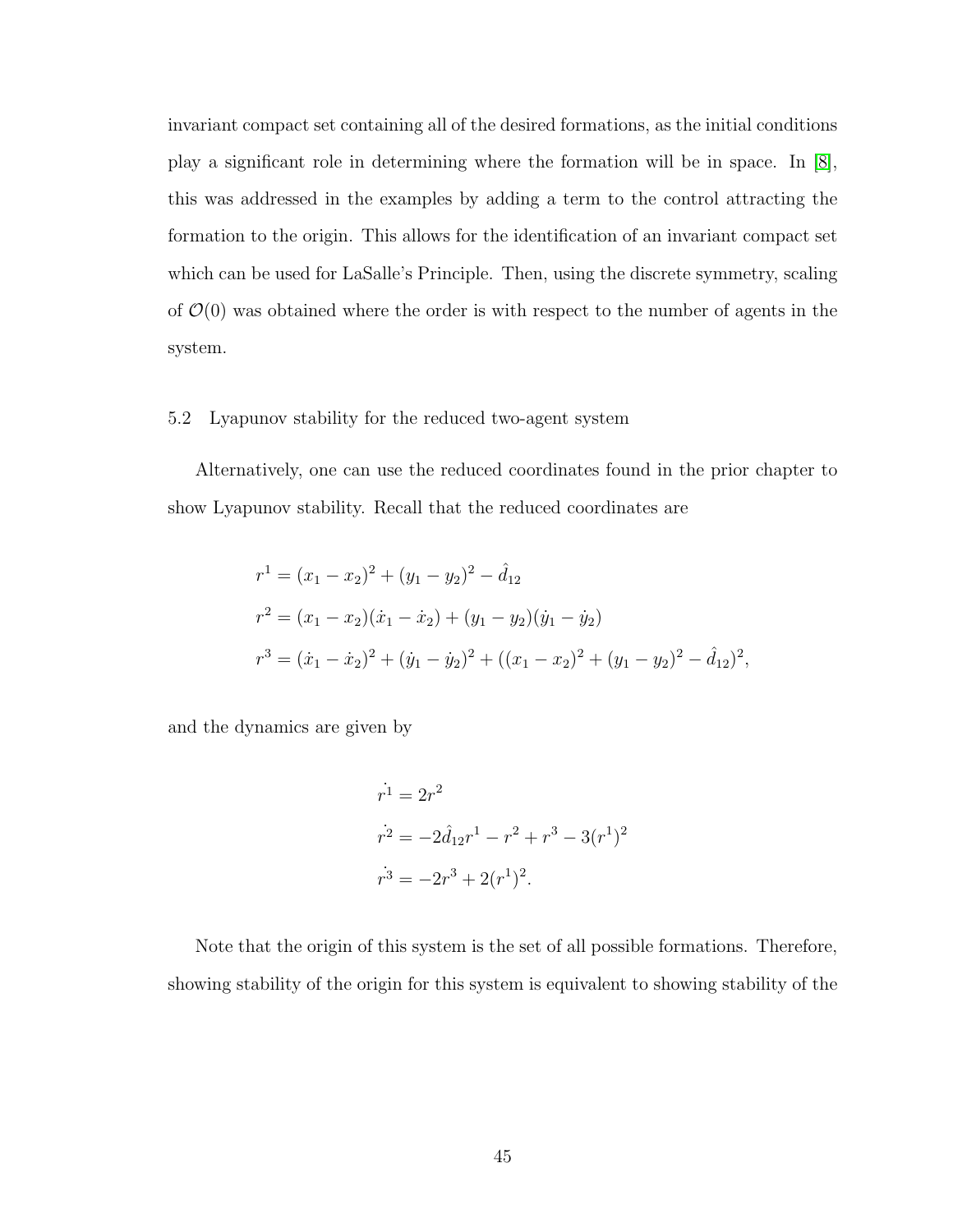formation. Consider the candidate Lyapunov function

$$
V = \frac{1}{2} \begin{bmatrix} r^1 & r^2 \end{bmatrix} \begin{bmatrix} 2\hat{d}_{12} & \frac{1}{4} \\ \frac{1}{4} & 2 \end{bmatrix} \begin{bmatrix} r^1 \\ r^2 \end{bmatrix} + (r^3)^2,
$$

which gives

$$
\dot{V} = \begin{bmatrix} r^1 & r^2 & r^3 \end{bmatrix} \begin{bmatrix} -\frac{\dot{d}_{12}}{2} & -\frac{3}{40} & \frac{1}{8} \\ -\frac{3}{40} & -\frac{3}{2} & 1 \\ \frac{1}{8} & 1 & -2 \end{bmatrix} \begin{bmatrix} r^1 \\ r^2 \\ r^3 \end{bmatrix}
$$

$$
- \frac{3}{4} (r^1)^3 + 2(r^1)^4 - 6(r^1)^2 r^2 - 2((r^1)^2 + r^3)^2.
$$

Using

$$
\begin{bmatrix} r^1 & r^2 & r^3 \end{bmatrix} \begin{bmatrix} -\frac{\hat{d}_{12}}{2} & -\frac{3}{40} & \frac{1}{8} \\ -\frac{3}{40} & -\frac{3}{2} & 1 \\ \frac{1}{8} & 1 & -2 \end{bmatrix} \begin{bmatrix} r^1 \\ r^2 \\ r^3 \end{bmatrix} \leq \lambda_{max} ((r^1)^2 + (r^2)^2 + (r^3)^2),
$$

it is possible to define a domain that proves that the origin is stable, where  $\lambda_{max}$  is the maximum eigenvalue for the matrix. For illustrative purposes, a value of  $d_{12} = 1$ will be used; however, it is possible to show stability for values larger than 0.153 with this Lyapunov function. Note that  $\hat{d}_{12}$  must be greater than 0.03125 for the Lyapunov function to be positive definite. This then gives

$$
\dot{V} \le -0.48((r^1)^2 + (r^2)^2 + (r^3)^2) - 2((r^1)^2 + r^3)^2 - \frac{3}{4}(r^1)^3 + 2(r^1)^4 - 6(r^1)^2r^2,
$$

which is negative semi-definite for all values of  $r^i$  and negative definite for  $-0.136$  ≤  $r^1 \leq 0.172$ . Recall that this shows Lyapunov stability for the origin, which is the set of all possible formations.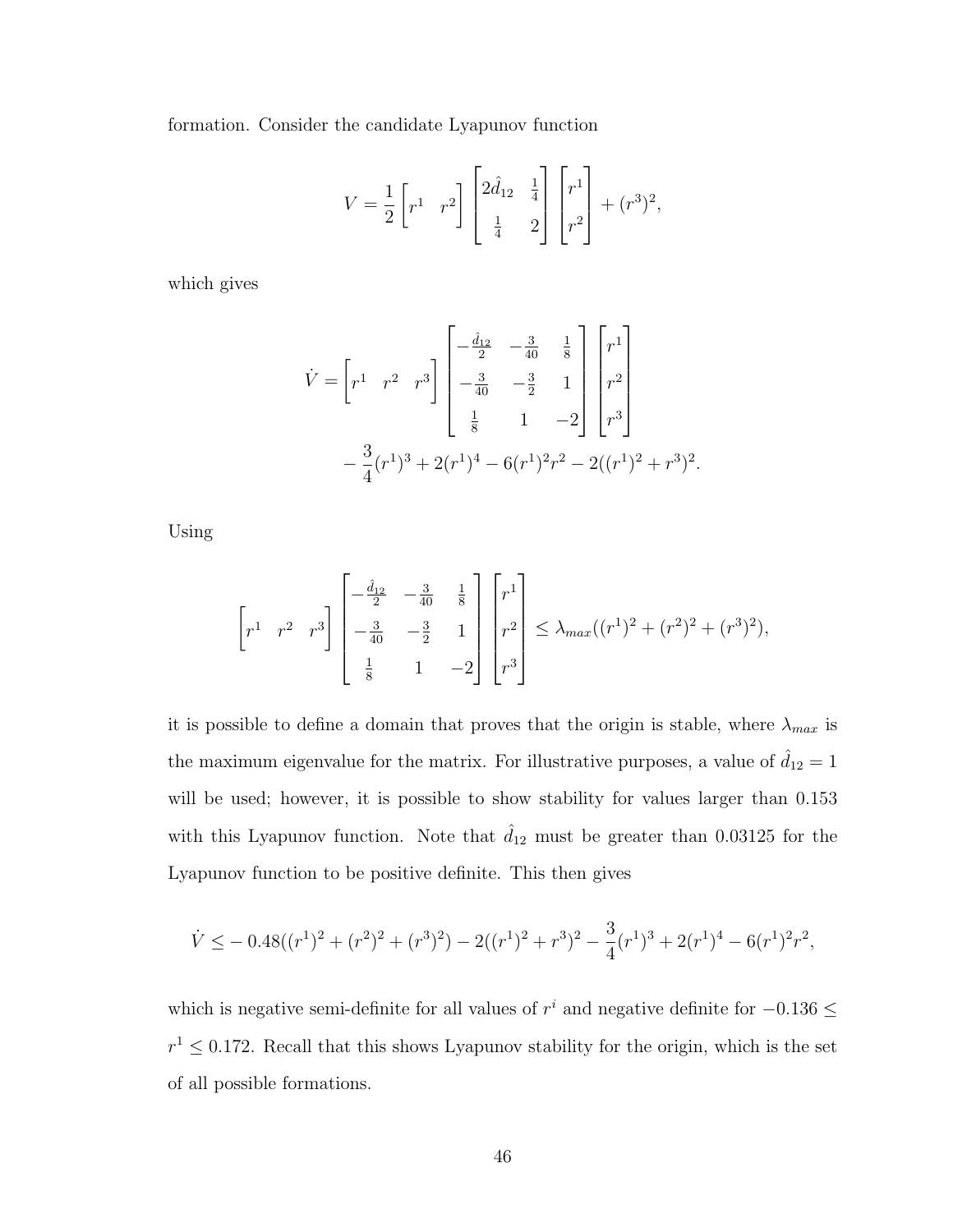## CHAPTER 6

## <span id="page-58-0"></span>CONCLUSIONS AND FUTURE WORK

In summary, the method for using symmetries to reduce a system of second order differential equations as taken from [\[18\]](#page-67-5) was presented and applied to a multi-agent system. The multi-agent system of interest drives the agents to a desired formation in planar space. A future goal is to use the reduced dynamics to show stability of the formation, or the ability of the agents to obtain the desired formation. This is very difficult to show for the unreduced coordinates. The final orientation and location of the formation is not needed for showing formation stability. Therefore, symmetry analysis is useful in separating the orientation and location of the formation and the dynamics for the formation.

The definition of a symmetry was presented along with a way to find all of the symmetries for a system of second order differential equations. The method was applied to the system of interest, and a computer program was presented to assist in the calculation. A simplifying assumption on which neighbors an agent references was used in the computer program. The result of the computer program was checked with the definition of a symmetry and was shown to hold for the general system of interest with a connected undirected neighbor graph. Brief extensions for directed and unconnected neighbor graphs were also presented. Through the verification of the results, the general symmetry was split into individual symmetries that corresponded to actions, such as a shift in the  $x$ - and  $y$ -directions and rotation about the origin. It was shown that regardless of the number of agents in the system, the number of individual symmetries remained the same, except for the special case of three agents.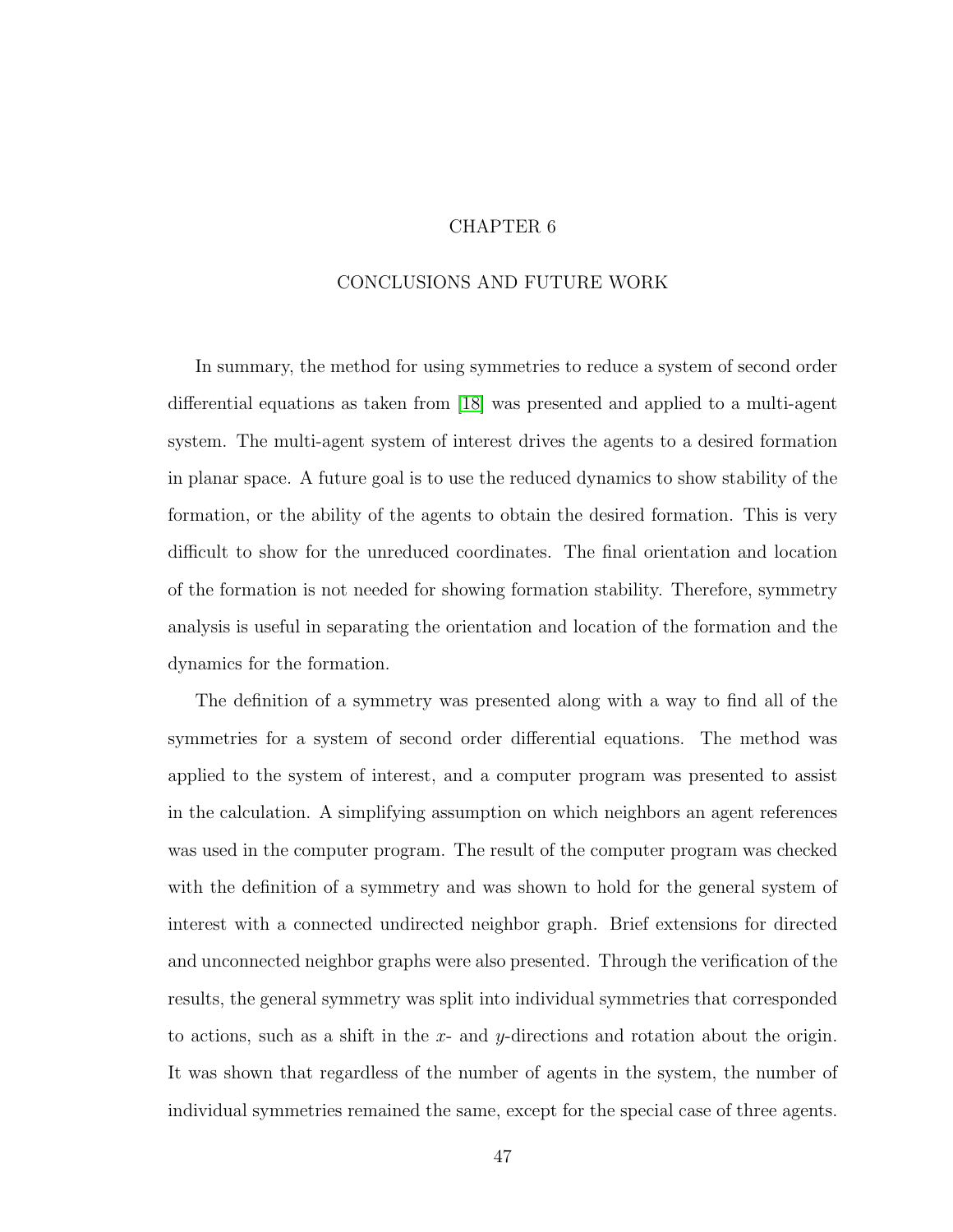This result is independent of how many neighbors an agent references; however, an agent needs to reference at least three agents in order for a formation rigid and not foldable. The minimum number of constraints for a formation to be rigid was shown to correspond to the dimension of the reduced dynamics for a rigid formation.

The reduction process was demonstrated on the system of interest by using the individual symmetries corresponding to a constant shift in the  $x$ - and  $y$ -directions and planar rotation. Formation stability analysis was done for the two-agent case by utilizing the reduced dynamics. Two cases were presented for the five-agent case, one that was an under-constrained formation and one that was fully constrained, producing a rigid and not foldable formation. The reduction process was shown for both cases with comments on how the dimension of the reduced space corresponds to the rigidity of the formation. The results were generalized to  $N$  agents and noted that if a system of second order systems has the individual symmetries corresponding to a constant shift in the x- and y-directions and a planar rotation, then the coordinate transformation used to reduce the system would also apply to the new system.

Future work would include showing stability for the two different five-agent cases and eventually the general  $N$  agent case. Since it is possible to over-constrain the formation, it would be beneficial if stability could be shown in a way such that losing the extraneous constraints would still result in stability. The coordinate transformations presented were based on the individual symmetries. Therefore, it should be possible to define constraints on a system of second order equations such that these coordinate transformations would reduce the system. With this result it would be interesting to see if the reduction could be applied to systems that describe motion or properties not related to formations.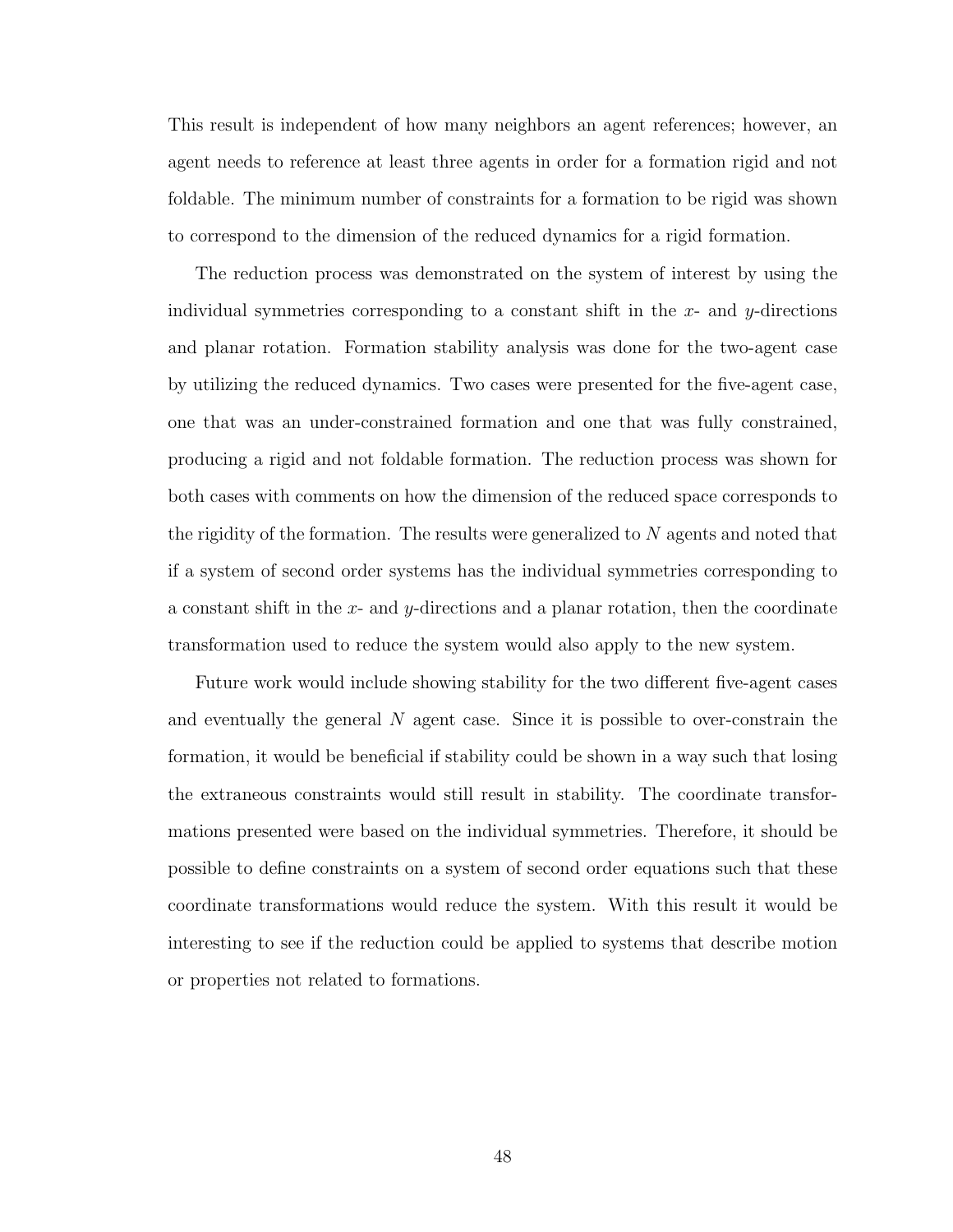## APPENDIX A

## <span id="page-60-0"></span>MATHEMATICA PROGRAM USED TO SOLVE THE SYMMETRY EQUATION

(\* Program for computing the symmetries for the system Subscript[x, i]''[t]=-Subscript[x, i]'[t]-Subscript[\[CapitalSigma],\ j\[Element]Subscript[\[ScriptCapitalN], i]] \ Subscript[d,ij](Subscript[x, i][t]-Subscript[x, j][t]); Subscript[y, i]''[t]=-Subscript[y, i]'[t]-Subscript[\[CapitalSigma],\ j\[Element]Subscript[\[ScriptCapitalN], i]] \

Subscript[d, ij](Subscript[y, i][t]-Subscript[y, j][t]);

Subscript[d, ij]=(Subscript[x, i][t]-Subscript[x, j][t])^2 \

+ (Subscript[y, i][t]-Subscript[y, j][t])^2 \

-Subscript[Overscript[d,^], ij];

where Subscript[Overscript[d,^], ij] is the desired distance between\

agents i and j, where agent j is in the neighborhood,  $\setminus$ 

Subscript[\[ScriptCapitalN], i], of agent i.;

--------------------------------------------------------------------;

Made on June 3, 2014 by Ashley Nettleman (kulczyc2@gmail.com) with comments added on October 19, 2014.

--------------------------------------------------------------------;

Formula for computing the symmetries for a system of second order differential equations is found in Hans Stephani's book "Differential Equations: Their solution using symmetries".; Preliminary work was done to simplify the symmetry condition

49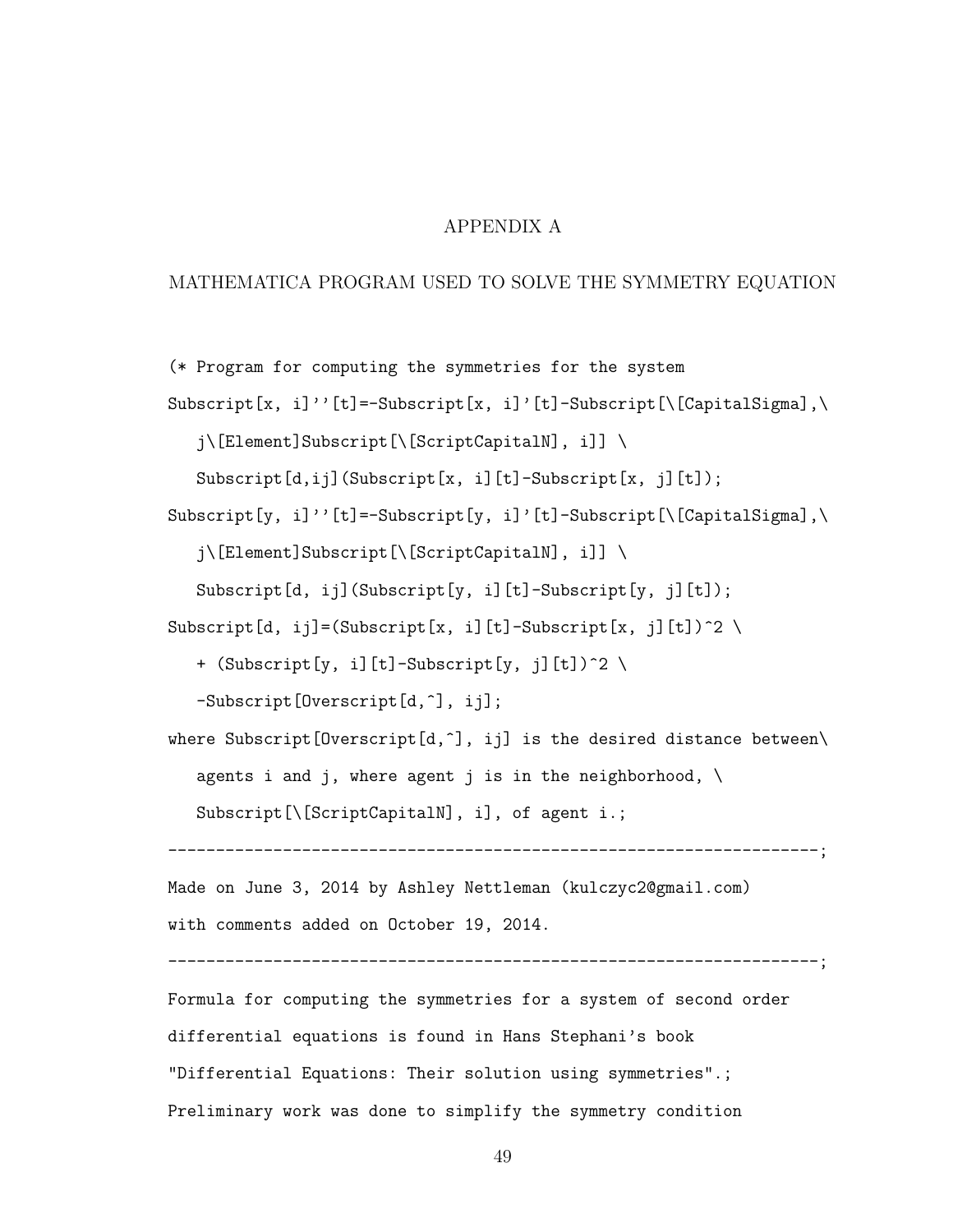```
\[Xi] is a constant
```
\[Eta] is comprised of a time based term (\[Beta](t)) and a

linear combination of the position terms which is expressed as

a matrix product for visual purposes.;

--------------------------------------------------------------------;

#### Inputs

NumberofAgents: Specify the number of agents for the system NumberofNeighbors: Specify how far in one direction an agent will look. The program takes this input and references this number of agents to the left and right of the given agent.;

--------------------------------------------------------------------;

#### Outputs

None directly. However, it is possible to obtain any information desired by calling out these terms;

MyEtas/. gamSol//Simplify - This gives the  $\left\{\text{[Eta]} \text{ terms}\right\}$ 

MyGammas/.gamSol//Simplify//MatrixForm - This gives the \

\[CapitalGamma] matrix;

```
ControlLaws - This outputs the control laws, or the system of
   interest, created from the two inputs;
```
gamSol - This contains the constraints on the \[Gamma] terms that are necessary to satisfy the symmetry condition;

Note that is possible to switch from the intial assumptions to the final result by adding "/.gamSol". For instance "MyEtas" will give the intial values for the \[Eta] terms and "MyEtas/. gamSol" will give the final result;

--------------------------------------------------------------------;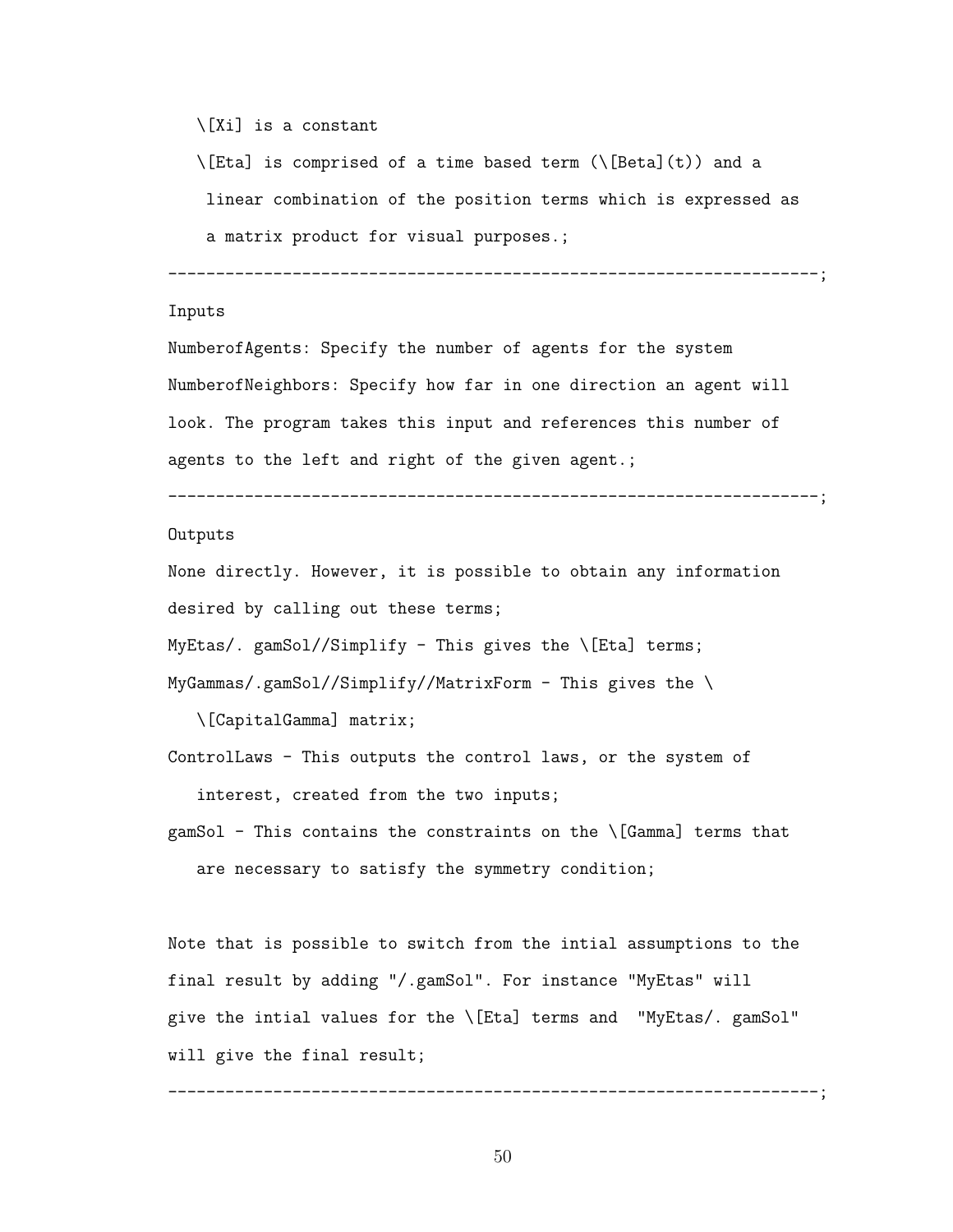Run the program by either going to Evaluation \[Rule] Evaluate Notebook or by clicking in a cell and pressing Shift+Enter; Note that there are two cells to the progam. The first cell sets up the intial values and assumptions. The second cell solves the symmetry condition equations;

--------------------------------------------------------------------;

\*)

```
ClearAll["Global'*"] (* Clears all variables *)
NumberofAgents = 3; (* Input number of agents *)
NumberofNeighbors = 1; (* Input for how far in each direction
                               the control law will reference *)
(* Only edit the items after the line if you know what you are doing;
--------------------------------------------------------------------;
*)
```

```
(* The Array command is used to create a convenient way to create
   the variables and store them *)
myVar = Array[myq, 2 NumberofAgents];
DmyVar = Array[myqd, 2 NumberofAgents];
desiredDist = Array[mydn, NumberofNeighbors+1, 0];
ControlLaws = Array[myw, 2 NumberofAgents];
MyEtas = Array[eta, 2 NumberofAgents];
MyGammas = Array[gam, {2 NumberofAgents, 2 NumberofAgents}];
SymmetryEqs = Array[symeq, 2 NumberofAgents];
```
(\* This function takes the index of an agent and calculates the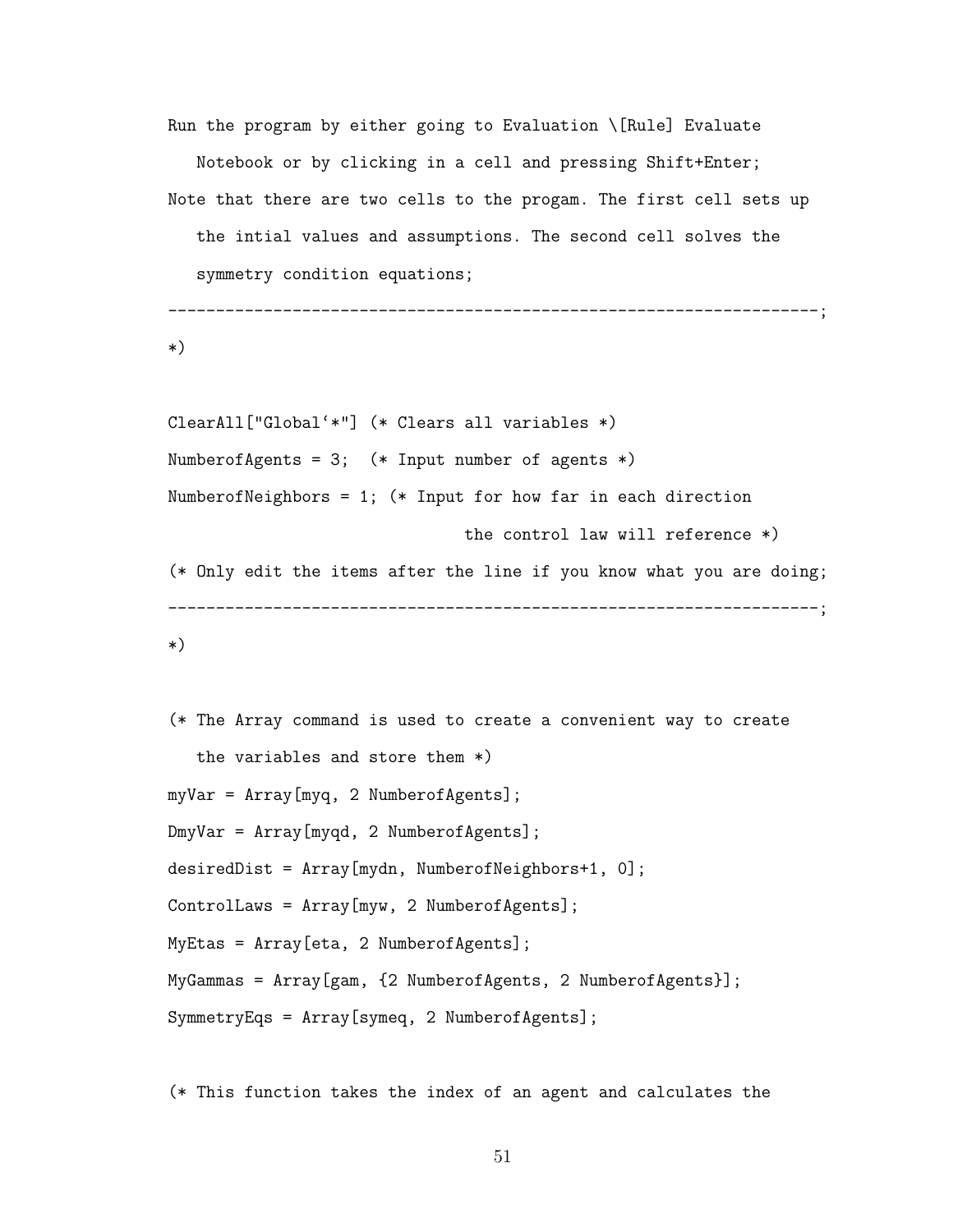error between the actual distance and the desired distance of the agent and an agent a given distance away. \*) mydist[qIndex\_, nIndex\_] = (myq[qIndex]-myq[Mod[qIndex+2 nIndex, 2 NumberofAgents,1]])^2+(myq[qIndex-(-1)^qIndex] -myq[Mod[qIndex-(-1)^qIndex +2nIndex, 2 NumberofAgents,1]])^2 -mydn[Abs[nIndex]];

(\* The control law is created based on the number of agents and the number of neighbors an agent references. \*)

For[myi=1, myi<= 2 NumberofAgents, myi++,

myw[myi] = -myqd[myi]- Sum[mydist[myi, myn](myq[myi] -myq[Mod[myi+2myn, 2 NumberofAgents,1]]), {myn, -NumberofNeighbors, NumberofNeighbors}];];

(\* The initial form for the  $\left\{\text{Eta}\right\}$  terms \*)

```
For[myi=1, myi<= 2 NumberofAgents, myi++,
```
eta[myi]=Sum[gam[myi,myj]myq[myj], {myj, 1, 2 NumberofAgents}]

+ beta[Mod[myi,2,1],1]+ beta[Mod[myi,2,1],2] Exp[-t];];

(\* The symmetry condition equations with the control law and initial form for the symmetry substitued in. \*)

For[mya=1, mya<= 2 NumberofAgents, mya++,

symeq[mya]=xi D[myw[mya],t]+Sum[eta[myb] D[myw[mya], myq[myb]], {myb, 1, 2 NumberofAgents}]+ Sum[(D[eta[myb], t] +Sum[myqd[myc]D[eta[myb], myq[myc]],{myc, 1, 2 NumberofAgents}] -myqd[myb]D[xi,t]-Sum[myqd[myb]myqd[myc]D[xi, myq[myc]], {myc, 1, 2 NumberofAgents}])D[myw[mya], myqd[myb]],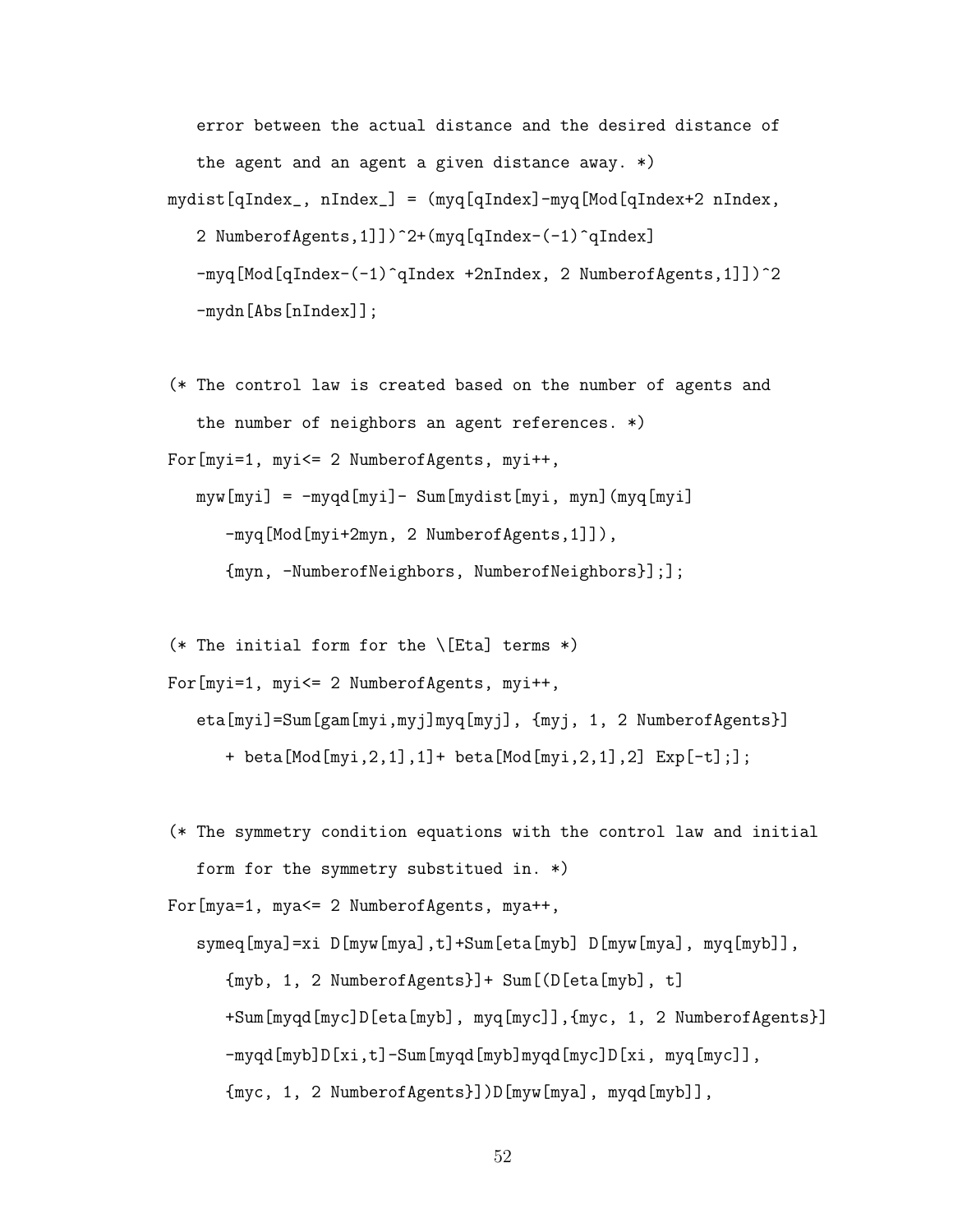{myb, 1, 2 NumberofAgents}]+2 myw[mya](D[xi,t] +Sum[myqd[myb] D[xi, myq[myb]],{myb, 1, 2 NumberofAgents}]) + Sum[myw[myb](myqd[mya] D[xi, myq[myb]] -D[eta[mya], myq[myb]]),{myb, 1, 2 NumberofAgents}] +Sum[myqd[mya]myqd[myb]myqd[myc]D[xi, myq[myb], myq[myc]], {myb, 1, 2 NumberofAgents}, {myc, 1, 2 NumberofAgents}] + Sum[2 myqd[mya] myqd[myc] D[xi, t, myq[myc]], {myc, 1, 2 NumberofAgents}]-Sum[myqd[myc]myqd[myb] D[eta[mya], myq[myb], myq[myc]],{myb, 1, 2 NumberofAgents}, {myc, 1, 2 NumberofAgents}]+myqd[mya]D[xi, {t,2}] -Sum[2 myqd[myb]D[eta[mya], t, myq[myb]], {myb, 1, 2 NumberofAgents}]- D[eta[mya], {t,2}];];

gamSol =  $\{\}$ ; (\* Reset the value back to empty if it isn't already \*)

(\* Since the only variables left to solve are the \[Gamma] terms, which are constants, it is possible to split the symmetry condition equation into multiple equations based on the powers of the position terms.;

From prior work, the highest power of the position terms will be a third order term. A convenient way to collect the coefficients of each of these terms, especially since the coefficients will be set equal to zero, is to take the partial derivative with respect to each of the three variables that comprise the third order term.; The program goes through all of the possible third partial derivatives and stops only after it has made it through all possibilities or if the symmetry condition equation is equal to

53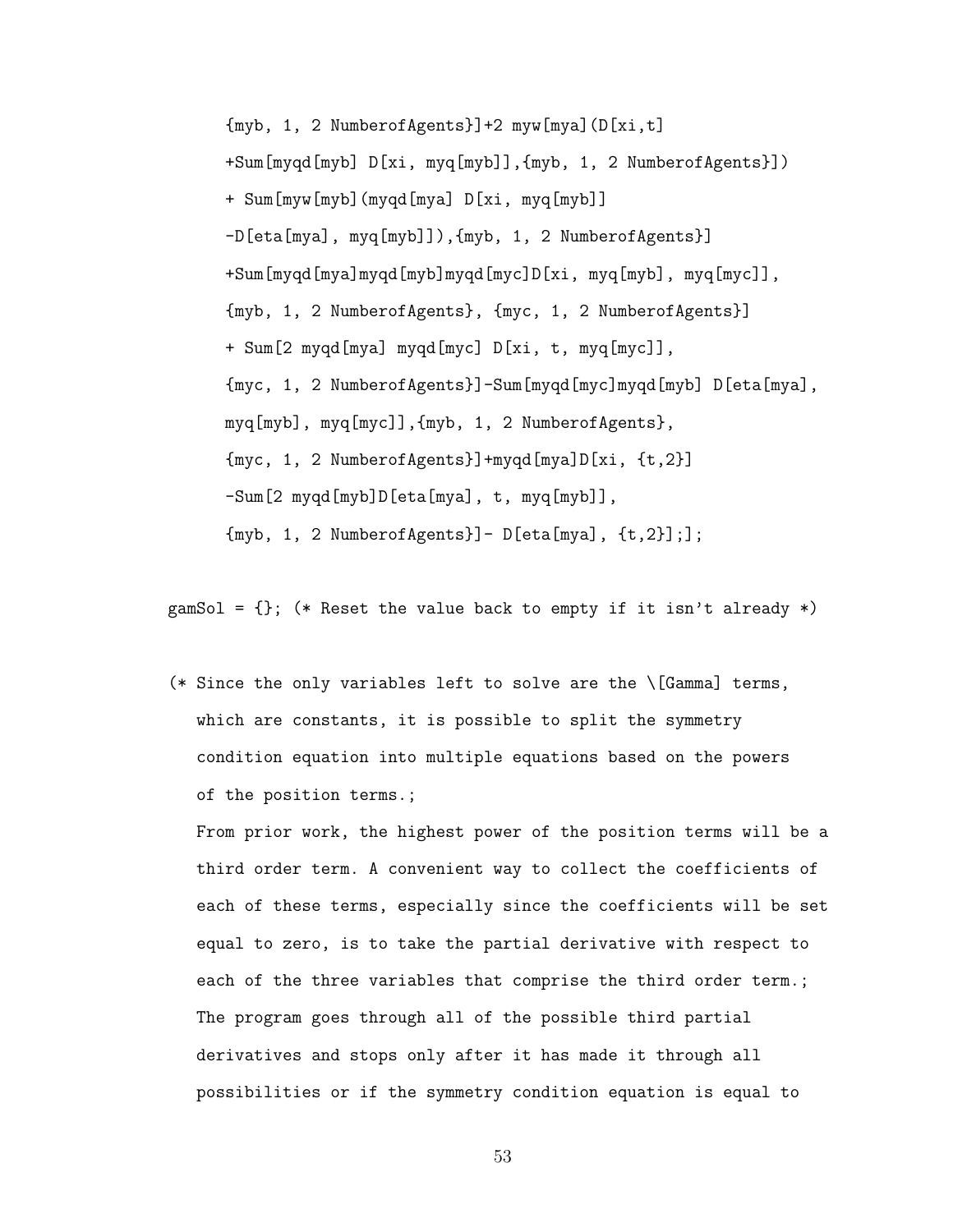```
zero.;
```
When the symmetry condition equation is equal to zero, there are no further constraints that can be set on the  $\Gamma$  (Gamma) terms. \*)

```
For[CurrentEq=1, CurrentEq <= 2 NumberofAgents, CurrentEq++,
   loopCont = True;
   testEq =Expand[symeq[CurrentEq]/. gamSol];
   If[testEq== 0, Continue[]];
   For[myi=1, loopCont && myi<= 2 NumberofAgents, myi++,
      For[myj=1, loopCont && myj<= 2 NumberofAgents, myj++,
         For[myk=1,loopCont && myk<= 2 NumberofAgents, myk++,
            {runningSol}=Quiet[Solve[D[testEq, myq[myi], myq[myj],
               myq[myk]]==0,Flatten[MyGammas]]];
            If[runningSol== {}, Continue[]];
            gamSol=Append[gamSol/.runningSol[[1]], runningSol[[1]]];
            testEq=Expand[symeq[CurrentEq]/. gamSol];
            If[ testEq== 0,loopCont = False];]]]]
```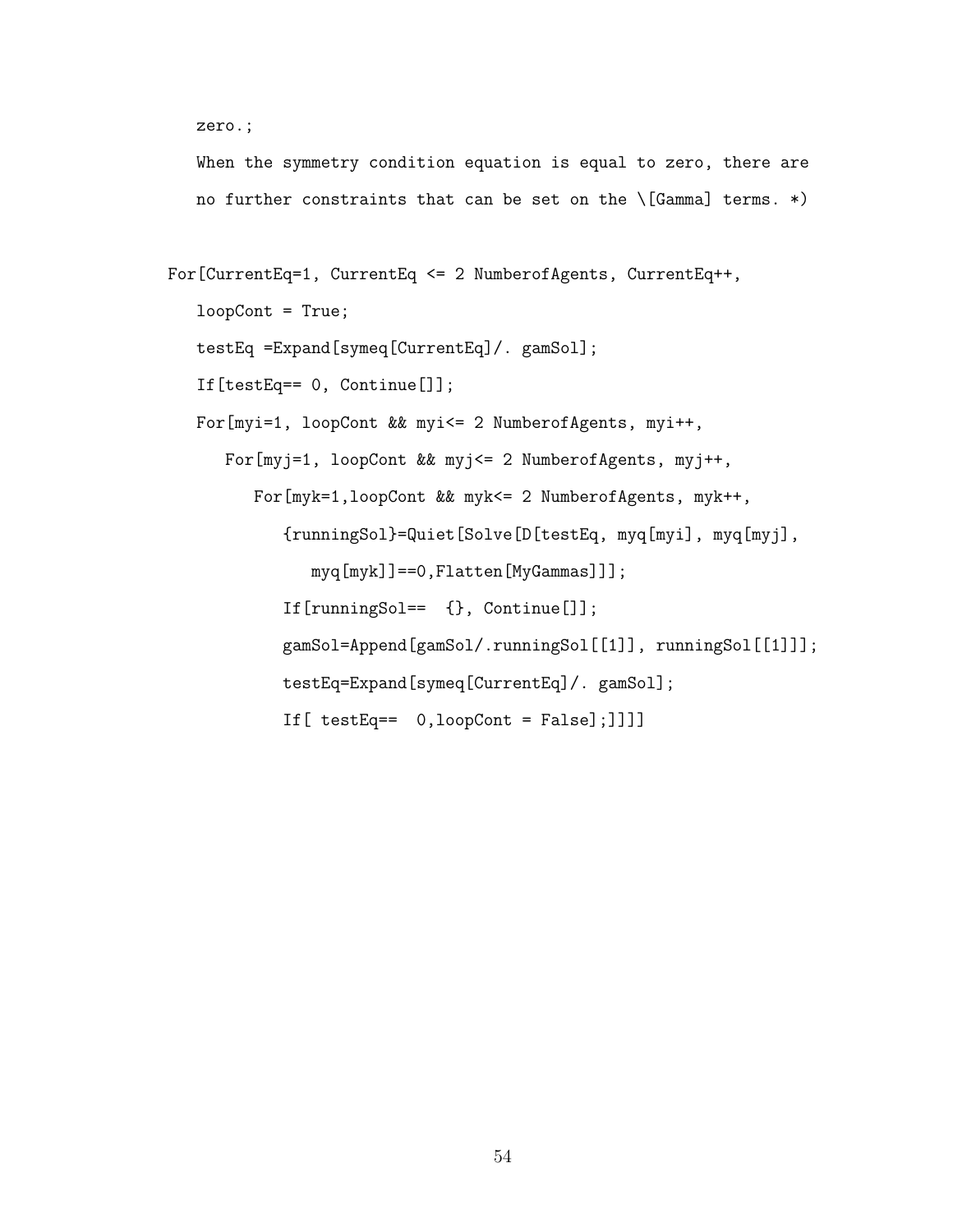## BIBLIOGRAPHY

- <span id="page-66-9"></span><span id="page-66-0"></span>1. M. Al-Jubeh, G. Barequet, M. Ishaque, D. L. Souvaine, C. D. Tóth, and A. Winslow. Constrained tri-connected planar straight line graphs. In Thirty Essays on Geometric Graph Theory, pages 49–70. Springer, 2013.
- <span id="page-66-1"></span>2. C. Belta and V. Kumar. Abstraction and control for groups of robots. IEEE Transactions on Robotics, 20(5):865–875, 2004.
- <span id="page-66-2"></span>3. R. D'Andrea and G. E. Dullerud. Distributed control design for spatially interconnected systems. IEEE Transactions on Automatic Control, 48(9):1478–1495, September 2003.
- <span id="page-66-10"></span>4. T. Eren, W. Whiteley, and P. N. Belhumeur. A theoretical analysis of the conditions for unambiguous node localization in sensor networks. 2004.
- <span id="page-66-4"></span>5. B. Goodwine. Compositional stability of approximately symmetric systems: Initial results. In Proceedings of the 21st Mediterranean Conference on Control and Automation, pages 1470–1476. IEEE, 2013.
- 6. B. Goodwine. Nonlinear stability of approximately symmetric large-scale systems. In Proceedings of the 2014 IFAC World Congress, 2014.
- <span id="page-66-5"></span>7. B. Goodwine. Compositional boundedness of solutions for symmetric nonautonomous control systems. In Proceedings of the 22nd Mediteranean Conference on Control and Automation, 2014.
- <span id="page-66-11"></span>8. B. Goodwine and P. Antsaklis. Multi-agent compositional stability exploiting system symmetries. Automatica, 49(11):3158–3166, 2013.
- <span id="page-66-6"></span>9. H. Hanßmann, N. Ehrich Leonard, and T. R. Smith. Symmetry and reduction for coordinated rigid bodies. European Journal of Control, 12(2):176–194, 2006.
- <span id="page-66-7"></span>10. H. K. Khalil. Nonlinear systems. Prentice Hall Upper Saddle River, 3rd edition, 2002.
- <span id="page-66-3"></span>11. N. E. Leonard and E. Fiorelli. Virtual leaders, artificial potentials and coordinated control of groups. In *Proceedings of the 40th IEEE Conference on Decision* and Control, volume 3, pages 2968–2973. IEEE, 2001.
- <span id="page-66-8"></span>12. M. Newman. Networks: an introduction. Oxford University Press, 2010.